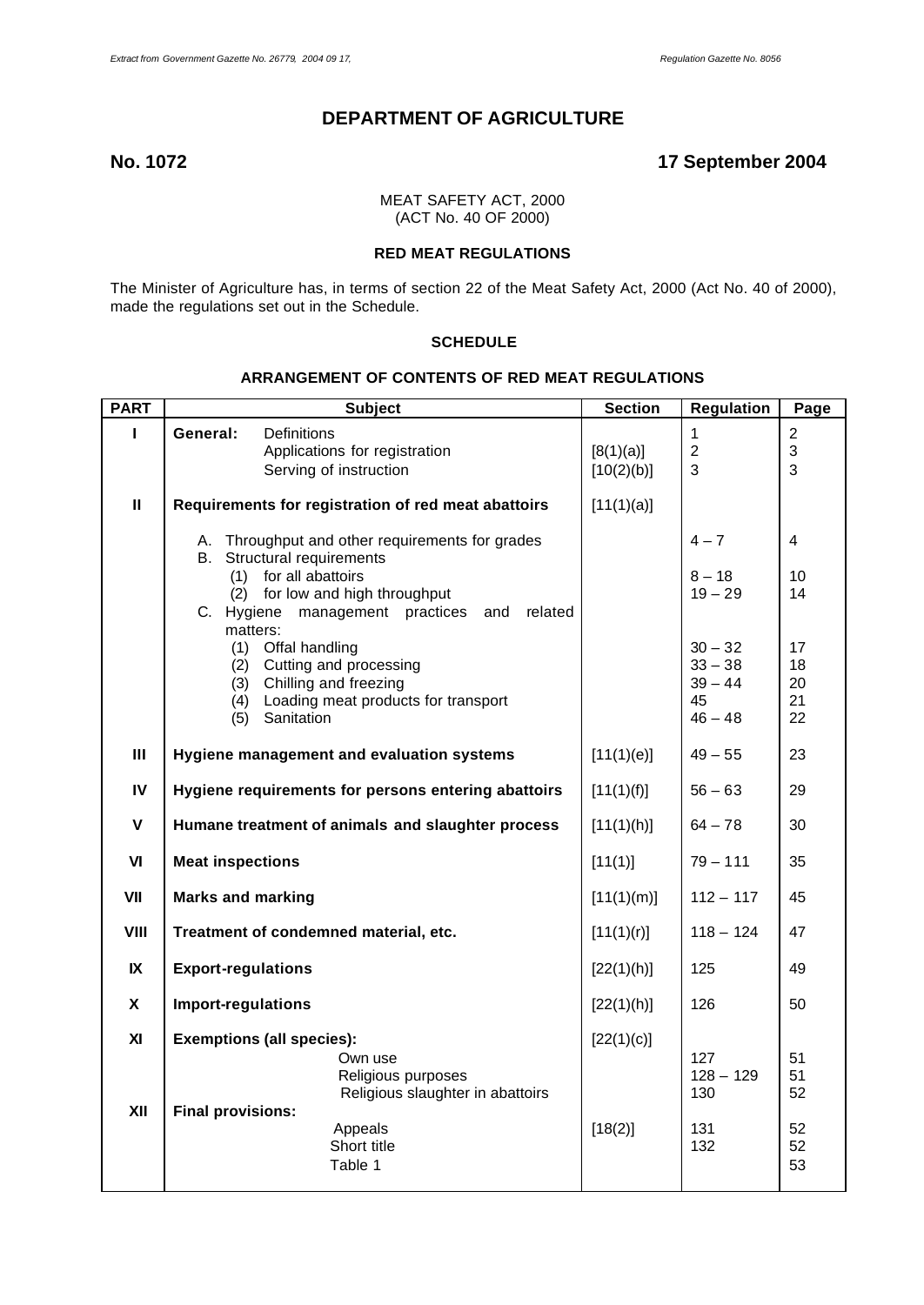# **PART I**

# **GENERAL**

# *Definitions*

1. In these regulations any word or expression to which a meaning has been assigned in the Act shall have that meaning and –

- (a) "**Act**" means the Meat Safety Act, 2000 (Act No. 40 of 2000);
- (b) "**approved meat**" means meat passed by a registered inspector;
- (c) "**carcass**" means the dressed carcass derived from an animal after the hide or skin (or hair in the case of pigs), the entrails, the pluck, the shanks and head (in the case of cattle, sheep, goats), the tail (in the case of cattle), the diaphragm and lactating udders have been removed;
- (d) "**clean areas**" include the dressing room, areas where dressed carcasses and red offal are handled, chilled and dispatched, as well as the ablution and eating facilities of personnel working in these areas and where provided, washing facilities for meat transport vehicles, laundry, offices and laboratory;
- (e) "**condemned material**" means an animal or parts of an animal inspected and judged, or otherwise determined, to be unacceptable for human and animal consumption and requiring sterilising or destruction;
- (f) "**condemned area or room**" means an area or room dedicated to keeping condemned material;
- (g) "**cutting**" means deboning and portioning of carcasses;
- (h) "**detained meat**" means a carcass and organs or parts thereof suspected by the inspector, during primary inspection, to be unacceptable for human consumption and held for secondary inspection;
- (i) "**dirty areas**" include lairages, washing facilities for livestock transport vehicles, stunning area, bleeding area, dehairing room in the case of pigs, areas where inedible material, condemned material and rough offal are handled as well as the ablution and eating facilities of personnel working in these area;
- (j) "**dressing**" means the progressive separation, in the dressing room or area, of an animal into a carcass (or sides of a carcass), other edible parts and inedible material;
- (k) "**dressing room**" means a room or area, separate from the bleeding room or area, where a carcass is dressed by removing the feet, head and skin, and evisceration is done;
- (l) "**eviscerate**" means the removal of the contents of the thoracic and abdominal cavities;
- (m) "**forbidden substance**" means a harmful substance as contemplated in regulations under the Foodstuffs, Cosmetics and Disinfectants Act, 1972 (Act No. 54 of 1972);
- (n) "**in contact material**" means any wrapping material that makes direct contact with meat;
- (o) "**inedible material**" means parts of an animal unsuitable for human consumption but not requiring destruction;
- (p) "**meat inspection service**" means the performance of ante-mortem, primary and secondary meat inspections by a registered inspector who may be employed by an assignee and may include hygiene management and regulatory control as agreed on with the provincial executive officer for each abattoir and includes reporting of non-conformances to the provincial executive officer;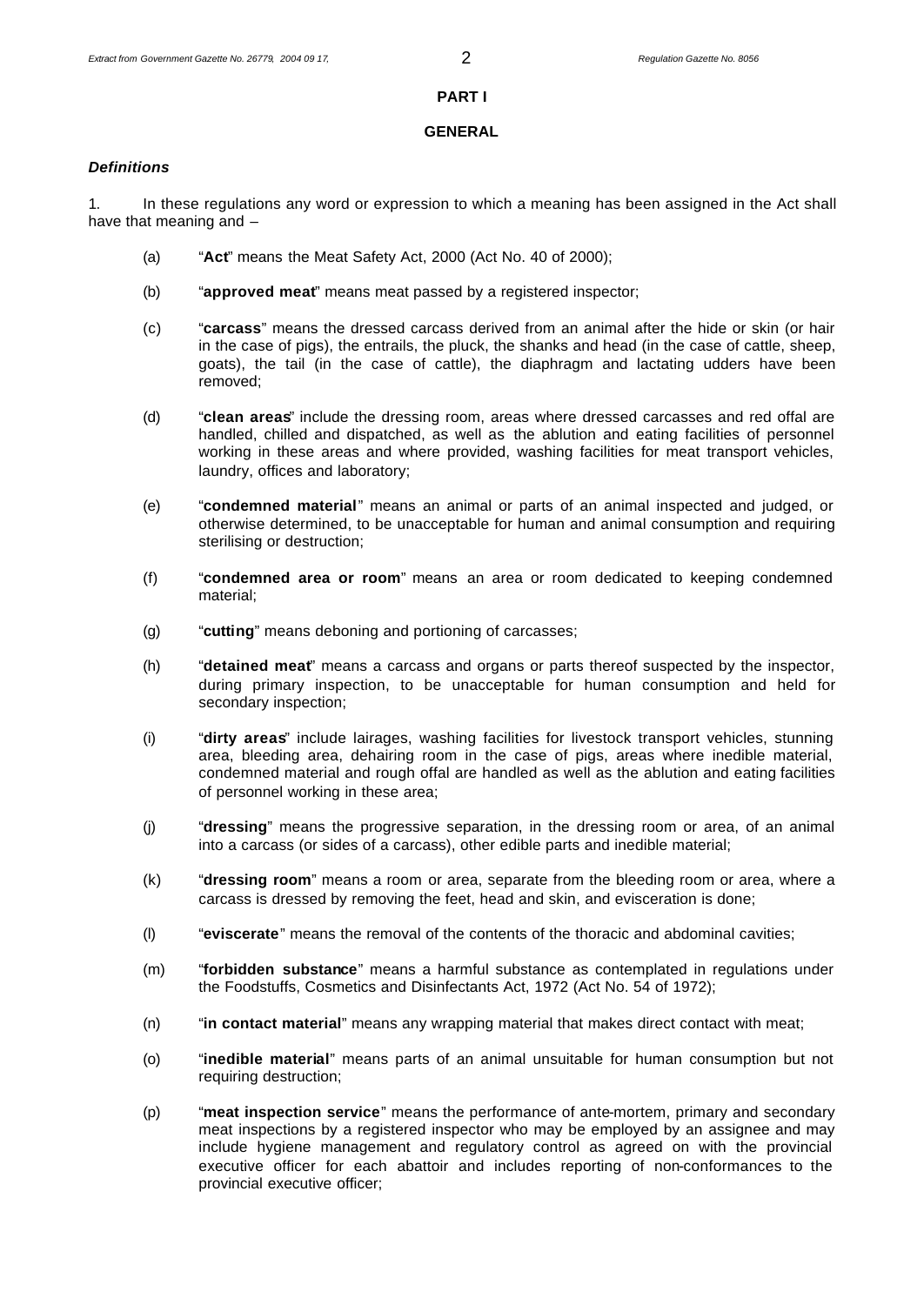- (q) "**passed**" means when used in conjunction with the inspection of meat, that such meat has been approved for human and animal consumption and are stamped with a stamp bearing the word "PASSED";
- (r) "**primary meat inspection**" means the inspection, by a registered inspector, of a carcass and organs directly after flaying and evisceration in terms of Part VI B:
- (s) "**processing**" means altering of the meat, other than cutting and portioning, dicing and mincing to enhance the meat;
- (t) "**protocol**" means a particular procedure or specific measures intended to minimise risk in a particular situation, that have been agreed to by the parties concerned and approved under these regulations by the provincial executive officer;
- (u) "**red offal**" means the lungs, heart, liver, diaphragm, spleen, tongue and demasked head of the slaughtered animal;
- (v) "**registered inspector**" means a person contemplated in section 11(1)(c) of the Act who is registered by the provincial executive officer under regulation 111 to do a meat inspection service in a particular abattoir:
- (w) "**requirement for food premises under the Health Act**" means general hygiene requirements for food premises and the transport of food, published in Government Notice No. 918 of 30 July 1999 under the Health Act, 1977 (Act No. 63 of 1977);
- (x) "**rough offal**" means the stomach, intestines, feet and skin-on head of the slaughtered animal except in the case of pigs where the head and feet are part of the carcass;
- (y) "**secondary meat inspection**" means the inspection, by a registered veterinarian, of a carcass and organs detained during primary meat inspection in terms of Part VI C; and
- (z) "**unit**" in relation to a quantity standard for determining throughput for red meat, means
	- (i) one cow, ox or bull or two calves;
	- (ii) one horse;
	- (iii) six sheep or goats; or
	- (iv) four small pigs (porkers) or two bacon pigs or one sausage pig.

#### *Application for registration certificate* [8(1)(a)]

- 2. (1) Before an abattoir is erected the design drawings of such proposed construction must be submitted to the provincial executive officer for evaluation and approval.
	- (2) The manner in which an application for registration of a slaughter facility must be submitted, as contemplated in section 8(1)(a) of the Act, is that the owner of the facility must submit to the provincial executive officer in whose area the facility is situated -
		- (a) a properly completed application form obtainable from the provincial executive officer; and
		- (b) a complete set of design drawings of the facility, if not a structure as contemplated in 2(1) above.

# *The manner of serving instruction* [10(2)(b)]

3. The manner in which an instruction must be served on the owner of an abattoir as contemplated in section  $10(2)(b)$  of the Act is  $-$ 

- (a) to hand it to the owner personally;
- (b) to post it to the postal address of the owner; or
- (c) to fax, e-mail, or by other electronic means, to the owner provided that the original document is delivered to the owner within 7 days of sending the notification.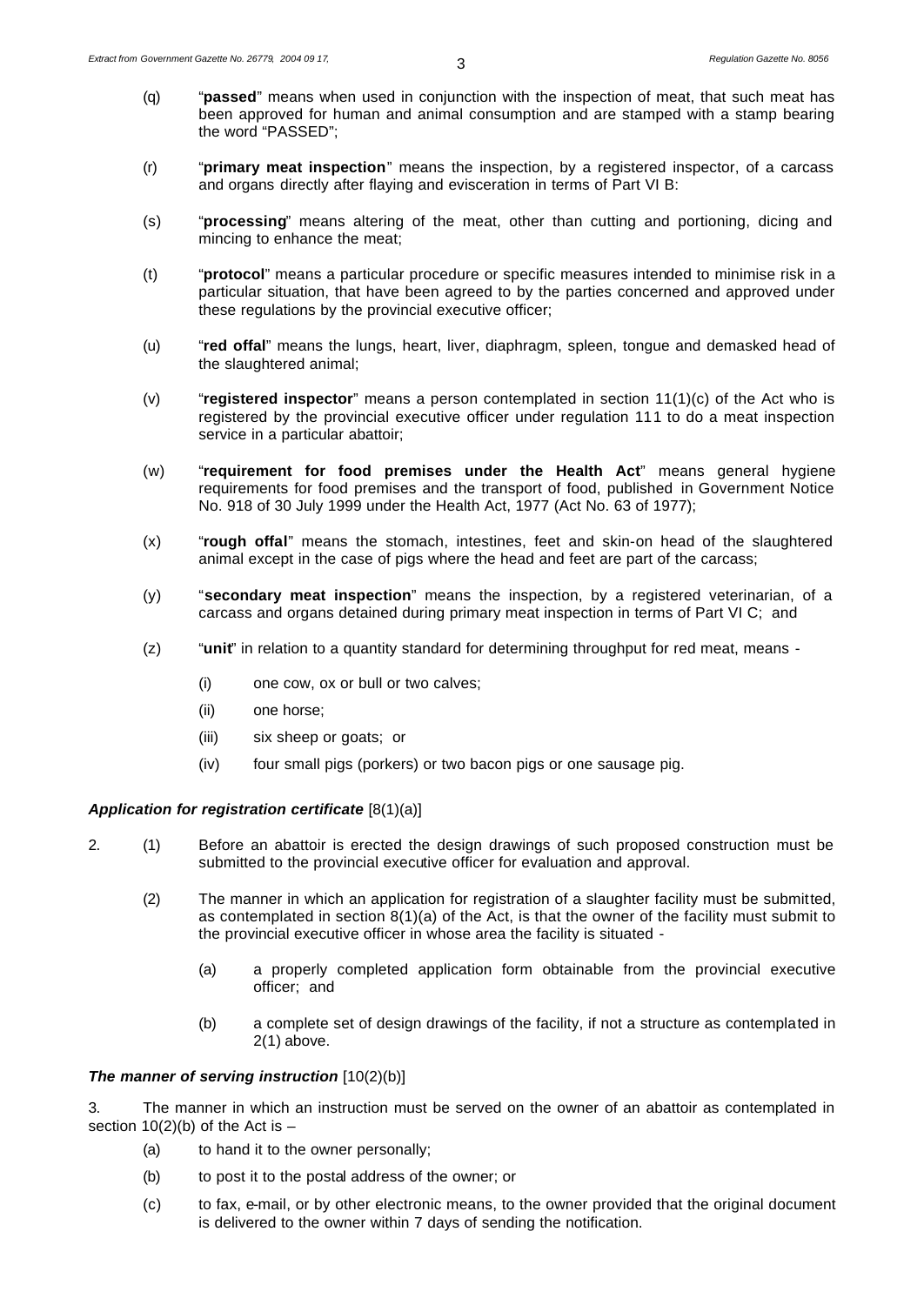#### **PART II**

# **REQUIREMENTS FOR THE REGISTRATION OF RED MEAT ABATTOIRS**

[Section 11(1)(a)]

# **A. Throughput and other requirements for grades**

#### *Requirements for rural red meat abattoirs*

4. Considering the requirements set out in Part II B(1), for an abattoir to be graded as a rural red meat Abattoir –

- (a) the throughput may not exceed two units per day;
- (b) the premises must be fenced and provided with a gate to control access of people and animals;
- (c) an offloading facility for the humane offloading of livestock must be provided;
- (d) pens must be provided to accommodate livestock at the discretion of the provincial executive officer in each case;
- (e) a crush which can also serve as a stunning pen situated adjacent to the bleeding area, must be provided;
- (f) it must consist of a room where bleeding and dressing is done;
- (g) if windows are not glazed, fly screens must be provided;
- (h) facilities to bleed an animal in a hanging position must be provided;
- (i) curbed and drained areas must be provided adjacent to the abattoir
	- (i) for handling, washing and keeping rough offal; and
	- (ii) to hold containers with inedible products prior to removal;
- (j) doors must be provided
	- (i) where animals enter the abattoir;
	- (ii) where carcasses and red offal are dispatched;
	- (iii) the door where animals enter the abattoir may be used for dispatching if the processes are separated in time; and
	- (iv) between the dressing room and adjacent area mentioned in paragraph 4(i);
- (k) hand washing facilities must be provided in the abattoir;
- (l) a sterilizer adjacent to a hand washbasin must be provided;
- (m) toilet and hand wash facilities must be provided;
- (n) facilities to store items needed in the daily slaughter process must be provided;
- (o) the design of the abattoir must allow for future upgrading of the facility;
- (p) chilling facilities to accommodate at least the daily throughput must be provided and the proximity of these facilities must be such as not to compromise hygiene standards and be acceptable to the provincial executive officer; and
- (q) where freezing facilities are not provided for treatment of conditionally passed measly carcasses at the abattoir, such facilities must be arranged elsewhere with the approval of the provincial executive officer.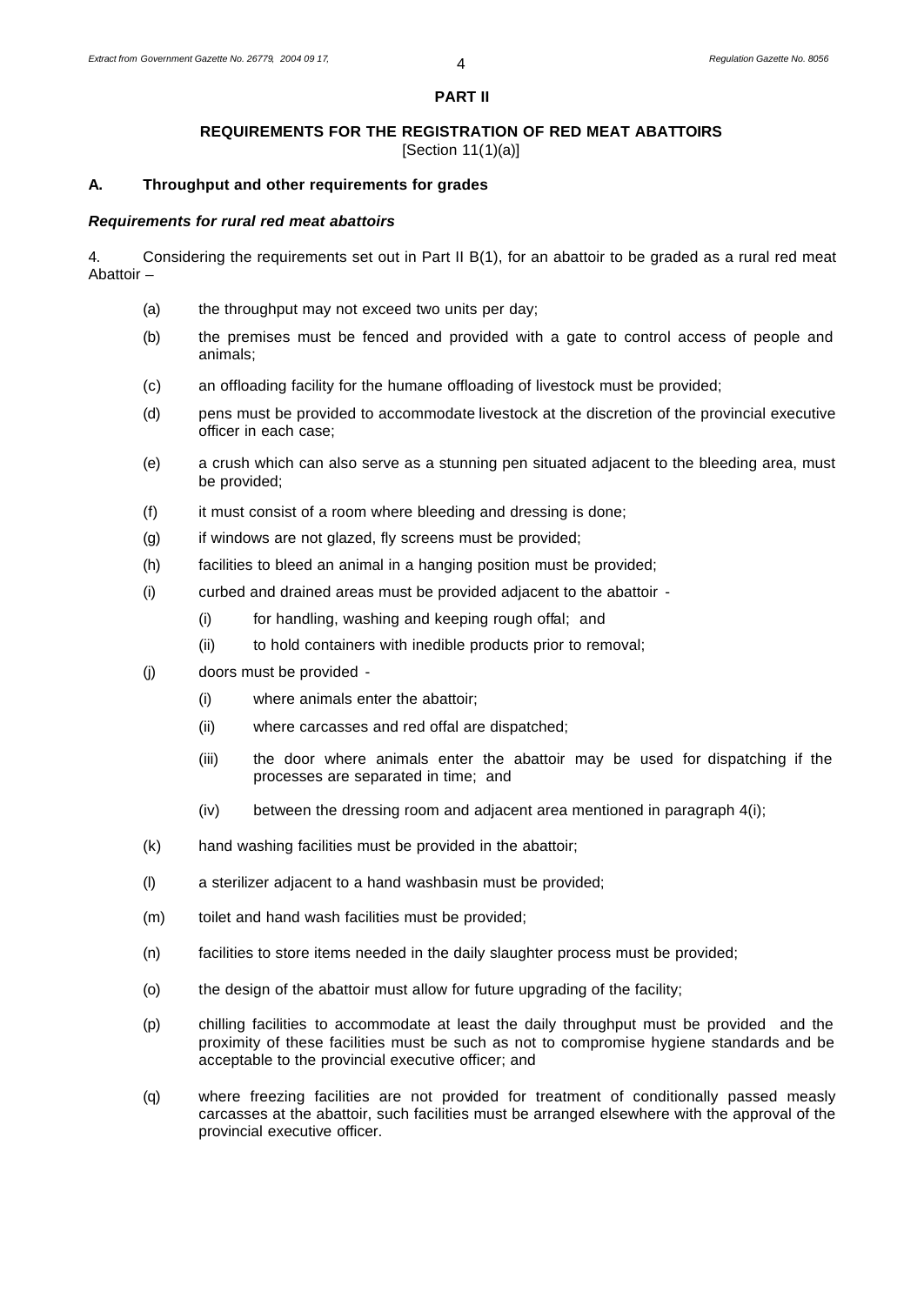# *Requirements for low throughput red meat abattoirs*

5. Considering the requirements set out in part II B (1) and (2), for an abattoir to be graded as a low throughput red meat abattoir –

(a) a maximum throughput of 20 units per day may not be exceeded, but if only one species is slaughtered per day, the maximum throughput is–

| (i)<br>cattle, horses or sausage pigs larger than 90 kg | $-20$ units; |
|---------------------------------------------------------|--------------|
|---------------------------------------------------------|--------------|

| (ii) | sheep or goats | - 40 units; or |
|------|----------------|----------------|
|      |                |                |

(iii) pigs – 30 units;

provided that the provincial executive officer may determine a lower maximum throughput for an abattoir on grounds of the capacity of the lairages, hourly throughput potential relative to available equipment and facilities including hanging space and chiller capacity;

- (b) the premises must be fenced and provided with a gate to control access of people and animals;
- (c) facilities to off-load animals humanely and from different vehicle levels must be provided;
- (d) a facility where livestock transport vehicles must be sanitized after off loading must be provided;
- (e) lairages and pens must be available to accommodate at least the throughput of one day;
- (f) separate areas must be provided where stunning, bleeding and dressing can be done with the understanding that the stunning area is also under roof and adjacent to the bleeding area;
- (g) a crush connecting the lairages to the restraining area must be provided;
- (h) a separate entrance must be provided to receive animals presented for emergency slaughter;
- (i) separate entrances and facilities for restraining and stunning must be provided for cattle, sheep or goats and pigs, respectively;
- (j) facilities for shackling stunned animals and bleeding in a hanging position must be provided;
- (k) a dressing rail must be provided;
- (l) the landing, shackling, bleeding and dressing areas must be separate areas except where eight or less units are slaughtered per day;
- (m) a side rail or hooks for carcasses and containers for offal, must be provided for condemned or detained carcasses and organs requiring secondary meat inspection;
- (n) a room must be provided where hides, skins, hair, heads, feet and inedible material are kept prior to removal, unless these parts are removed on a continuous basis;
- (o) a room where paunches and intestines are emptied, washed and kept must be provided;
- (p) the rooms mentioned in paragraphs  $(n)$  and  $(o)$  must
	- (i) be separate and adjacent to the dressing room and interconnected by means of a hatch, door or walkway; and
	- (ii) have exterior doors for the removal of those materials;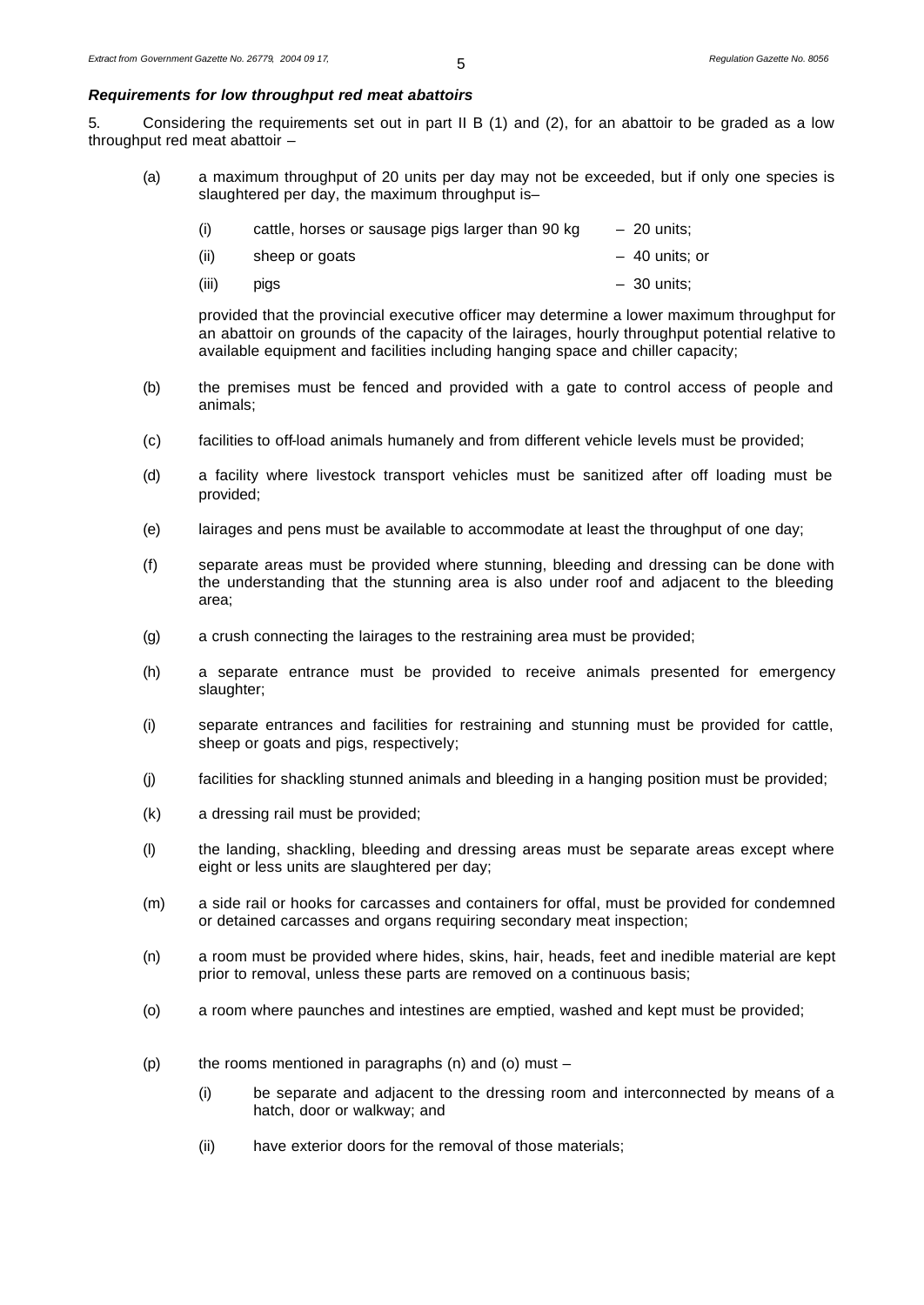- (q) separate chillers must be provided for the daily throughput
	- (i) of carcasses and red offal, unless the red offal is removed from the abattoir on a continuous basis but within four hours after an animal has been eviscerated, and if separate dispatch facilities have been provided for red offal; and
	- (ii) of washed rough offal, unless washed rough offal is removed from the abattoir on a continuous basis but within four hours after an animal has been eviscerated;
- (r) where freezing facilities are not provided for treatment of conditionally passed measly carcasses at the abattoir, such facilities must be arranged elsewhere with the approval of the provincial executive officer;
- (s) a dispatch area equipped to quarter, sort and mark carcasses and red offal as well as a door for dispatching must be provided;
- (t) an entrance for personnel must be provided and must be designed as an ante-chamber for cleaning purposes and must be provided with hand wash-basins, soap dispensers, hand drying facilities, a boot wash, apron wash and hooks, and a refuse container, and separate facilities must be provided for both clean and dirty areas;
- (u) change room, shower, toilet as well as hand wash facilities must be provided on the premises for persons working at the abattoir;
- (v) dining facilities must be provided with tables and chairs or benches and must be situated so that personnel do not sit or lie on the ground or soil their protective clothing during rest periods;
- (w) a storage facility or room for items needed in the daily slaughter process must be provided;
- (x) if an office is required by the owner, a separate room must be provided;
- (y) rooms or facilities must be provided for
	- (i) storage of cleaning equipment and materials;
	- (ii) cleaning and sterilization of movable equipment; and
- (z) a facility where meat transport vehicles must be sanitized must be provided.

# *Requirements for high throughput red meat abattoirs*

6. Considering the requirements set out in part II B (1) and (2), for an abattoir to be graded as a high throughput red meat abattoir –

- (a) it must have a maximum throughput which the provincial executive officer may determine on grounds of the capacity of the lairages, hourly throughput potential relative to available equipment and facilities including hanging space, chiller capacity as well as rough offal handling and chilling capacity;
- (b) the abattoir and premises must be designed to separate dirty and clean areas and functions;
- (c) the premises must be fenced to control access of people and animals and provided with separate gates for clean and dirty functions;
- (d) facilities to off-load animals humanely and from different vehicle levels must be provided;
- (e) a facility where livestock transport vehicles must be sanitized after off loading must be provided;
- (f) lairages and pens must
	- (i) accommodate at least the throughput of one day;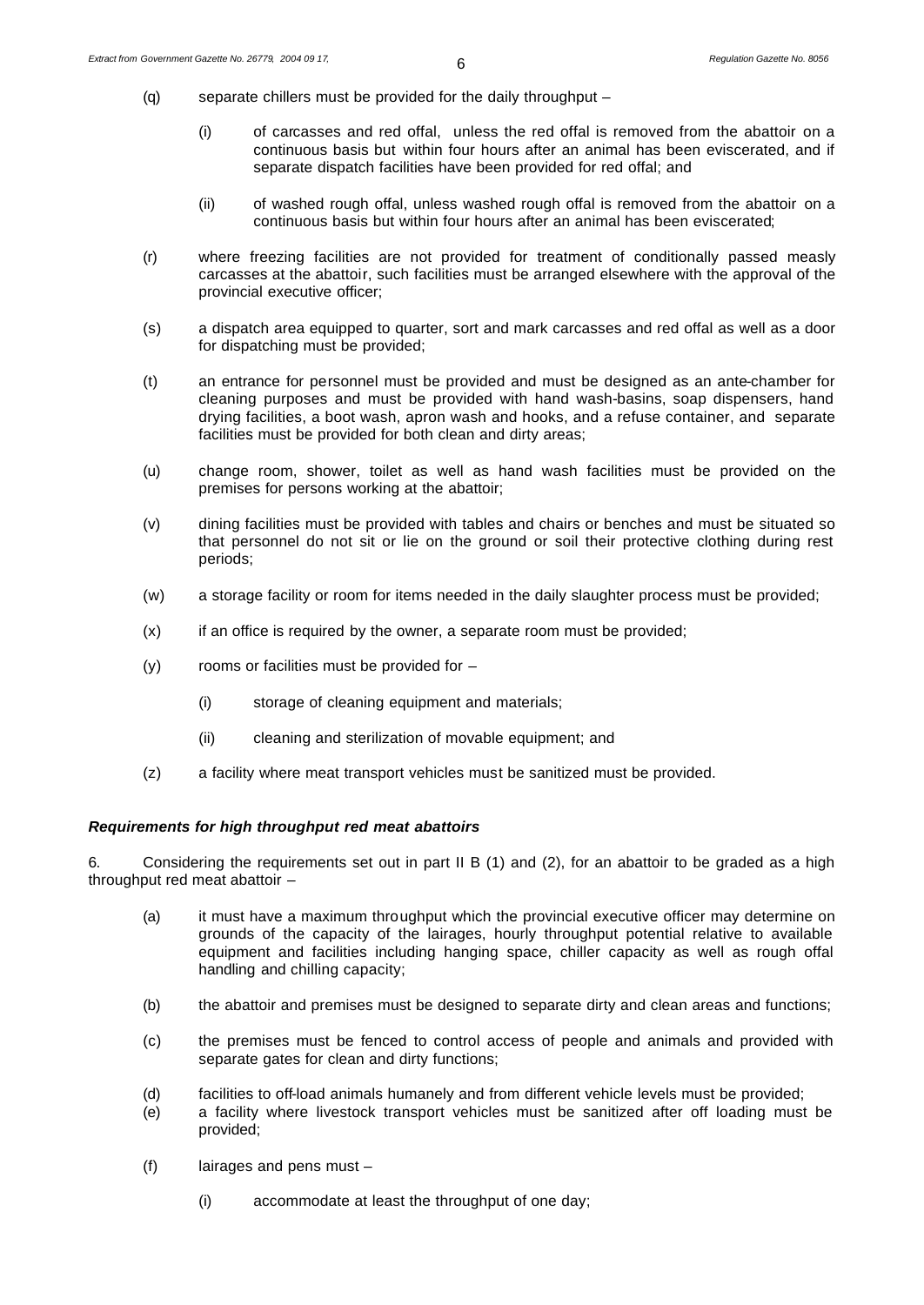- (ii) include restraining facilities for the examination of individual animals; and
- (iii) include isolation pens, for sick animals, that are constructed so that waste and effluent from them cannot contaminate adjacent pens or passageways;
- (g) a crush connecting the lairages to the restraining area must be provided;
- (h) a room must be provided for restraining, stunning, shackling and bleeding animals;
- (i) separate entrances and facilities for restraining and stunning must be provided for cattle, sheep or goats and pigs, respectively;
- (j) a separate entrance must be provided to receive animals presented for emergency slaughter;
- (k) a dry landing area must be provided for shackling stunned animals before bleeding;
- (l) a bleeding rail leading to a bleeding area and facilities for bleeding animals in a hanging position as well as a return rail for bleeding chains must be provided;
- (m) a room separated from the bleeding room, equipped with dressing rails separate from the bleeding rail, must be provided where dressing can be done;
- (n) a separate room must be provided for de-hairing, singeing, de-clawing and pre-evisceration wash of pigs;
- (o) separate rooms must be provided for
	- (i) handling and holding of hides, skins, hair and inedible material prior to removal; and
	- (ii) handling and holding of skin-on heads and feet;
- (p) a room where paunches and intestines are emptied, washed and kept must be provided;
- (q) the rooms referred to in paragraphs (o) and (p) must  $-$ 
	- (i) be separate and adjacent to the dressing room and interconnected by a closable hatch only; and
	- (ii) have an exterior door for the removal of these materials;
- (r) separate chillers must be provided for the daily throughput
	- (i) of carcasses and red offal, unless the red offal is removed from the abattoir on a continuous basis but within four hours after an animal has been eviscerated, and if separate dispatch facilities have been provided for red offal; and
	- (ii) of washed rough offal, unless washed rough offal is removed from the abattoir on a continuous basis but within four hours after an animal has been eviscerated;
- (s) where freezing facilities are not provided for treatment of conditionally passed measly carcasses at the abattoir, such facilities must be arranged elsewhere with the approval of the provincial executive officer;
- (t) separate equipped and secure rooms must be provided to  $-$ 
	- (i) handle and keep detained carcasses, portions and organs;
	- (ii) keep condemned carcasses and material before removal from the abattoir, but if the daily throughput is less than 100 units or the condemned material is removed on a continuous basis during slaughter or a dedicated chiller is available for condemned material, such a room is not required; and
	- (iii) provide hand wash, boot wash and apron wash facilities directly connected to the room mentioned in subparagraph (ii) for persons who handle condemned material;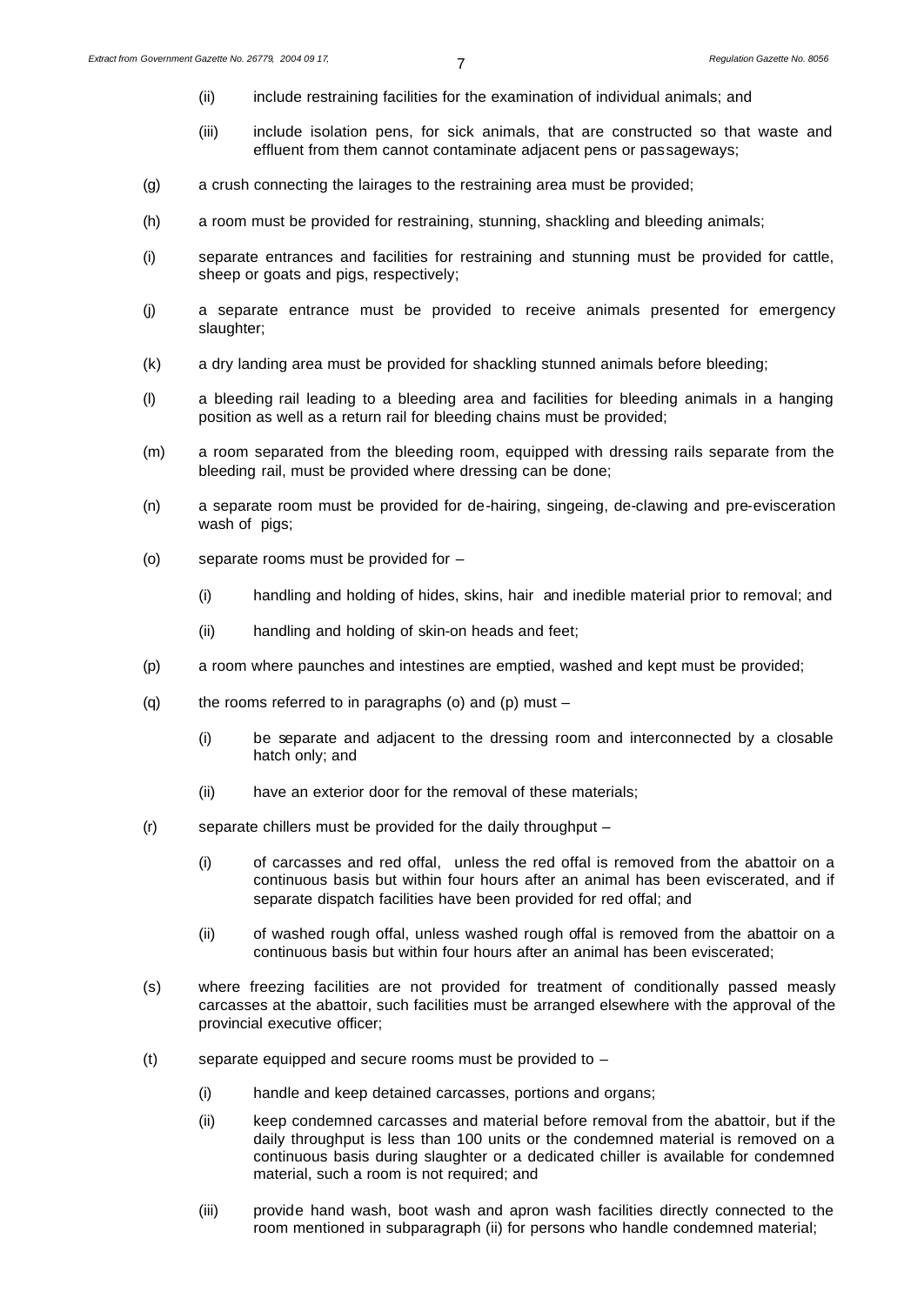- (u) a dispatch area must be provided, equipped
	- (i) to quarter, sort and mark carcasses and red offal;
	- (ii) with a door for dispatching which is such that the doors of the vehicles will only be opened after docking; and
	- (iii) to ensure that the air temperature in this area is not more than  $12^{\circ}$ C when carcasses are handled and dispatched;
- (v) an entrance for personnel must be provided and must be designed as an ante-chamber for cleaning purposes and must be provided with hand wash-basins, soap dispensers, hand drying facilities, a boot wash, apron wash and hooks, and a refuse container, and separate facilities must be provided for both clean and dirty areas;
- (w) a change room, shower, toilet as well as hand wash facilities must be provided on the premises for persons working at the abattoir and separate facilities must be provided for clean and dirty areas;
- (x) dining facilities must be provided, for clean and dirty areas, with tables and chairs or benches and must be situated so that personnel do not sit or lie on the ground or soil their protective clothing during rest periods;
- (y) office accommodation and ablution facilities must be available for meat inspection personnel;
- (z) a storeroom must be provided for items needed in the daily slaughter process;
- (aa) office facilities must be separate from bleeding and dressing areas;
- (bb) suitably equipped rooms and facilities must be provided for sterilization of movable equipment;
- (cc) a room or rooms for storage of cleaning equipment and chemicals must be provided;
- (dd) facilities must be provided for wrapping, packing and cartoning (where applicable);
- (ee) separate storage facilities must be provided for wrapping material and packing material, if both materials are kept;
- (ff) access to a laboratory must be possible; and
- (gg) a facility where meat transport vehicles must be sanitized must be provi ded.

#### *Requirements for high throughput cutting plants producing for the export market*

[See also regulations 33 – 38]

- 7. Considering the requirements set out in Part II B (1) and (2), to be graded as a export cutting plant
	- (a) it must have a maximum throughput which the provincial executive officer may determine on grounds of the capacity of the holding chillers, hourly throughput potential relating to available equipment and facilities as well as chiller or freezer capacity;
	- (b) the premises must be fenced and provided with a gate to control access of people and animals;
	- (c) if meat is intended for sale to the public, separate facilities as required by the provincial executive officer must be provided;
	- (d) separate equipped rooms must be provided for
		- (i) receiving of unwrapped carcasses and meat intended for cutting;
		- (ii) receiving of cartoned meat intended for cutting;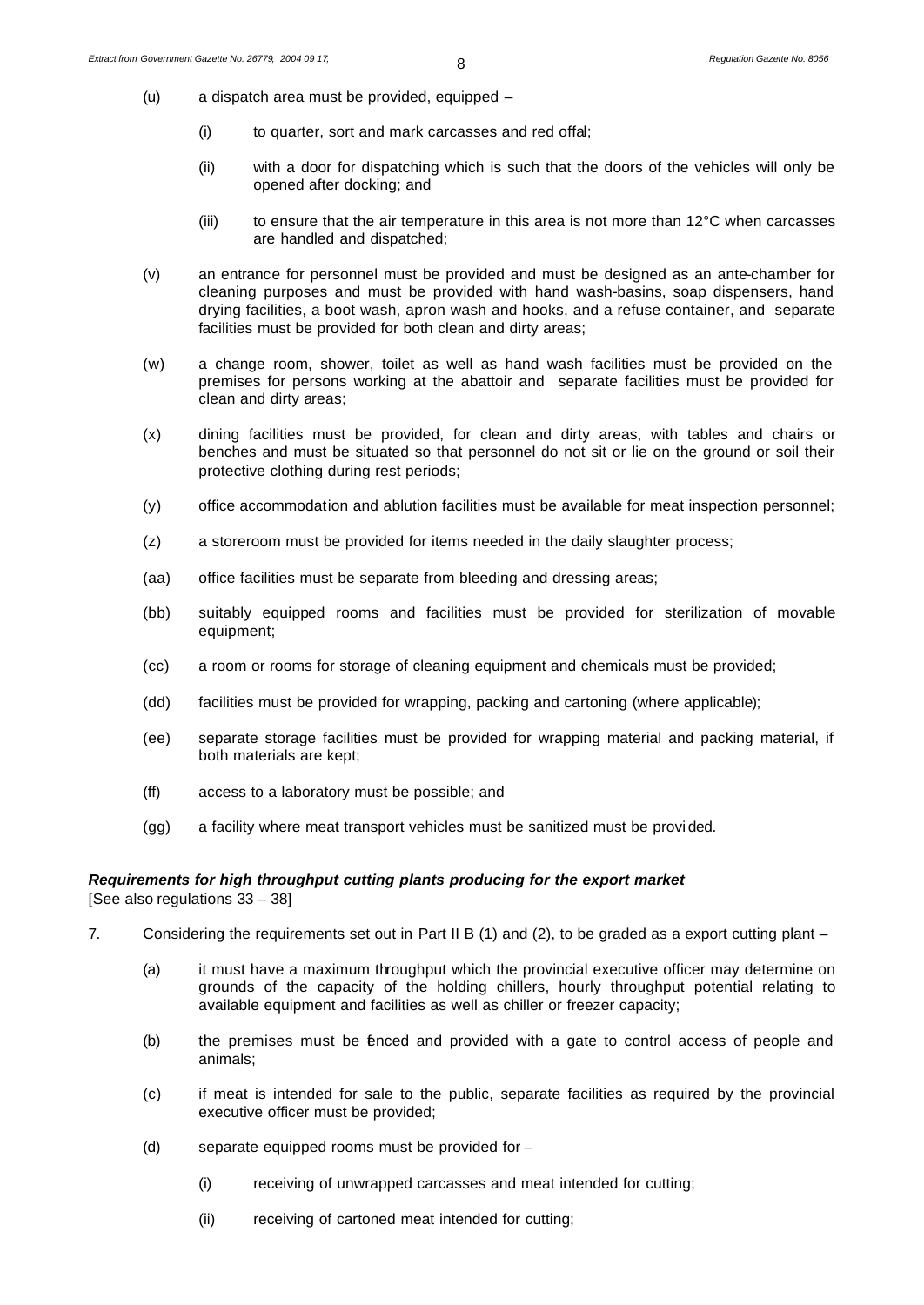- (iii) removal of meat from cartons and wrapping and thawing where applicable;
- (iv) cutting and wrapping at an air temperature below 12 $\mathrm{^{\circ}C}$ ;
- (v) packing, marking and labelling at an air temperature below 12  $^{\circ}$ C;
- (vi) making up of new cartons used for packing meat;
- (vii) dispatching of wrapped and packed meat at an air temperature below 12  $^{\circ}$ C;
- (viii) dispatching of unwrapped carcasses and meat at an air temperature below 12  $^{\circ}$ C; and
- (ix) washing and sterilizing of equipment;
- (e) separate bulk storage facilities or rooms must be provided for
	- (i) wrapping material; and
	- (ii) packing material;
- (f) separate storage facilities or rooms must be provided for items in daily use, such as
	- (i) hand equipment;
	- (ii) wrapping material;
	- (iii) clean protective clothing; and
	- (iv) cleaning materials and chemicals;
- (g) separate chillers or freezers must be available for
	- (i) unwrapped carcasses and meat;
	- (ii) packed meat;
	- (iii) holding frozen meat if required; and
	- (iv) blast freezing meat if required;
- (h) ablution facilities and toilets must be provided and the access routes to the cutting room must be under roof;
- (i) an entrance for personnel must be provided and must be designed as an ante-chamber for cleaning purposes and must be provided with hand wash-basins, soap dispensers, hand drying facilities, a boot wash, apron wash and hooks, and a refuse container, and separate facilities must be provided for both clean and dirty areas;
- (j) sterilizers with water at 82°C must be provided or, as an alternative, a valet system where handheld equipment are collected on a regular basis and sterilized in a central sterilizing facility may be used, with the understanding that strategically placed emergency sterilizers are still required; and
- (k) extraction facilities for vapour control must be provided.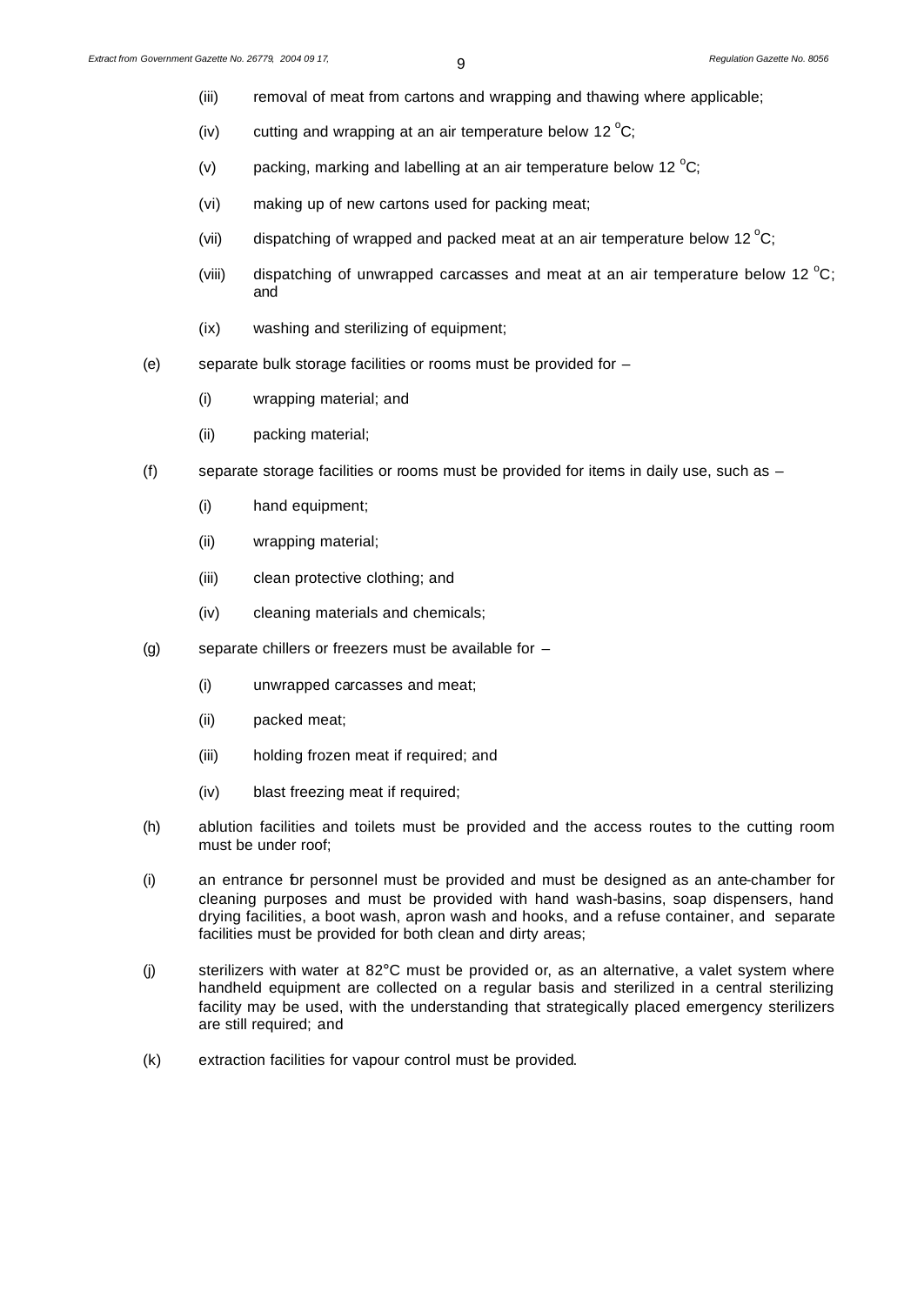#### **B. Structural requirements**

# *(1) Requirements for all abattoirs as well as export approved cutting plants and cold storage units*

#### *General*

8. Premises must be of such design, construction and finish and must be so equipped, in such condition and so located that they can be used at all times for the purpose for which they were designed, equipped and appointed –

- (a) without creating a health hazard; and
- (b) in such a manner that meat
	- (i) can be handled hygienically on these premises or with equipment on the premises; and
	- (ii) can be protected by the best available method against contamination or spoilage by poisons, offensive gasses, vapours, odours, smoke, soot deposits, dust, moisture, insects or other vectors or by other physical, chemical or biological contamination or pollution.

#### *Premises*

- 9. (1) All areas on the premises must be rendered dust and mud free.
	- (2) Provision must be made for storm water drainage.
	- (3) The abattoir must be equipped with an enclosed drainage system for the disposal of effluent and sewerage.
	- (4) Vehicle loading and off loading areas for dispatching and receiving of meat must be curbed, paved, drained and roofed.

# *Cross flow*

- 10. The premises and buildings must be designed to ensure that
	- (a) clean and dirty areas and functions are separated;
	- (b) no cross flow between clean and dirty areas and functions, occurs;
	- (c) inedible or condemned material can easily be removed on a continuous basis from areas where edible material is handled; and
	- (d) detained meat can be kept and examined without contaminating passed meat.

# *Requirements for interior of building and rooms*

11. In the abattoir where meat and animal products are handled and in toilets, change rooms and dining facilities –

- (a) all rooms must be of such sizes as not to compromise hygiene;
- (b) floors and stairways must be
	- (i) smooth, impervious, resistant to wear and corrosion and not slippery; and
	- (ii) free of cracks and open joints;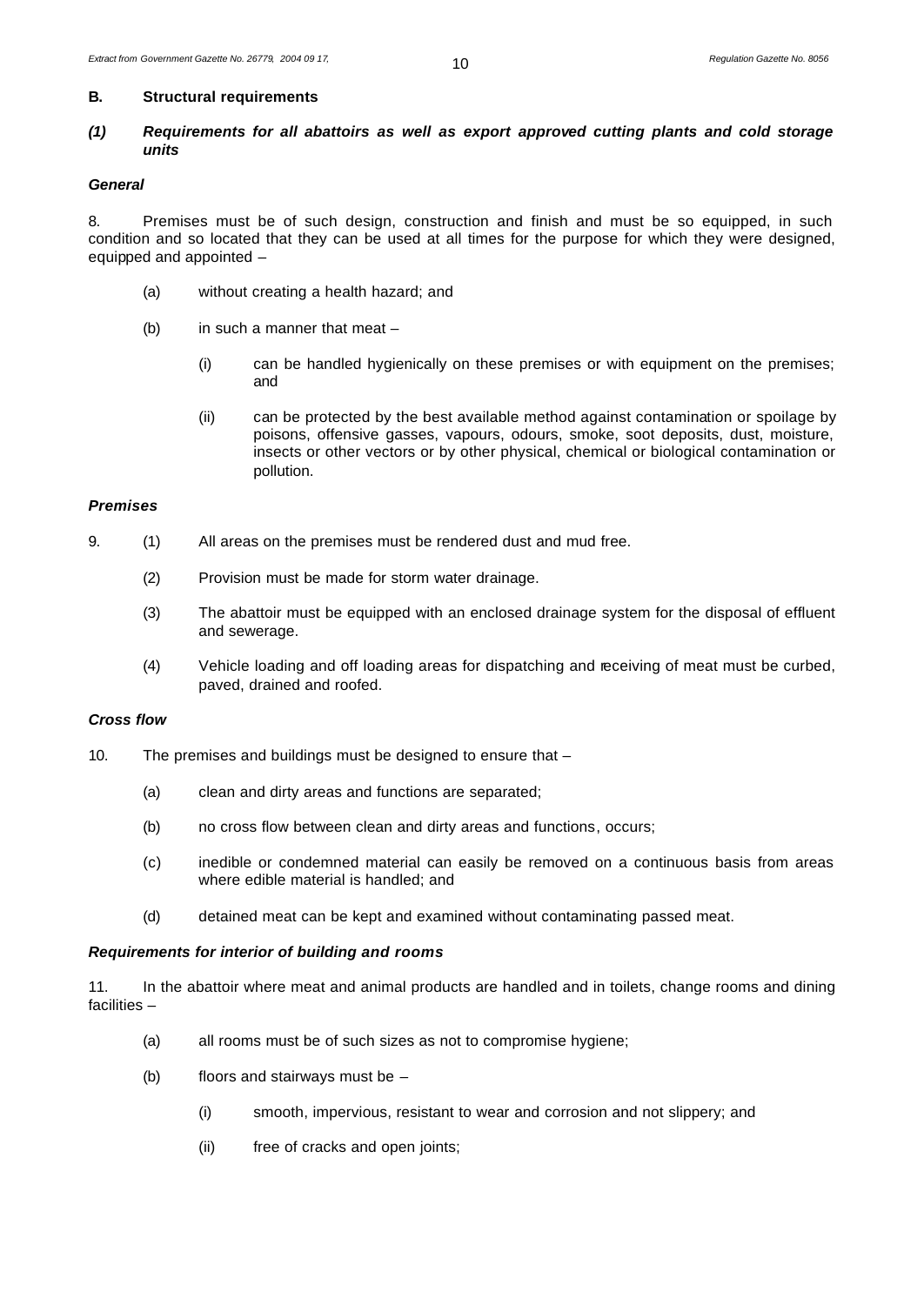- (c) floor drainage design and construction
	- (i) must ensure that floors are sloped at a gradient of not less than 1:60 towards drainage points or channels;
	- (ii) must ensure that channels drain from clean to dirty areas;
	- (iii) must be such that drainage channels are smooth, impervious, washable and provided with grates or covers; and
	- (iv) must provide all drain inlets with solid traps as well as mechanisms to prevent access of vermin and obnoxious odours into the abattoir;
- (d) interior wall surfaces, partitions and pillars must be  $-$ 
	- (i) smooth, impervious, washable and light coloured;
	- (ii) rounded at floor to wall, as well as wall to wall, junctions with a minimum radius of 50 mm; and
	- (iii) rounded on top in case of walls and partitions which are not ceiling height;
- (e) interior roof structures or ceilings, must be smooth, impervious, light coloured and washable;
- (f) doors and doorframes must be smooth, impervious, vermin proof, light coloured and corrosion resistant;
- (g) personnel entrances must have self-closing doors and be provided with hand wash-basins, boot wash and apron wash facilities and apron hooks;
- (h) hatches, where provided, must have an inclined bottom edge sloping towards the dirtier side, and self closing flaps must be provided when applicable;
- (i) chutes must
	- (i) be smooth, light coloured and corrosion resistant;
	- (ii) open at least 300 mm above the floor;
	- (iii) be sanitizable along its entire length; and
	- (iv) be separate for meat, inedible material and condemned material, respectively;
- (j) windows
	- (i) must have light coloured, corrosion resistant frames and must be glazed;
	- (ii) must be fitted with fly screens when used for ventilation;
	- (iii) must have window sills that slope at  $45^\circ$ ; and
	- (iv) may not be opened if it interconnects clean and dirty areas;
- (k) all working areas must
	- (i) be well ventilated; and
	- (ii) have artificial or natural lighting at an intensity of at least
		- (aa) 540 Lux where meat is inspected; and
		- (bb) 220 Lux in work areas;
- (l) all light fittings must be equipped with covers or splinter protectors;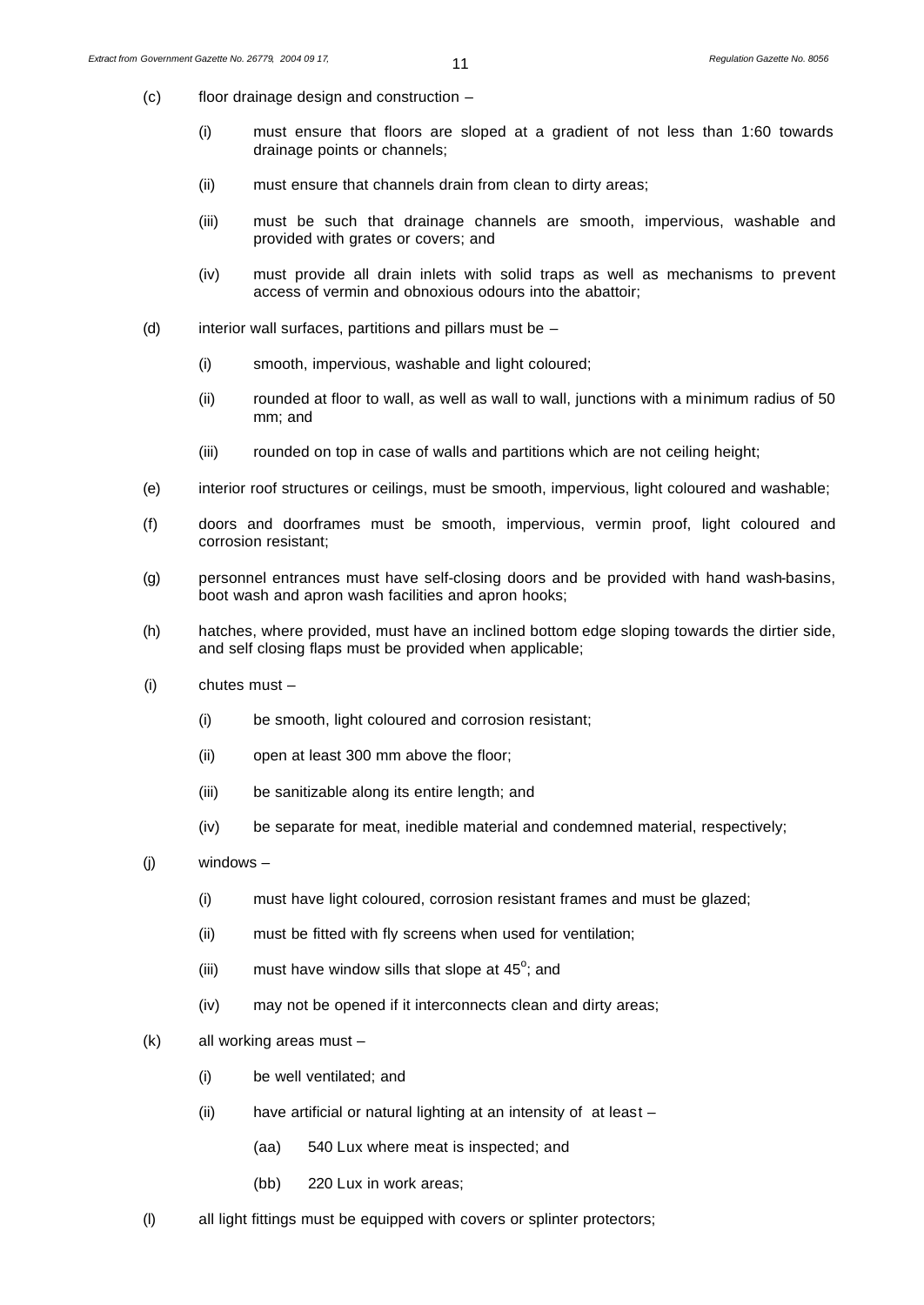- (m) all electrical fittings must be waterproof; and
- (n) all wall mounted equipment, structures and fittings must have a clearance of at least 50 mm from the wall.

# *Requirements for equipment*

- 12. (1) Equipment
	- (a) must be corrosion resistant and non-toxic and may not taint or stain meat;
	- (b) must have surfaces which are smooth, impervious and free of holes, cracks and sharp corners, and must be sterilizable; and
	- (c) may not contaminate meat with lubricants.
	- (2) containers used to hold meat must comply with sub regulation (1) and if the sides and bottoms are constructed with openings they must be designed so that meat cannot protrude through the openings or make contact with the floor.

# *Requirements for toilets and change rooms*

- 13. (1) Toilets and urinals must be situated in a separate room with separate entrances from the change rooms.
	- (2) All toilets must be provided with toilet paper holders and toilet paper, hand wash-basins, soap dispensers with germicidal liquid soap and hand drying facilities.
	- (3) Change rooms and toilets may not have direct access into an area or room where meat is handled.
	- (4) Workers must be provided with clothing lockers in which to store private clothes separately from protective clothing, ensuring that private clothes and clean protective work clothes do not make contact.
	- (5) Workers must be provided with separate fly proof facilities in which to keep food.

# *Sterilizers*

- 14. (1) Sterilizers must be readily accessible and must–
	- (a) be placed on dressing platforms and within three meters of workstations, adjacent to hand wash-basins in rooms and areas where –
		- (i) animals are slaughtered;
		- (ii) carcasses, meat and offal are detained;
		- (iii) condemned material is handled; or
		- (iv) meat is otherwise handled;
	- (b) be corrosion resistant and capable of sterilizing hand utensils and equipment, such as cutters and saws, at a minimum water temperature of 82°C during slaughter; and
	- (c) have an inlet, overflow and outlet and must drain through a down pipe directly into a closed drainage system or into an open channel, but such drainage water may not flow over the floor across areas where traffic occurs.
	- (2) Any other method of sterilization must be approved by the provincial executive officer.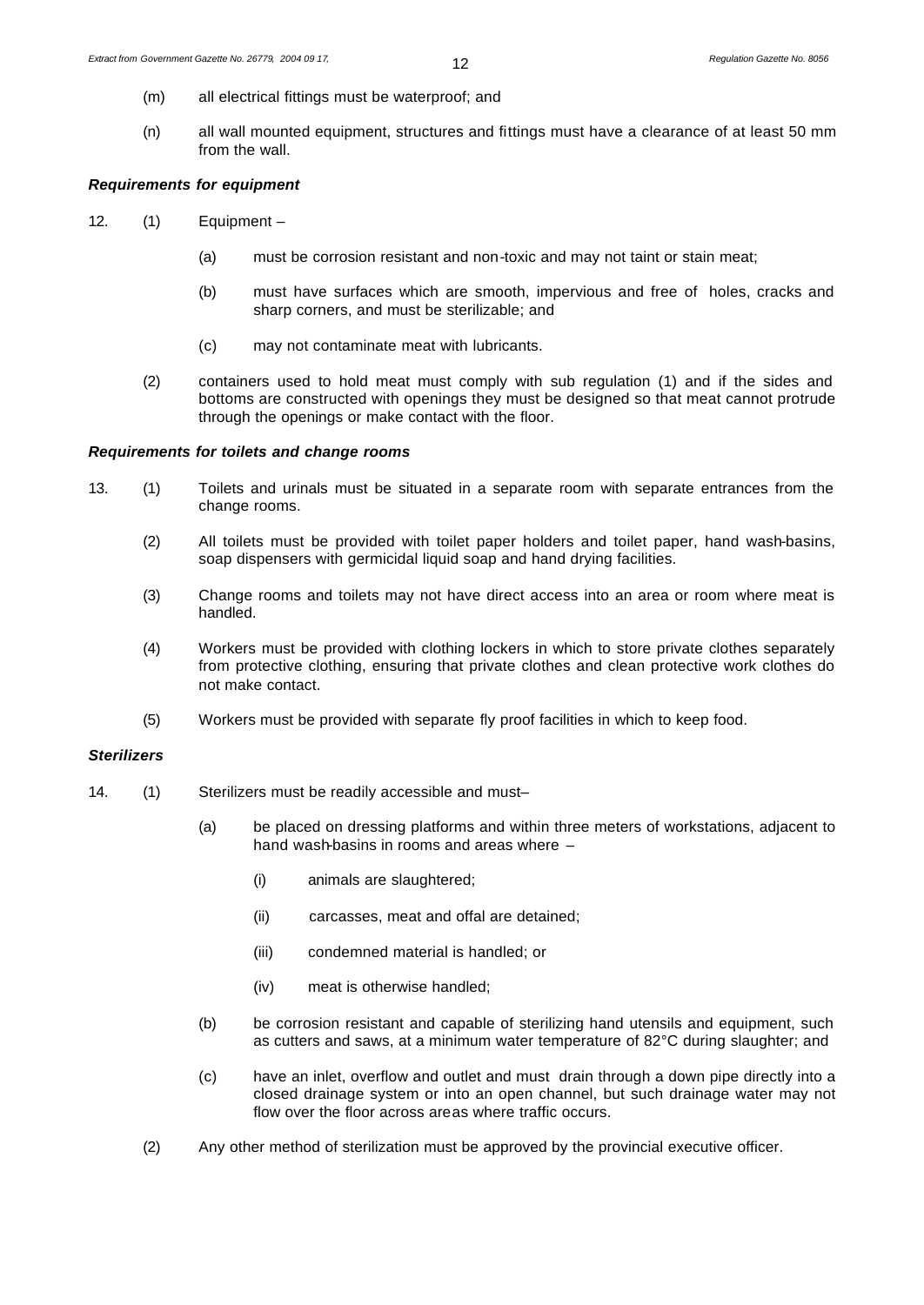#### *Hand wash-basins*

- 15. Hand wash-basins must be readily accessible and be
	- (a) placed on dressing platforms and within three meters of workstations in rooms and areas where –
		- (i) animals are slaughtered;
		- (ii) carcasses, meat and offal are detained;
		- (iii) condemned material is handled; or
		- (iv) meat is otherwise handled;
	- (b) corrosion resistant;
	- (c) provided with taps that are not hand or elbow operated;
	- (d) supplied with warm running water at not less than 40  $^{\circ}$ C;
	- (e) provided with an inlet, overflow and outlet and must drain through a down pipe directly into a closed drainage system or into an open channel, but such drainage water may not flow over the floor across areas where traffic occurs; and
	- (f) fitted with a dispenser for liquid germicidal soap as well as hand drying facilities, unless the drying of hands is not necessary in the area where the basin is situated.

#### *Apron-on wash-cabinets*

16. Apron-on wash-cabinets, required in low and high throughput abattoirs, must be installed near work stations and be constructed so as to contain splashing from personnel washing their aprons while wearing it and must drain directly into a drainage system.

#### *Water supply*

- 17. (1) Water must be under pressure, and must conform to at least Class II according to the SANS 241 standard for drinking water.
	- (2) Water points must be provided with
		- (a) cold water;
		- (b) water at not less than 40°C and equipped with hose pipes for sanitizing all areas of the abattoir; and
		- (c) hose reels to store hoses away from the floor unless vertical (drop) hoses are provided.

#### *Containers for inedible, condemned and refuse material*

- 18. (1) Sufficient theft and leak proof containers with tight fitting lids, complying with regulation 14, must be provided to keep and transport condemned material and they must be clearly marked "CONDEMNED".
	- (2) Containers must be provided to collect and hold inedible material until disposal.
	- (3) Facilities to collect and hold blood prior to disposal must be provided.
	- (4) Refuse containers must be provided for the collection of general refuse at various points on the premises.
	- (5) Areas where waste or refuse containers are kept prior to removal must be impervious, curbed and drained and the containers must be enclosed or fitted with tight fitting lids.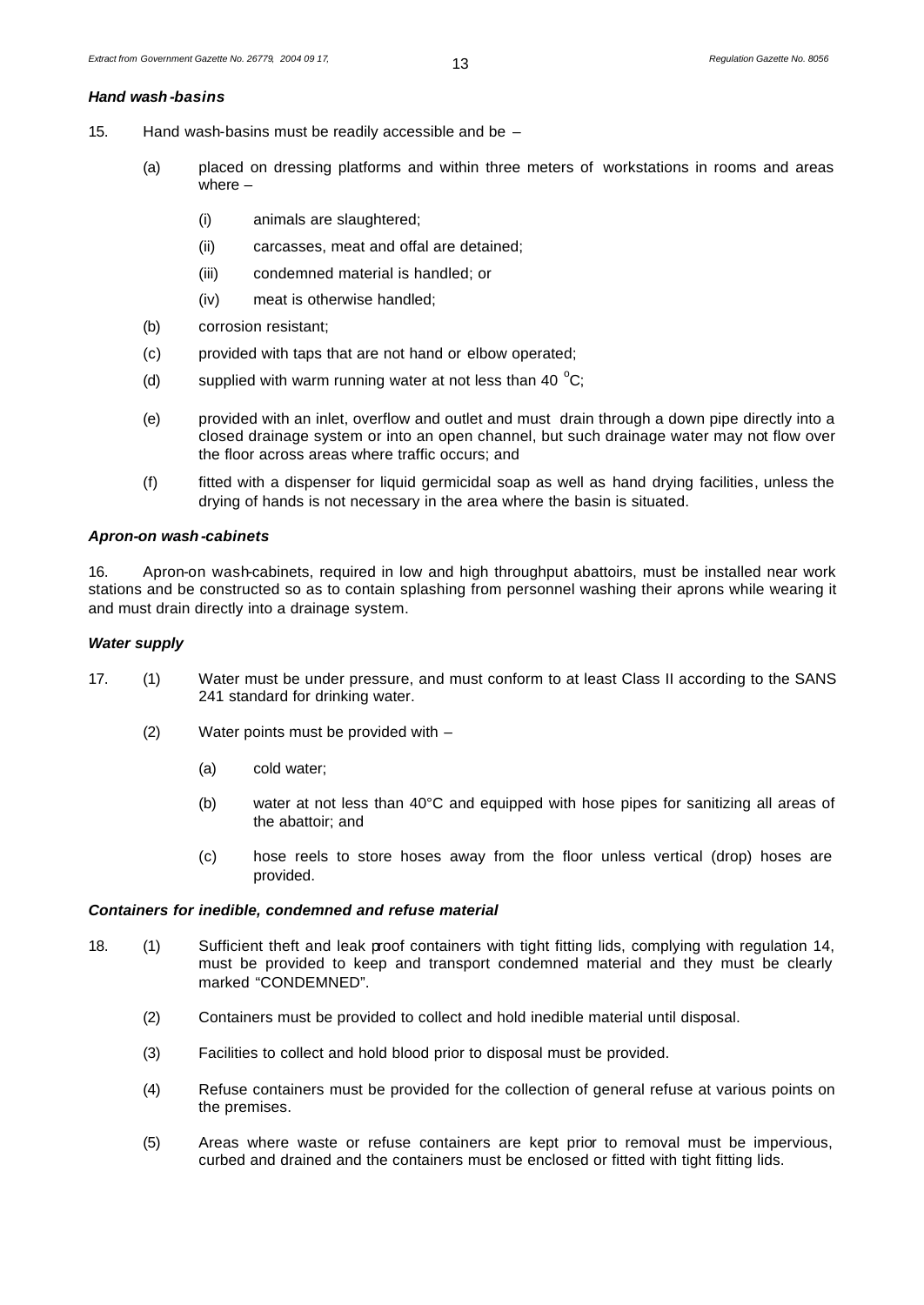# *(2) Additional requirements for low and high throughput red meat abattoirs*

*Offloading ramps* [See also regulation 66]

- 19. Offloading ramps, movable or stationary
	- (a) must be so constructed to avoid injury of animals during offloading and provide a stable area to facilitate the free movement of animals;
	- (b) may not have open spaces between the offloading ramp and the vehicle;
	- (c) must be at the same height of the vehicle for which it is used.
	- (d) must have guide rails;
	- (e) must have permanent non-slippery floor at a slope of not more than 20 $^{\circ}$ ;
	- (f) may not have sharp protruding edges or any other features that may cause injury; and
	- (g) must have adequate artificial lighting if animals are offloaded at night.

#### *Lairages and holding pens* [See also regulations 67; 68]

- 20. Lairages and holding pens
	- (a) may not be closer than six meters from, and not be situated higher than, the abattoir;
	- (b) must be constructed of cleanable, non-absorbent and durable material;
	- (c) must be so constructed and maintained to avoid injury of animals;
	- (d) must have sides not less than 1.8 m in height for cattle and horses and one meter for sheep, goats and pigs;
	- (e) must have permanent floors that are curbed and drained;
	- (f) must be so constructed to render the floors and drain covers non-slippery;
	- (g) must be fitted with gates which are a minimum of 800 mm wide for sheep, goats, calves and pigs and 1800 mm for cattle and horses;
	- (h) must be roofed where pigs and sheep or goats are kept;
	- (i) must be equipped with cold water sprayers for pigs;
	- (j) must be fitted with water troughs at a height of 900 mm for cattle and horses and 300 mm for sheep, goats or pigs or water nipples for pigs;
	- (k) must have well drained manure slabs for kraal manure prior to removal except if manure is removed directly into a vehicle;
	- (l) must be provided with wash points, hoses and reels; and
	- (m) used to isolate suspect animals must in addition to above have solid walls and gate and must not drain across other pens or pose any other contamination risk.

#### *Feeding animals*

- 21. Where animals are fed in a lairage or pen
	- (a) a hay rack or food trough which may be removable must be provided;
	- (b) hay racks must be free from the floor; and
	- (c) feed must be kept in a storeroom that is vermin proof, specifically provided for this purpose if feed is to be stored on the premises.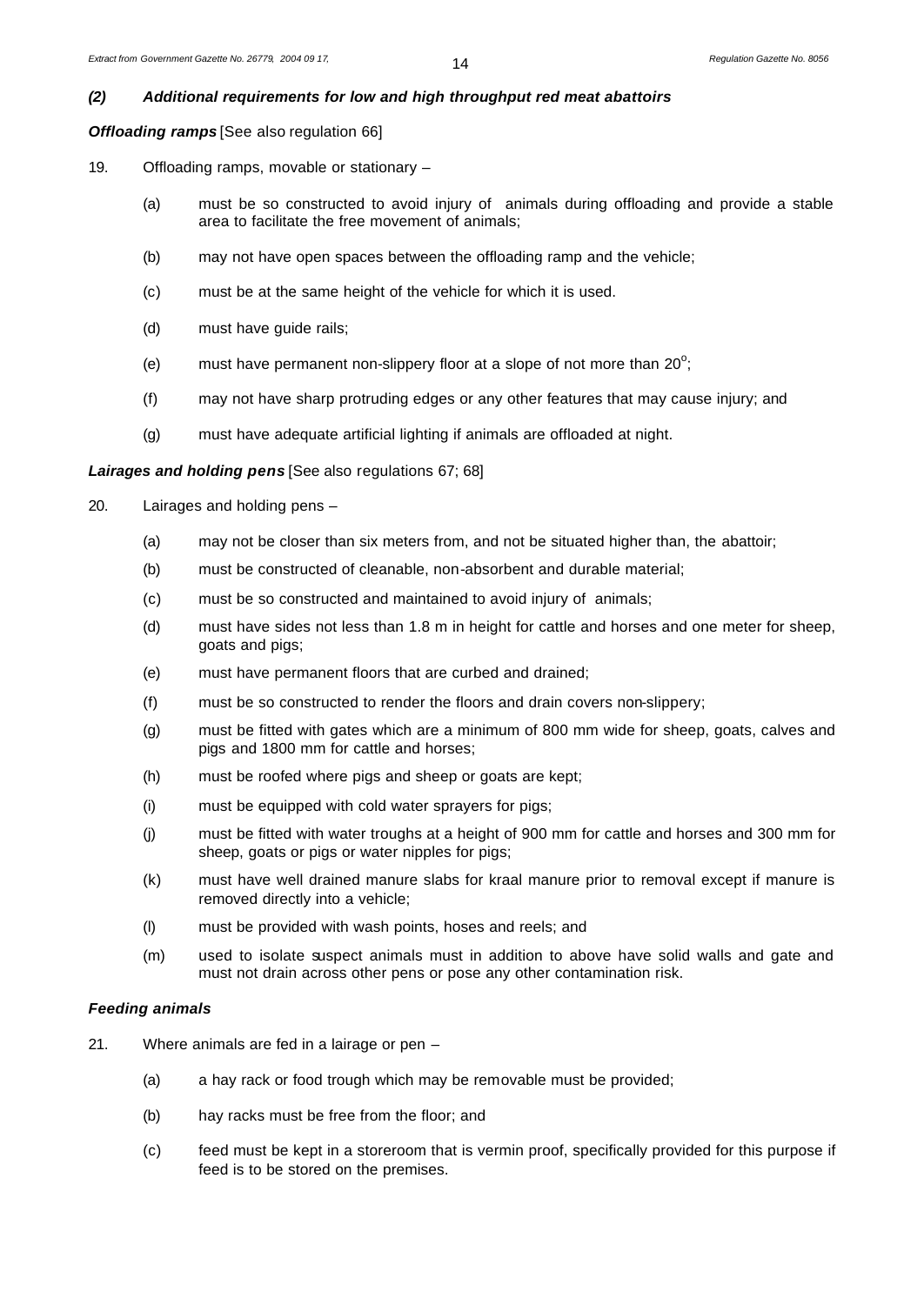#### *Lairage capacity*

- 22. (1) The number of animals per lairage or pen must be limited so as to allow a minimum floor space of –
	- (a) 1.75m² per cow or horse;
	- (b) 0.75m² per heavy pig or calf; and
	- (c) 0.50m² per smaller pig, sheep or goat.
	- (2) Lairages must be provided with permanent notices indicating the capacity per species of each pen.

*Lairage passages* [See also regulation 69]

- 23. Passages in lairages and pens
	- (a) must have permanent floors that are curbed and drained in a manner conducive to free movement of animals;
	- (b) must be so constructed to render the floors and drain covers non-slippery;
	- (c) may not be less than 1.8 m wide for cattle, horses and at least 1.0 m wide for sheep, goats and pigs; and
	- (d) must be well maintained and kept free of loose objects.

#### *Crushes or races*

- 24. (1) Crushes or races must be well maintained and kept free of loose objects.
	- (2) Must be so constructed to render the floors and drain covers non-slippery.
	- (3) Crushes for herding animals between lairages and the stunning area must have an inner width of not more than 0.9 m.
	- (4) Crushes must be designed so that the stunning pen is not visible from the crush or lairages.
	- (5) The section of the crush or race that leads directly into the stunning box must have solid sides.

**Stunning, hoisting and bleeding** [See also regulations 72; 73; 74; 75]

- 25. (1) For humane restraining of all species immediately prior to stunning there must be provided
	- (a) a stunning box, approved by the national executive officer, to restrain cattle and horses;
	- (b) a restraining pen of 2m x 2m or, preferably, a crowding pen provided with a hinged gate to facilitate floor space reduction for sheep, goats and pigs;
	- (c) a restraining pen or stunning box must be provided for large, difficult boars and sows; and
	- (d) any other means of restraining approved by the provincial executive officer.
	- (2) For stunning of animals there must be provided
		- (a) a silenced captive bolt stunner;
		- (b) an electrical stunning apparatus; or
		- (c) any other stunning apparatus approved by the national executive officer.
	- (3) The operational parameters for stunning must be displayed on the stunning apparatus or in the stunning area.
	- (4) Equipment must be provided to shackle and hoist stunned animals into position, for bleeding.
	- (5) Facilities for collecting and storing of blood in closed containers prior to removal and disposal must be provided.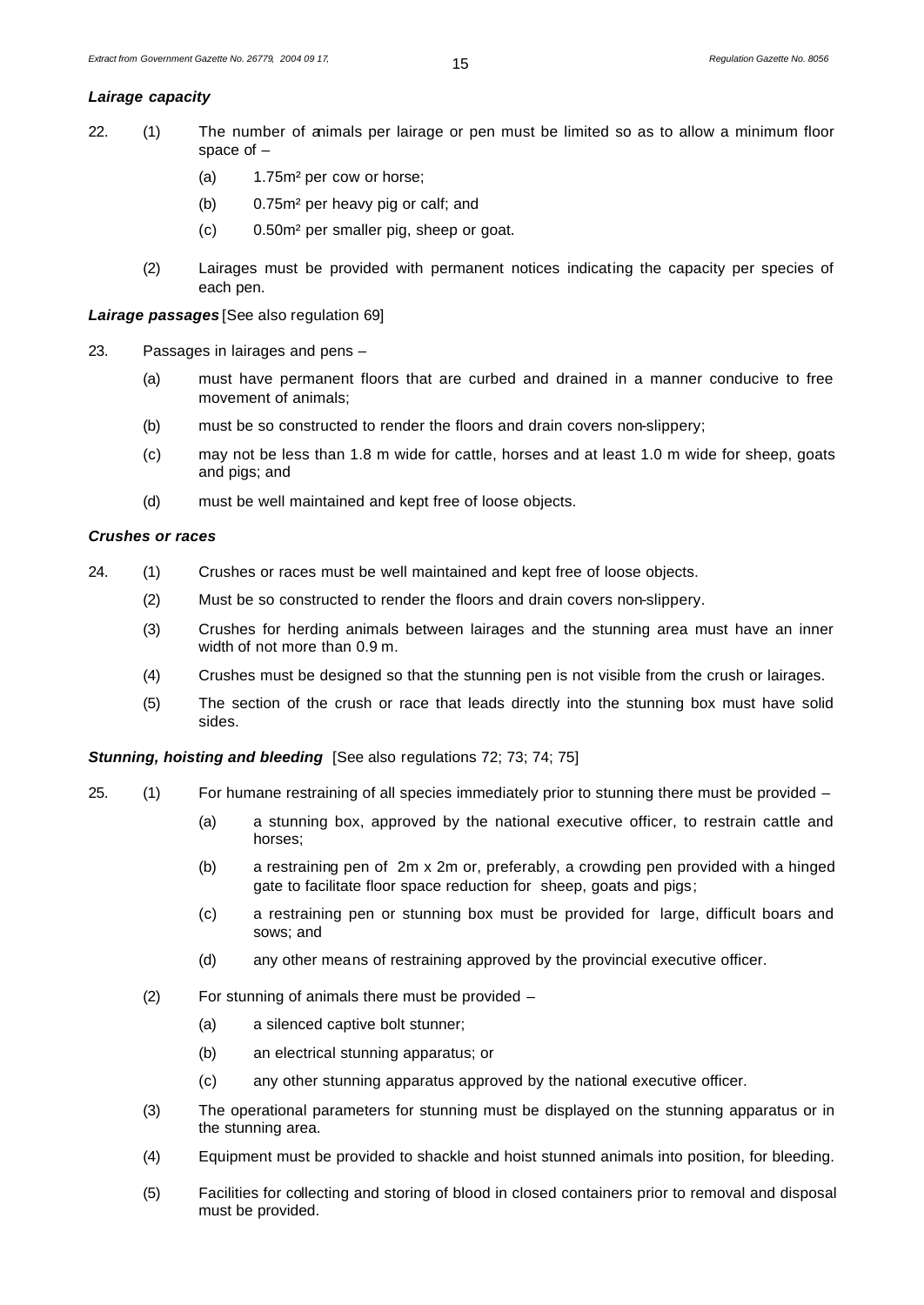- (6) The minimum clearance for rails and equipment in bleeding areas
	- (a) for cattle bleeding, from rail to floor in the case of a crawl beam is 4.8 m and a fixed rail is 4.4m; and
		- (b) for sheep bleeding, from rail to floor is 2.3 m.

# *Dressing and evisceration facilities*

- 26. (1) The minimum clearance for rails and equipment in dressing areas
	- (a) for cattle dressing, from rail to floor is 3.4 m; and
	- (b) for sheep dressing, from rail to floor is 2.2m.
	- (2) The clearance between equipment and dressing rails must in all cases be such that carcasses do not touch equipment and is at least 1000 mm from walls.
	- (3) Rails with hooks fixed to a wall must be 400 mm from the wall, and meat hanging from such hooks may not touch the floor or wall.
	- (4) Rails must be at least 700 mm from columns, pillars or the side of a doorway through which carcasses must pass.
	- (5) Separate bleeding and dressing areas must be provided in an abattoir if more than one species of animal is slaughtered at the same time.
	- (6) Dehairing of pigs, including finishing and pre-evisceration wash, may only be done in the pig dehairing area.

#### *Meat inspection facilities*

- 27. (1) Containers, racks and platforms and any other equipment required for meat inspection must be provided in an abattoir.
	- (2) Marked, leak proof and lockable containers or other means to handle and hold condemned and inedible material prior to removal, must be provided.

# *Chillers*

- 28. (1) Chillers must be provided to hold at least the daily slaughter throughput.
	- (2) The minimum clearance for rails in chillers and freezers
		- (a) for cattle and horses or sheep or goats on cradles with extension rods, is 1000 mm from the wall and 900 mm between overhead carcass rails; and
		- (b) for sheep, goats and pigs, if hung separately, is 330 mm from the wall and between overhead carcass rails.
	- (3) Spacing of units on the line should be such as to ensure airflow between carcasses or sides with a minimum of 660 mm length of rail per unit.

### *Dispatch areas*

- 29. Dispatch areas must be equipped for
	- (a) quartering, marshalling and loading of carcasses;
	- (b) collection and transport, avoiding cross or contra flow, of used roller-hooks to the sanitation facility; and
	- (c) sterilization of saws and other cutting utensils.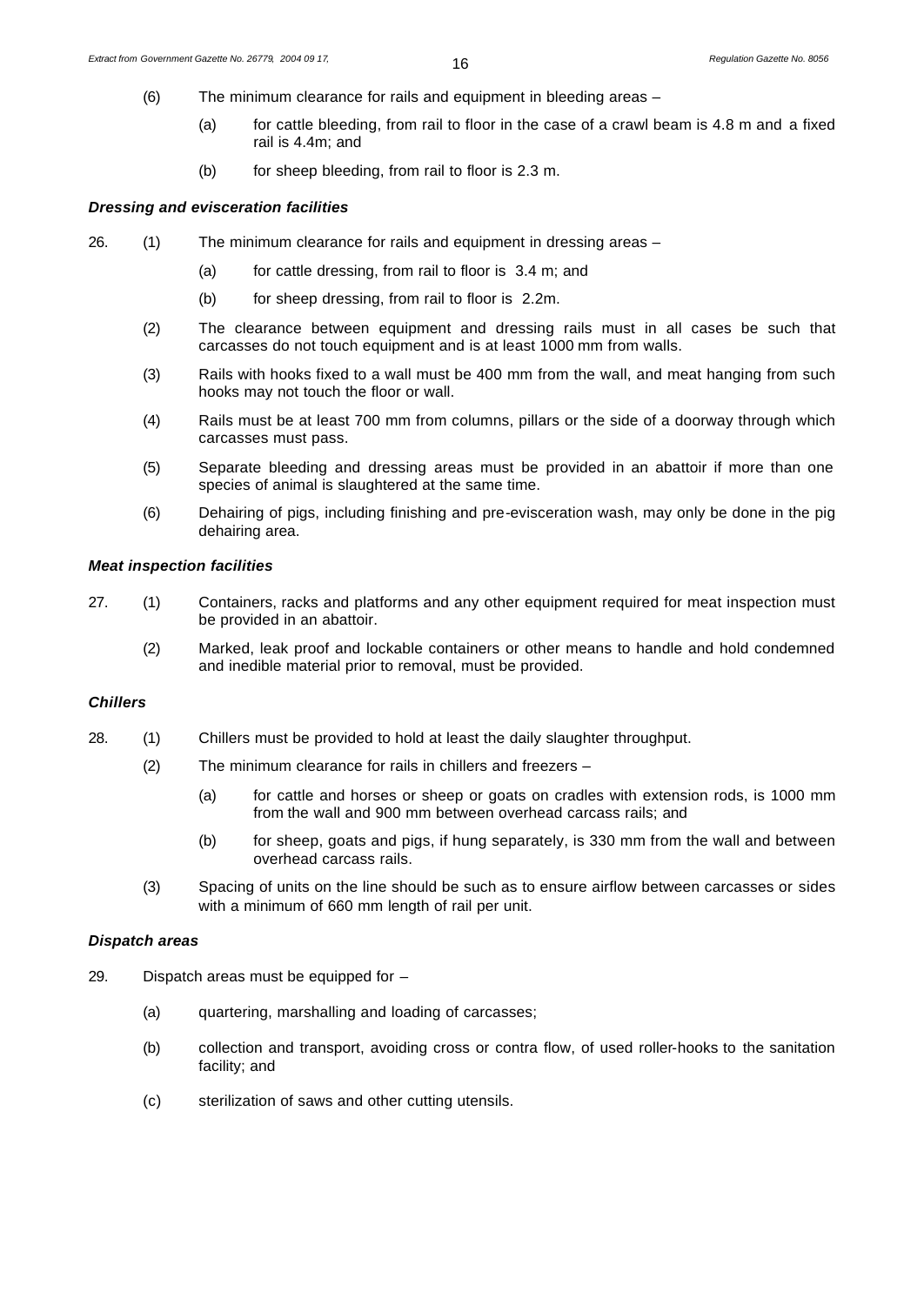# **C. Hygiene management practises and related matters**

# *(1) Offal handling*

# *Red Offal*

- 30. (1) Red offal must be washed with clean running water, hung on hooks or placed in containers and chilled in a red offal or carcass chiller, to reach a core temperature less than  $\tau^o$  C within 16 hours, but it need not be chilled at the abattoir if dispatched on a continuous basis to the chilling facilities, the proximity of which must not compromise hygiene standards and be approved by the provincial executive officer and on condition that a separate route for dispatch is provided.
	- (2) Red offal may not be stored, or come into contact, with rough offal.
	- (3) Further separation, cutting and packing of red offal must be done in a separate area or room.
	- (4) Where red offal is packed in cartons, containers or plastic bags for dispatch, chilling or freezing –
		- (a) it may only be done in a separate area or room and equipment must be provided for this function;
		- (b) storage facilities for clean empty bags or containers, for a day's use, must be provided; and
		- (c) bulk storage facilities must be provided for packing material.
	- (5) Cartoned offal may not be stored in the same chiller as carcasses or uncartoned offal.

# *Washing of rough offal*

- 31. (1) Rough offal must be removed from the dressing room to the offal room directly adjacent and connected thereto, after being passed, where paunches and intestines must be –
	- (a) separated and emptied of its contents;
	- (b) washed with clean running water; and
	- (c) hung on hooks for cooling and drip drying before and during chilling.
	- (2) Equipment must be provided for the emptying of rumens and intestines and the ruminal and intestinal content must be removed continuously.
	- (3) Where washed paunches or intestines are packed in containers or plastic bags for dispatch, chilling or freezing, a storage facility for clean bags or containers, for a day's use, must be provided.
	- (4) Edible washed rough offal must be stored in a chiller at an air temperature not exceeding minus 2  $\degree$  C, but it need not be chilled at the abattoir if dispatched on a continuous basis to the chilling facilities, the proximity of which must not compromise hygiene standards and be approved by the provincial executive officer.

#### *Cleaning of rough offal*

- 32. (1) The process as well as the equipment used to clean offal must be approved by the provincial executive officer.
	- (2) A room which is so large and so arranged that the hygiene of the operation is assured, must be provided to clean paunches.
	- (3) Separate containers must be used for pre-scalded paunches, and those that have been cleaned.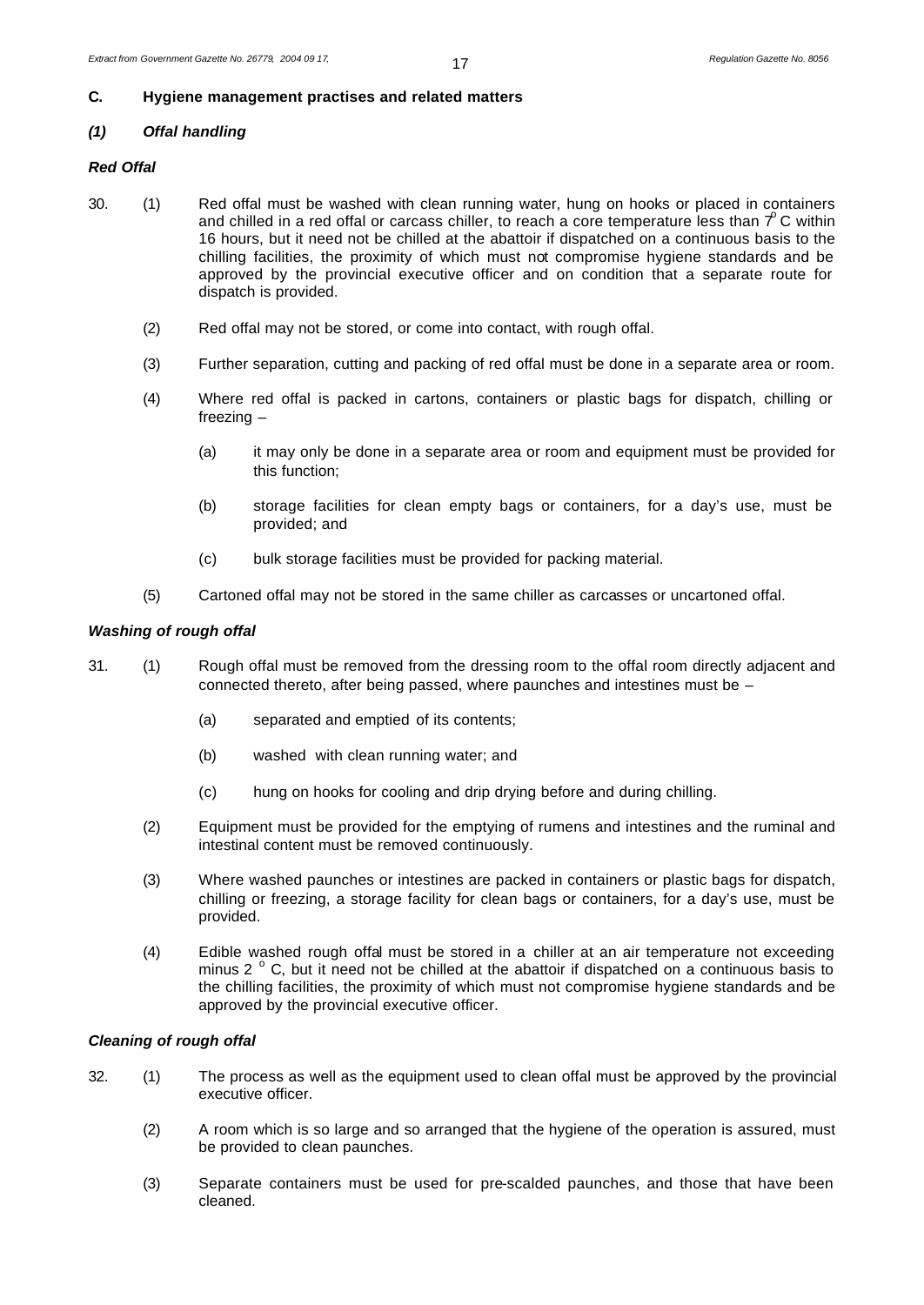- (4) Cleaned offal must be removed after cleaning.
- (5) Separate rooms must be provided for
	- (a) dehairing of cattle hooves and sheep heads and feet; and
	- (b) skinning, defleshing and splitting of heads and the recovery and packing of brains.
- (6) Where clean products derived from the heads are packed in containers or plastic bags for dispatch, chilling or freezing –
	- (a) it may only be done in a separate room or area and equipment must be provided for this function; and
	- (b) a storage facility for clean bags or containers, for a day's use, must be provided.
- (7) Where cleaned rough offal is packed in containers or plastic bags for dispatch, chilling or freezing –
	- (a) it may only be done in a separate room or area and equipment must be provided for this function; and
	- (b) a storage facility for clean bags or containers, for daily use, must be provided.
- (8) Cleaned offal and clean head meat must be stored in a chiller at an air temperature not exceeding minus  $2^{\circ}$ C, but it need not be chilled at the abattoir if dispatched on a continuous basis to the chilling facilities, the proximity of which must not compromise hygiene standards and be approved by the provincial executive officer.

# *(2) Cutting procedures at cutting plants producing for the export market* [See also regulation 7]

#### *General*

- 33. (1) Only carcasses or meat that was inspected and passed may be presented for cutting.
	- (2) If carcasses or meat is received from a source other than the abattoir on the premises, the registered inspector must verify that –
		- (a) documentation pertaining to the origin of such meat is available;
		- (b) meat inspection was done on such meat and that it was passed; and
		- (c) the cold chain was maintained and that the meat core temperature is  $7 \degree C$  or less.
	- (3) All meat presented for cutting must be free of contamination.
	- (4) No meat that exhibits signs of spoilage may be cut.
	- (5) A registered inspector may at any time require any packed meat to be re-opened for inspection, and may authorize the resealing of any such opened container or carton with meat.
	- (6) A linear production flow must be followed by avoiding cross flow, backtracking and accumulation or congestion of meat at any stage of the production process.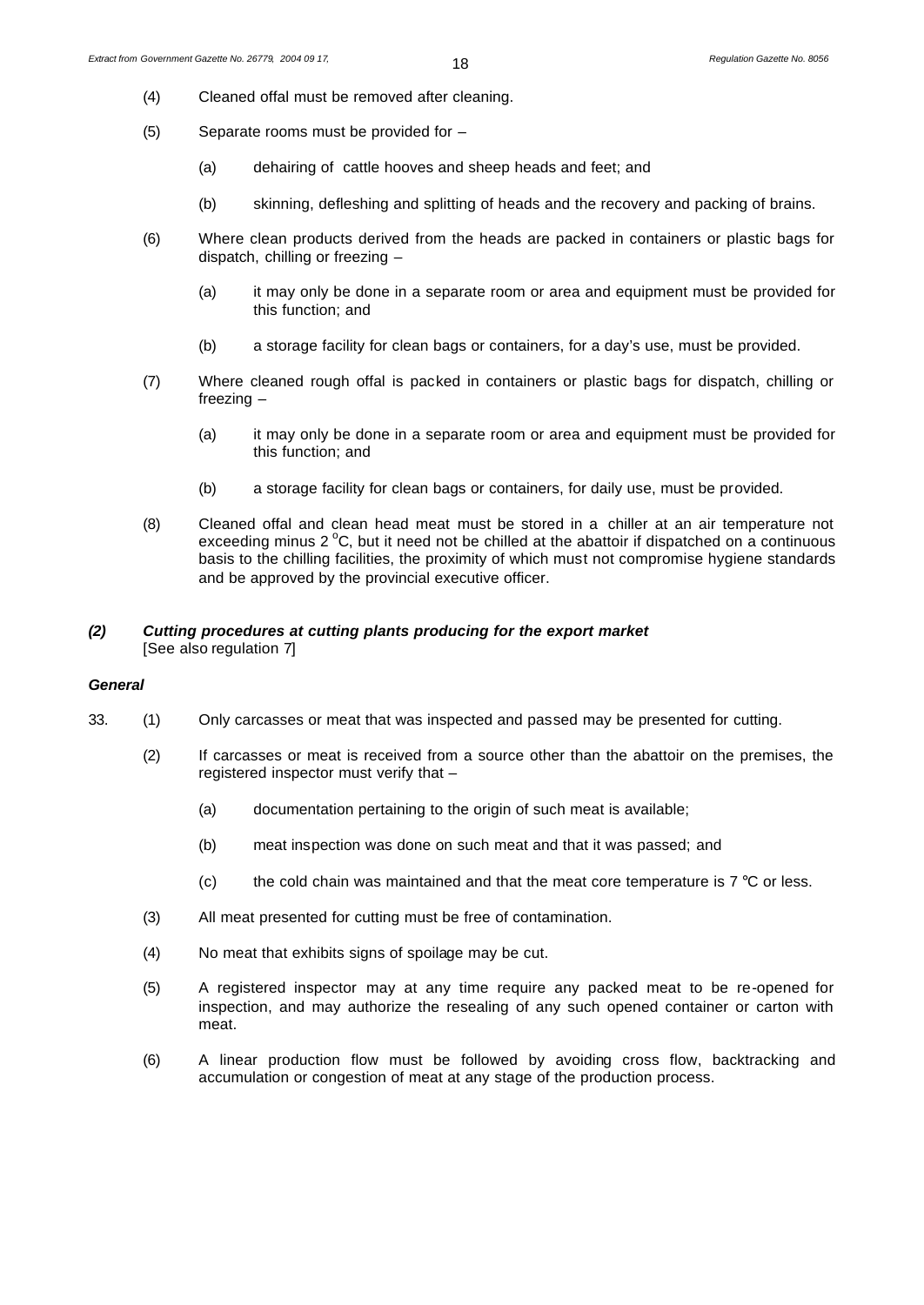#### **Cutting**

- 34. (1) All the cutting, dicing or mincing must be so arranged that the hygiene of all the operations is assured.
	- (2) Bones derived from cutting procedures must be removed regularly to a suitable room or container provided specifically for this purpose.
	- (3) Meat obtained from cutting and found unfit for human and animal consumption must be collected in properly marked containers or facilities and removed from the premises in accordance with Part VIII.
	- (4) Despite regulation 36 (2), meat may be cut while warm if
		- (a) meat is transferred directly from the dressing room to the cutting room in a single operation, the cutting room being in the same building or on the same premises as the dressing room;
		- (b) cutting is carried out immediately after transfer;
		- (c) meat that has been cut is chilled, or freezing starts, within one hour; and
		- (d) this procedure is done according to a protocol approved by the provincial executive officer.

#### *Wrapping*

- 35. (1) Wrapping materials may not be kept in a cutting room in quantities greater than the daily requirement, and must be so stored and handled as to maintain them in a clean condition up to the moment of use.
	- (2) Exposed meat may not come into contact with cartons, except where waxed cartons are used.

#### *Temperature control*

- 36. (1) The air temperature of a room where meat is cut and packed must be maintained at or below  $12^{\circ}$ C.
	- (2) During cutting, wrapping, portioning and packing the core temperature of unfrozen meat must be maintained at or below  $7^{\circ}$ C.
	- (3) Meat that is packed for freezing must be placed in a freezer within one hour of being packed. The freezer must be capable of reducing the temperature of the meat to at least minus 12 $\degree$ C within 24 hours and must thereafter be maintained at or below that temperature and frozen meat may not be dispatched at core temperatures higher than minus 12 $\degree$ C.

#### *Sanitation*

- 37. (1) The cleaning and sterilization procedure of portable and other equipment must comply with Part II C. (5).
	- (2) Sanitizing and sterilizing of hand and other equipment must be done during working hours.

# *Further processing*

38. Further processing must comply with the requirements set in the Requirements for Food Premises under the Health Act.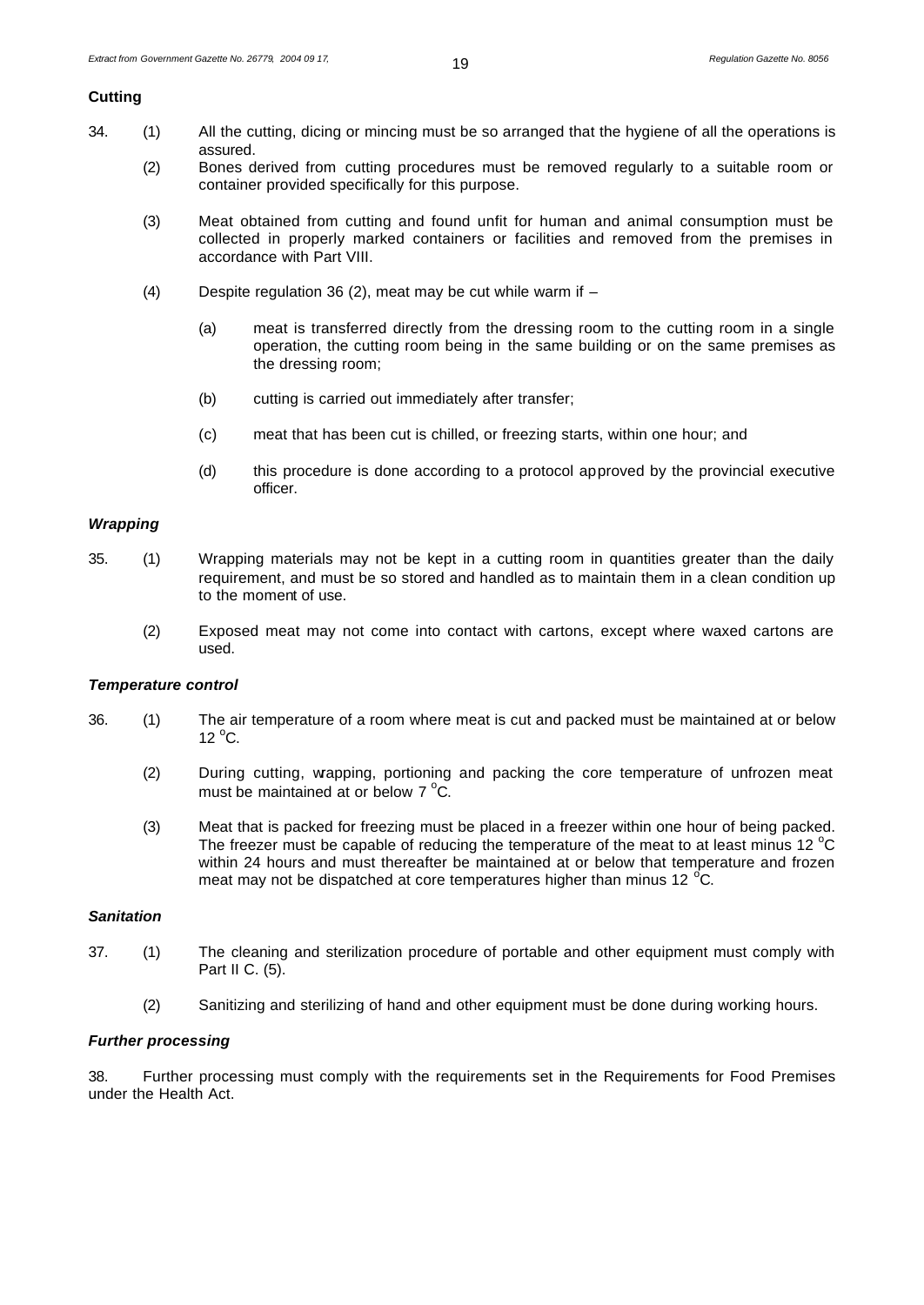# *(3) Chilling and freezing at abattoirs*

[See also regulations 28; 30(1); 31(4); 32(8); 33(2)(c); 36; 55(n); 105]

#### *Requirements*

- 39. (1) All chilling, freezing and cold storage facilities for meat must comply with the structural requirements for all abattoirs contained in Part II B(1).
	- (2) Chillers and freezers must be equipped with dial thermometers or where required by the provincial executive officer, continuous thermo-recorders, to give an accurate indication of the air temperature within the room.

#### *Temperature capability*

- 40. (1) A chiller used for chilling warm carcasses, sides, quarters or portions must be capable of providing uninterrupted cooling to reduce the core temperature of the meat to  $7^{\circ}$ C before dispatching.
	- (2) Meat, carcasses, portions and offal being frozen may not be removed from the freezer before a core temperature of minus 12 °C has been reached.
	- (3) (a) The defrost mechanisms for freezers and chillers must prevent the build-up of ice on the evaporator coil surfaces to levels detrimental for temperature maintenance.
		- (b) Where a chiller or freezer contains meat during a defrosting cycle, defrosting of each evaporator coil must be completed within 30 minutes.
		- (c) Drainage connections of ample size must be provided from drip trays of air cooling units and must lead to ground level outside of the room or directly into the drainage system.
	- (4) A chiller or freezer must have a visible permanent notice fixed to the outside, stating
		- (a) the cubic capacity of the room;
		- (b) the type of product which may be chilled, frozen or stored in it;
		- (c) the maximum permissible product load in kilograms or number of carcasses for that room;
		- (d) the final temperature required for the meat in degrees Celsius and the minimum period of time, in hours, which is necessary for this temperature to be achieved; and
		- (e) in the case of a storage chiller or freezer, the maximum permissible mean temperature value at which meat may be introduced.

#### *Loading practises for chillers and freezers*

- 41. (1) Meat must be chilled in a hanging position ensuring air circulation or, if packed in containers, stacked so as to ensure air circulation.
	- (2) No meat may be stacked directly on the floor.
	- (3) Warm carcasses may not be loaded into a chiller containing chilled meat.
	- (4) (a) No carcass or meat which is unfit for human consumption or may have a detrimental effect on other meat may be stored in a chiller or freezer containing edible products.
		- (b) A carcass or meat must be removed immediately if it deteriorates to such a state as determined by the registered inspector.
	- (5) No exposed meat may be stored in a freezer or chiller containing cartoned products.
	- (6) Rough offal may not be stored in a holding freezer which contains carcasses, meat or red offal, unless all these products, including the rough offal, are wrapped and packed.
	- (7) No non-food item or product other than meat may be stored in a chiller or freezer except in the case of holding freezers, where approval has been granted by the registered inspector.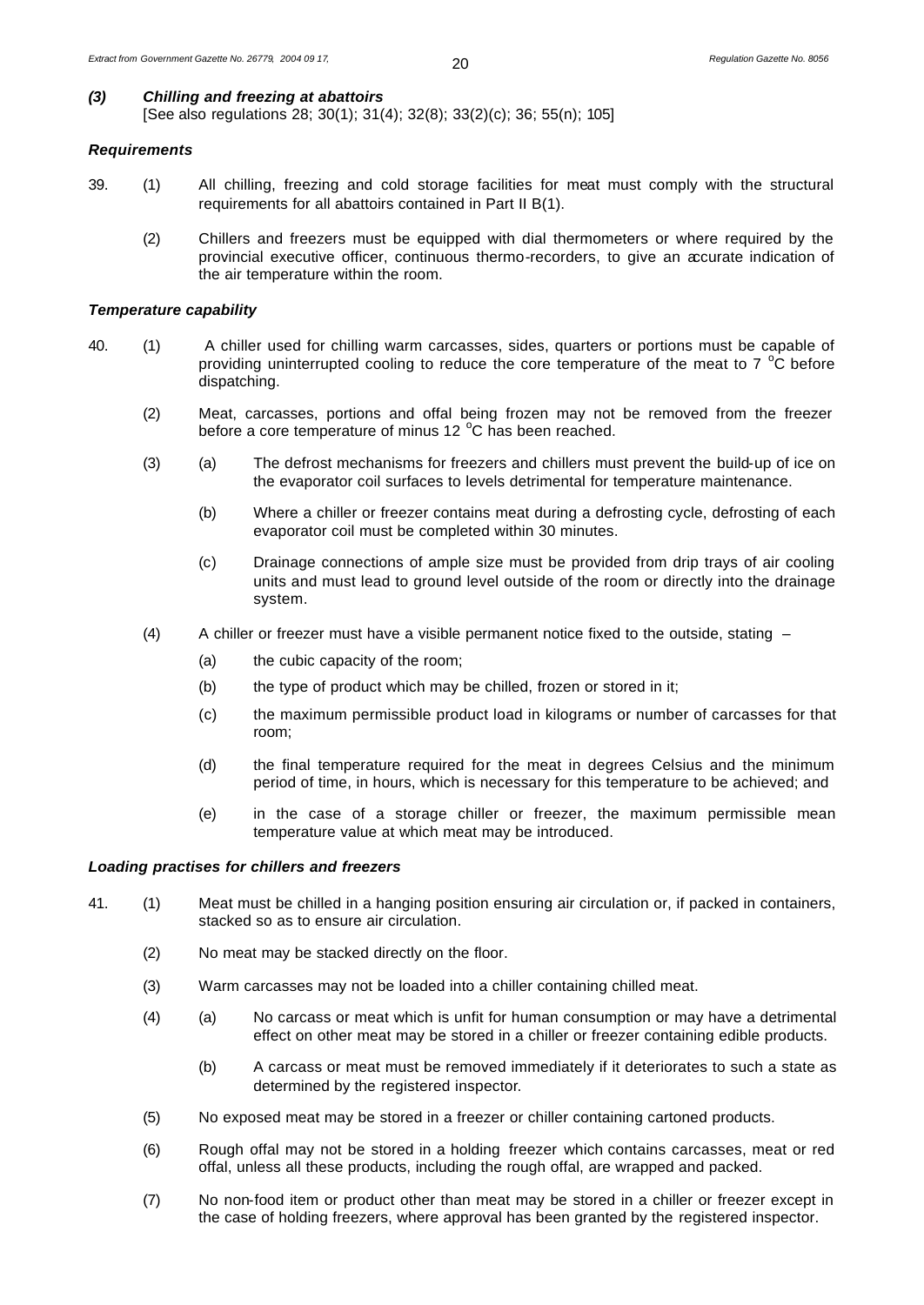*Ice*

- 42. (1) The use of ice as a coolant in an abattoir is subject to prior approval of the system by the provincial executive officer.
	- (2) Ice, incorporated in any system or equipment, which is utilized for the chilling of meat must be made from potable water.
	- (3) Equipment or systems incorporating ice as coolant for meat must be designed and operated in such a manner that water melting off the ice will not adversely affect the product or adjacent areas.

#### *Sanitation and vermin control*

- 43. (1) Equipment used in chillers, freezers or cold storage facilities, that may come into direct contact with the meat must be kept in a clean and hygienic condition, and provision must be made for cleaning and sterilizing such utensils directly after use.
	- (2) Ice formation in freezers must be prevented and freezers must be defrosted and sanitized as frequently as may be required by the registered inspector.
	- (3) Freezers and chillers must be free from vermin, mould and bacterial growths.
	- (4) Chillers, freezers and cold storage facilities must be free from odours which may be absorbed by meat.
	- (5) Chillers in regular use must be sanitized immediately after dispatching of all meat.

#### *Records*

- 44. (1) Thermo-control records must be available on request by the provincial executive officer or national executive officer.
	- (2) Checks must be done according to the requirements of the Hygiene Management System in practise.

# *(4) Loading of carcasses and meat for transport*

#### *Loading and transport in general*

- 45. (1) A vehicle used for the transport of meat must comply with the requirements set in the Requirements for Food Premises under the Health Act.
	- (2) Rough offal may not be loaded in the same loading space as carcasses, portions or red offal, unless such rough offal is kept in clean, waterproof containers with tight fitting lids, complying with specifications for equipment as set in Part II B(1).
	- (3) No cartoned products may be loaded in the same loading space as exposed meat.
	- (4) Chilled red meat carcasses, sides and quarters must be suspended without touching the floor.
	- (5) No unwrapped meat may be loaded directly onto the floor.
	- (6) Where required by the provincial executive officer, the driver of a vehicle transporting meat must provide the name, address and contact details of the owner of the vehicle.
	- (7) Meat returned to an abattoir or cold storage facility may be received only after re-inspection by the registered inspector, and may only be sorted and salvaged for human consumption under conditions determined by the registered inspector.
	- (8) Loading of meat by informal traders must be regulated by a protocol approved by the provincial executive officer but without compromising hygiene or safety standards.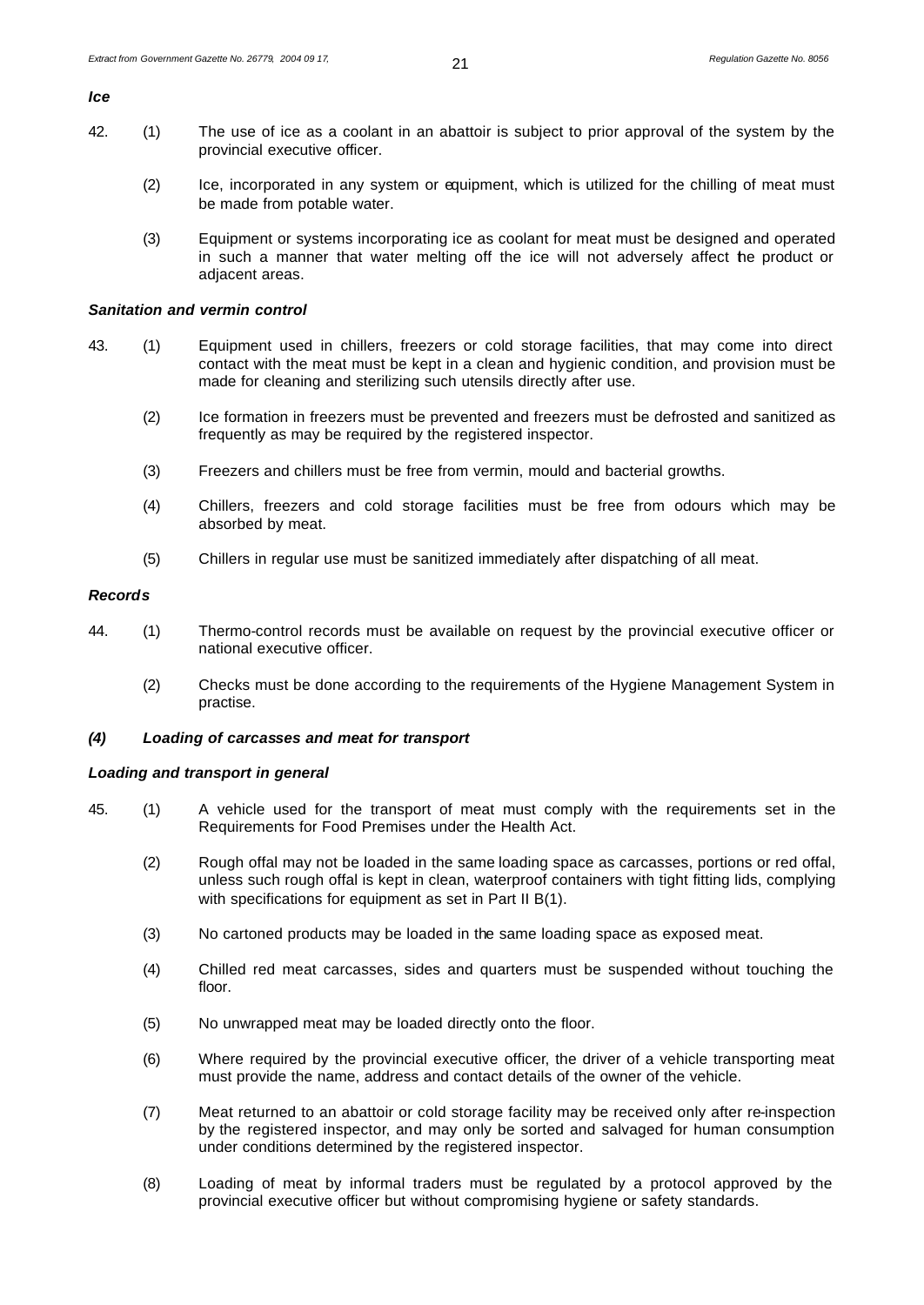# *(5) Sanitation*[See also regulations 14 - 17; 55(h)]

# *Water and equipment*

- 46. (1) There must be available for sanitation purposes
	- (a) potable or drinking water;
	- (b) hot water at a minimum temperature of 82°C in sterilizers for disinfecting hand equipment;
	- (c) water at 40°C at hand wash basins for washing of hands; and
	- (d) water at 40°C for general cleaning purposes.
	- (2) The owner must supply all the necessary equipment needed for sanitation.

# *Sanitation programmes*

- 47. (1) Sanitation programmes must be approved by a registered inspector.
	- (2) A detailed post production sanitation programme must be in place containing  $-$ 
		- (a) a list of all areas and rooms to be cleaned;
		- (b) the frequency of cleaning;
		- (c) step by step cleaning procedures for each area, room or equipment including ablution facilities, meat transport vehicles and lairages;
		- (d) technical sheets of chemicals used must be provided with reference to use in meat plants, active ingredients, dilution rates and applications;
		- (e) results, including microbiological monitoring, to be obtained as the objective of the sanitation programme; and
		- (f) job descriptions and a training programme for all cleaners.
		- (3) Programmes must be in place for continuous cleaning during
			- (a) work periods;
			- (b) breaks; and
			- (c) shift changes.
		- (4) Sanitation must commence immediately after production for the day or shift has ended, but no sanitation may commence in any area before all edible meat and animal products have been removed to prevent contamination.
		- (5) A new shift may not commence before all areas, rooms and equipment have been cleaned and disinfected and an effective pre-production monitoring programme must be in place to ensure cleanliness of all facilities before production commences.

# *Chillers and Freezers*

- 48. (1) Chillers must be sanitized before a fresh load of meat is loaded.
	- (2) Chillers may not be sanitized if it contains meat.
	- (3) Freezers must be defrosted and thoroughly sanitized at least once a year or more often if required by a registered inspector.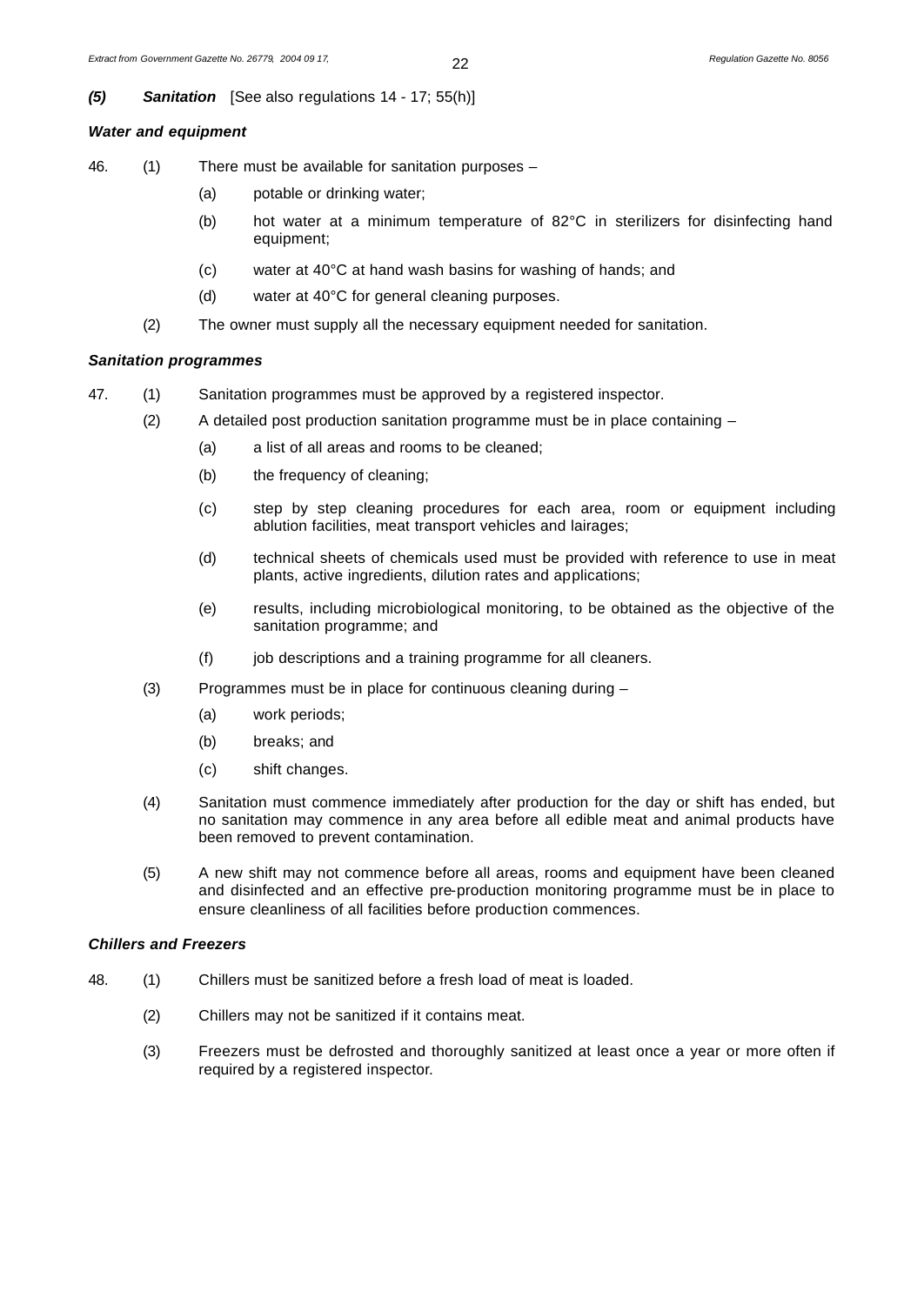#### **PART III**

# **HYGIENE MANAGEMENT AND EVALUATION SYSTEMS**

[Section 11(1)(e)]

# *Hygiene Management System (HMS)*

- 49. The owner of an abattoir must
	- (a) provide the provincial executive officer with a documented Hygiene Management System containing detailed information on control measures or programmes required to monitor identified control points, including the methods of monitoring or checking these control points, for approval;
	- (b) provide relevant records of observations, checks, measurements or results;
	- (c) provide sampling programmes for laboratory analyses, as well as names of laboratories to do the required analyses;
	- (d) provide written accounts of decisions relating to corrective actions when taken; and
	- (e) assess the hygiene status of the abattoir by means of the Hygiene Assessment System (HAS) and provide results to the provincial executive officer for verification as frequently as he or she may require.

#### *Document management system*

- 50. A document management system must provide for
	- (a) the retrieval of documents relating to an identified slaughter batch;
	- (b) the recording of each slaughter batch containing information regarding date of slaughter, species slaughtered, mass, quantities, identification and destination for carcasses as well as cut meat; and
	- (c) a documented product recall procedure approved by the provincial executive officer.

#### *Schematic plan of abattoir*

- 51. The owner must prepare an updated schematic plan of the abattoir to include details of
	- (a) all the different areas on each level;
	- (b) all the different rooms in each area identified, indicating the process or operation including the capacities or rates of operation that take place in such rooms;
	- (c) the flow of the product;
	- (d) ancillary structures on the premises;
	- (e) the required temperature as well as the capacity of each room where temperature is controlled;
	- (f) the different ablution facilities for workers in clean and dirty areas as well as the personnel entrances to the different areas;
	- (g) all entrances to rooms, areas and building; and
	- (h) boundaries, indicating entrances and exits to and from premises.

#### *Flow diagram of slaughter process*

- 52. The owner must prepare a flow diagram of the slaughter process which must include
	- (a) all steps involved in the process, including delays during or between steps, from receiving of the animals to placing of the end product on the market; and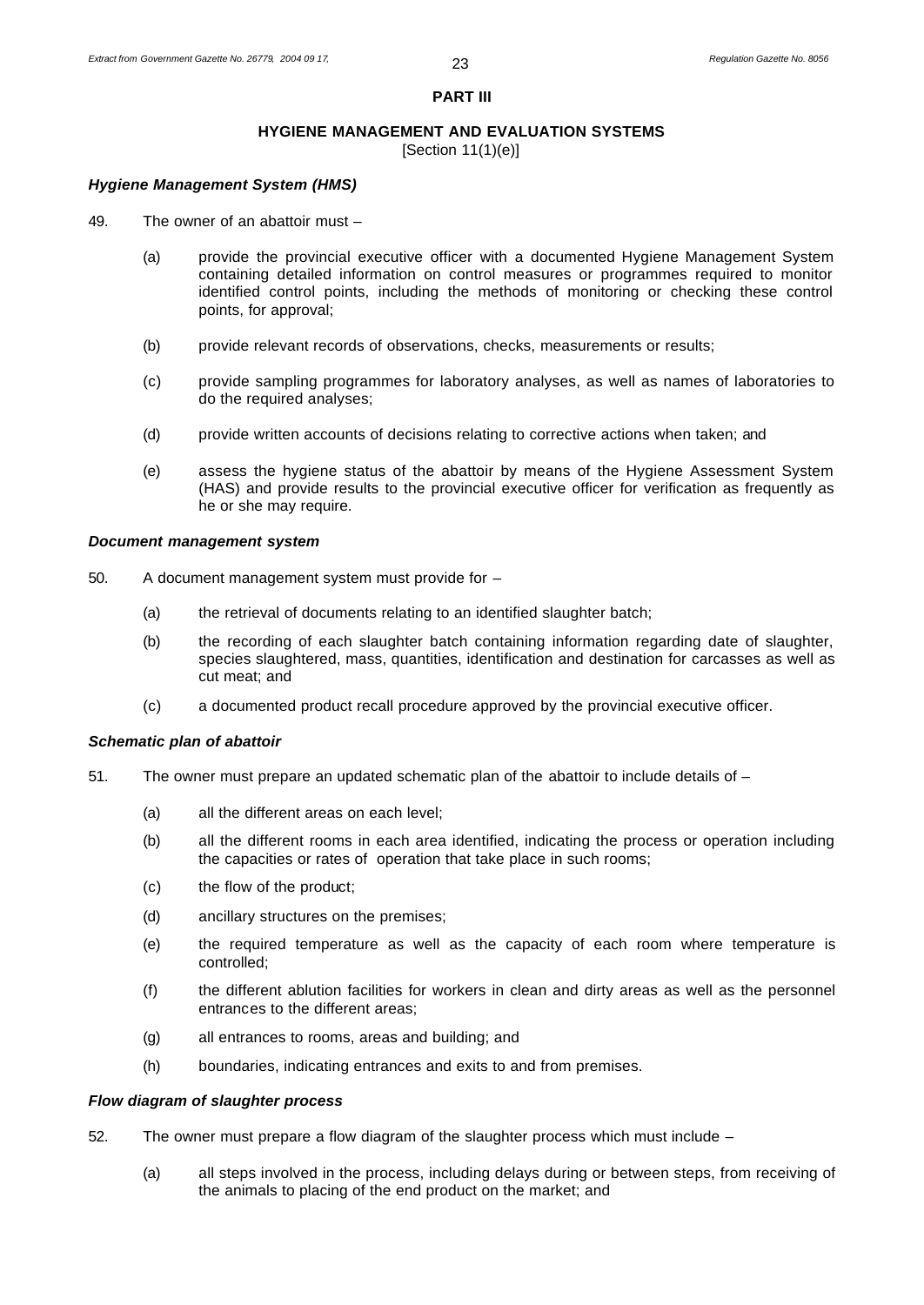(b) details and technical data including equipment layout and characteristics, sequence of all steps, technical parameters of operations, flow of products, segregation of clean and dirty areas, hygienic environment of the abattoir, personnel routes and hygienic practices, product storage and distribution procedures.

#### *Potential hazards*

53. The owner must prepare a list of all potential biological, chemical or physical hazards that may occur at each step of the process, including –

- (a) unacceptable contamination or recontamination of a biological, chemical or physical nature;
- (b) unacceptable survival or multiplication of pathogenic micro-organisms; and
- (c) unacceptable production or persistence of toxins or other undesirable products of microbial metabolism.

# *Prevention of hazards*

54. The owner must prepare written hygiene management programmes (HMP) for approval by the provincial executive officer, to prevent, eliminate or reduce hazards mentioned in regulation 53 to acceptable levels and must –

- (a) ensure that management programmes for each hazard is implemented;
- (b) establish critical limits for control points;
- (c) establish a monitoring or checking system for each control point; and
- (d) prepare written corrective actions that must be taken without hesitation when a deviation is observed and such corrective action must specify –
	- (i) the persons responsible to implement the corrective action;
	- (ii) the means and action required for each hazard;
	- (iii) the action to be taken with regard to the meat having been processed during the period when the process was out of control; and
	- (iv) that a written record of measures taken must be kept.

#### *Hygiene Management Programmes (HMP)*

- 55. The owner of an abattoir must implement
	- (a) a HMP for ante-mortem inspection, including control measures to  $-$ 
		- (i) ensure that all animals which for some reason or other cannot be processed into safe meat are identified and handled in accordance with Part VIII;
		- (ii) identify animals with diseases and conditions of which symptoms may not be visible during post-mortem meat inspections;
		- (iii) identify animals with zoonotic diseases;
		- (iv) identify animals with highly contagious diseases or diseases controlled under the Animal Health Act, 2002 (Act No. 7 of 2002); and
		- (v) identify animals that pose a high contamination risk, such as those with septic conditions or animals that are excessively soiled; and
		- (vi) ensure that injured animals in obvious pain are presented for emergency slaughter or preferential slaughter without undue delay;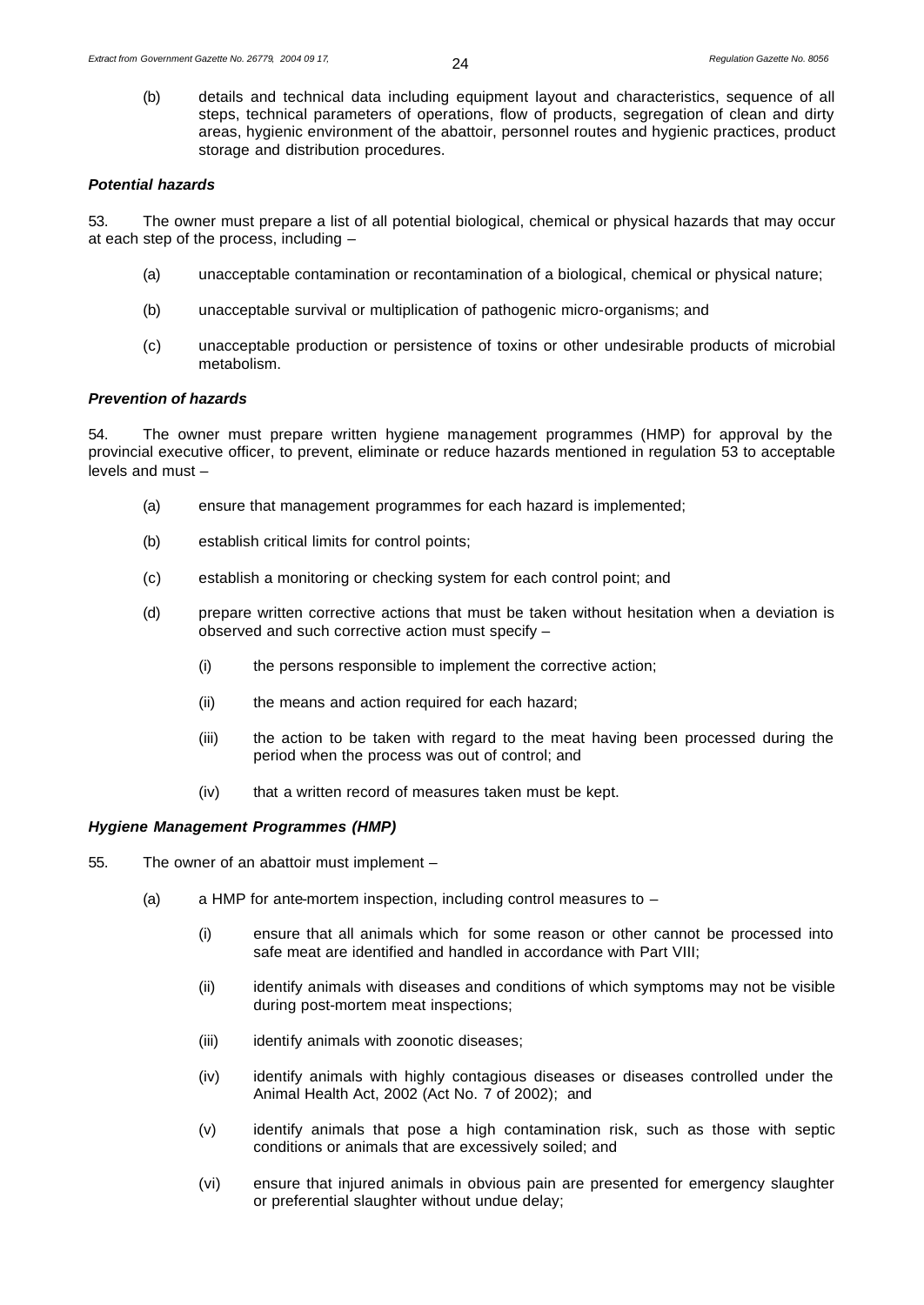- (b) a HMP for slaughter and dressing, including
	- (i) control measures (CM) to ensure that no contamination of meat and edible products occur from –
		- (aa) the external surface of the animal slaughtered;
		- (bb) wind and dust;
		- (cc) the contents of hollow organs;
		- (dd) persons working with edible products; or
		- (ee) contact with unclean objects;
	- (ii) slaughter and dressing procedures which must limit any contamination to the absolute minimum;
	- (iii) training of all workers in correct slaughter techniques including principles of hygiene practices which must be monitored;
	- (iv) a programme for the daily checking of carcasses for soiling to provide for regular checking of a representative sample of carcasses throughout the day on a random basis and to determine the levels of contamination of carcasses;
- (c) a HMP for meat inspection, in terms of which the supervisory registered meat inspector (SMI) assisted by the registered veterinarian must monitor meat inspection by means of implementation of written control measures to ensure –
	- (i) that meat inspection is done according to Part VI;
	- (ii) the competency of the meat inspectors and meat examiners;
	- (iii) the personal hygiene of the meat inspectors and meat examiners;
	- (iv) that heads, red and rough offal are correlated to the carcasses of origin;
	- (v) the security of detained carcasses and organs;
	- (vi) the security of provisionally passed carcasses and organs;
	- (vii) the security of the stamp of approval;
	- (viii) the security of condemned material;
	- $(ix)$  the implementation of standard operational procedures (SOP's) for  $-$ 
		- (aa) emergency slaughter;
		- (bb) preferential slaughter;
		- (cc) provisional slaughter;
		- (dd) slaughter of cattle which have reacted positively to Brucellosis and Tuberculosis tests done on the farm and branded with the "C" and "T" brand marks;
		- (ee) dirty animals; and
		- (ff) dropped meat;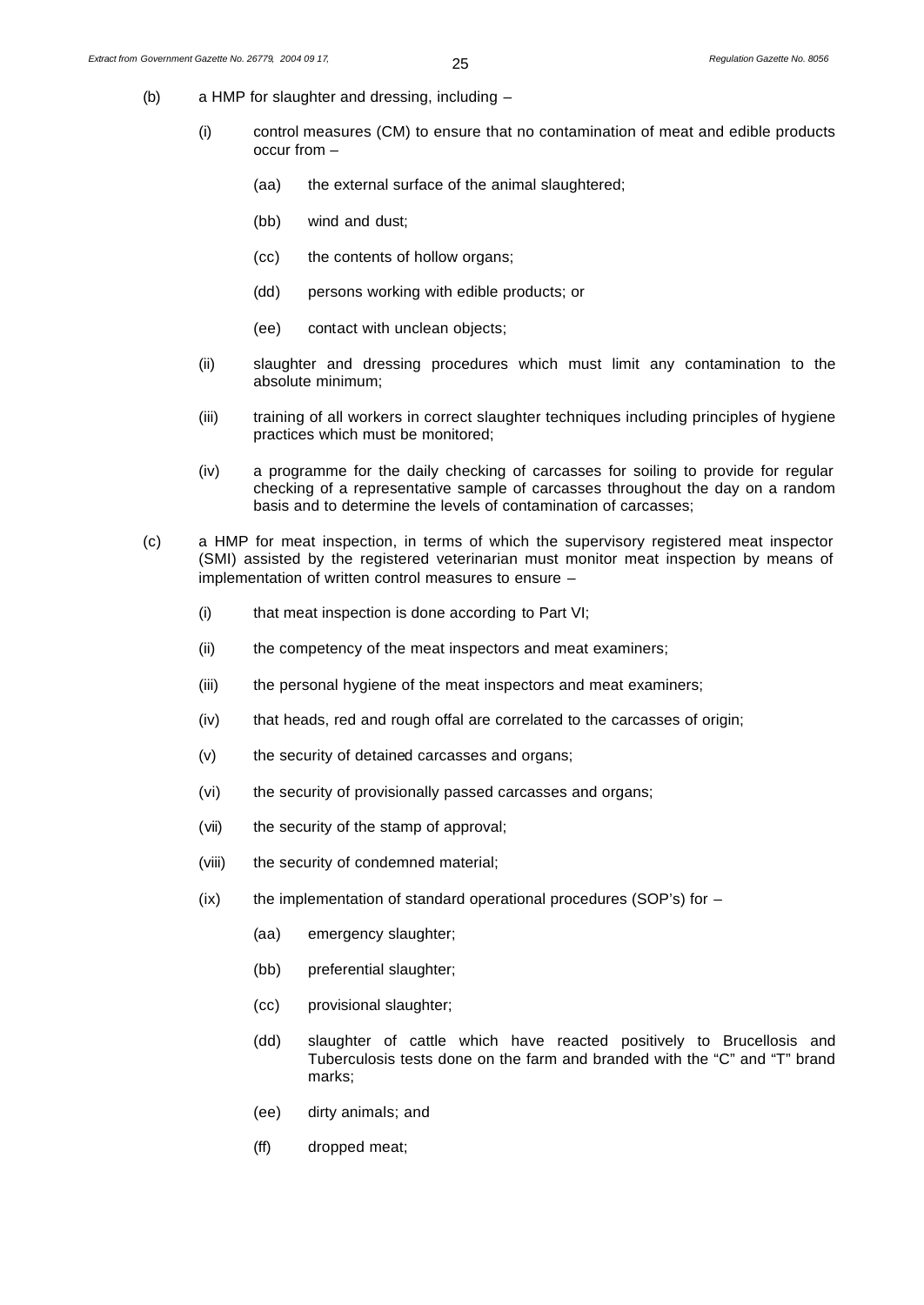- (d) a HMP for personal hygiene of workers in terms of which
	- (i) a general code of conduct , approved by a registered inspector, for personnel and in particular for workers who come into direct contact with meat and edible products, must be available;
	- (ii) a training programme, as well as registers of attendance, for all personnel to apply the principles of the code of conduct referred to in subparagraph (i) must be available; and
	- (iii) records of surveillance and supervi sion including records of disciplinary action in cases of repetitive misconduct or non-compliance must be available;
- (e) a HMP for medical fitness of workers in terms of which
	- (i) records of initial medical certification that workers are fit to work with meat and edible products, prior to employment, must be available; and
	- (ii) records of daily fitness checks, including corrective actions applied in cases of illness and injury, must be available;
- (f) a HMP for the temperature of water in sterilizers and maintenance of sterilizers in terms of which control measures to ensure the continuous availability and accessibility of sterilizers in good working order at water temperatures of 82 $^{\circ}$ C, including registers for daily checks indicating frequency of checks as well as corrective action procedures in cases of noncompliance, must be available;
- (g) a HMP for the availability of liquid soap and soap dispensers, toilet paper, and disposable towels, in terms of which control measures to ensure the continuous availability and accessibility of liquid soap and soap dispensers for hand-washing purposes, toilet paper and disposable towels at pre-identified points must be available;
- (h) a HMP for sanitation and continuous cleaning including a cleaning schedule providing
	- (i) a list of all the areas to be cleaned;
	- (ii) a list of all the rooms that have to be cleaned within every area;
	- (iii) the name of the person responsible for the cleaning of each area, section or room;
	- (iv) for each room within a particular area, a detailed description of the cleaning of each structure, including –
		- (aa) the frequency of cleaning;
		- (bb) step by step methods of cleaning;
		- (cc) data of the chemicals which are used, such as registration data, safeness, dilutions, application prescriptions;
		- (dd) the correct application of the detergents such as dilution, temperatures and contact times;
		- (ee) the rinsing off of applied chemicals; and
		- (ff) the results to be obtained as an objective of the cleaning programme;
	- (v) an addendum for each room in which the cleaning of each structure must be described in detail including aspects such as method, frequency and target results;
	- (vi) for the training of cleaning teams in the execution of these programmes;
	- (vii) for control over the storage of detergents to prevent contamination of edible products;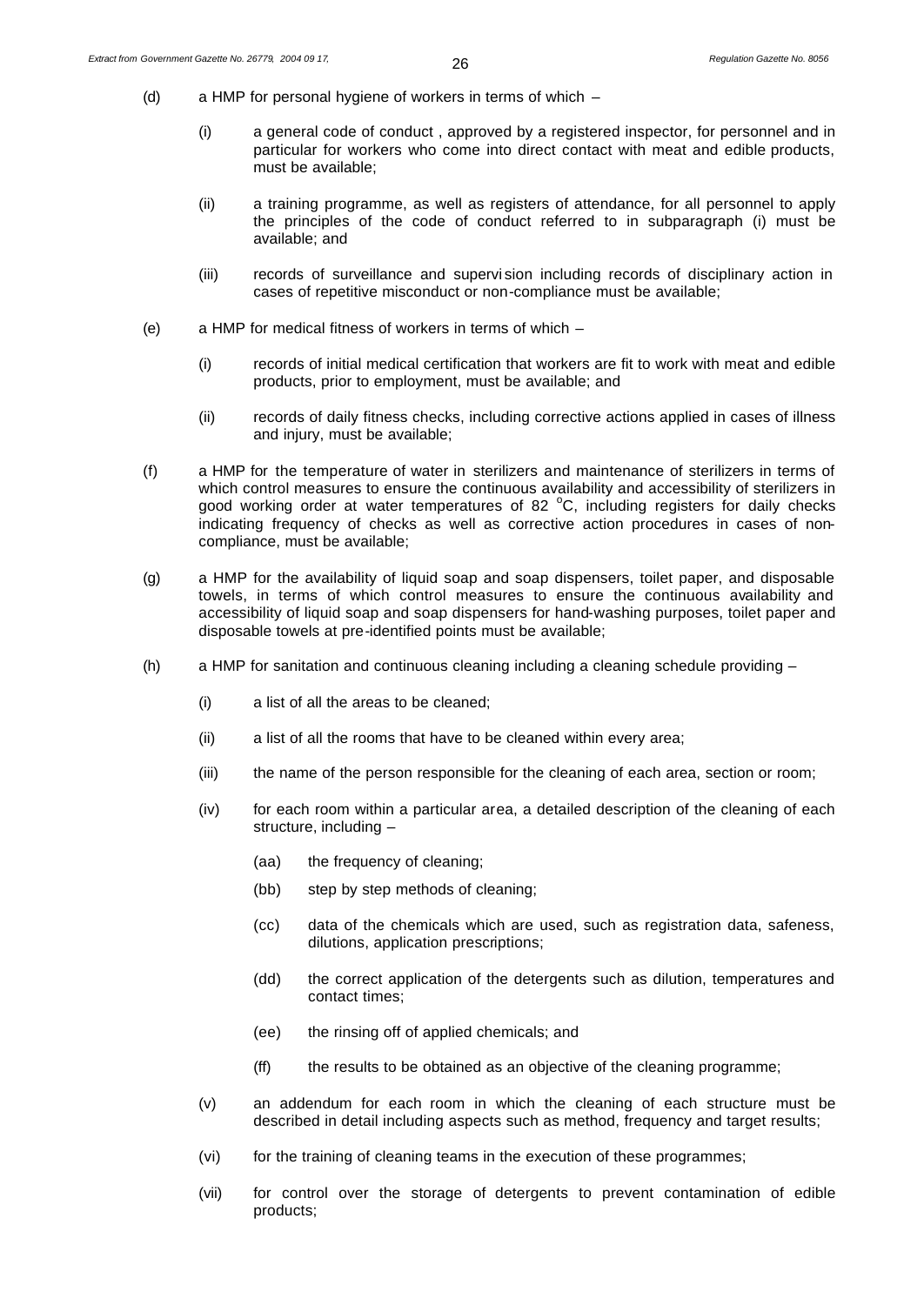- (viii) a detailed description for continuous cleaning on the processing line during processing, which must include –
	- (aa) a list of all the actions in this programme including the cleaning of moving equipment and crates; and
	- (bb) a step by step description of each action;
- (ix) for these programmes to be approved by a registered inspector; and
- (x) for laboratory checks as control of effectiveness of the cleaning programmes to be instituted and documented;
- (i) a HMP for availability and quality of water in terms of which
	- (i) the owner of the abattoir must account for the source of water supply and the status of such water;
	- (ii) the owner must be able to demonstrate the water distribution system within the abattoir and provide an updated schematic plan of the water distribution on the premises;
	- (iii) a sampling programme must be followed to ensure that all outlets, including water hoses are checked on a repeated consistent basis within an allotted period of time, and the sampling procedure must be described; and
	- (iv) the owner is responsible to ensure that water used in the abattoir is potable and that records of microbiological and chemical water test results are available;
- (j) a HMP for vermin control in terms of which the owner of the abattoir must provide a written control programme for each vermin type for approval by the provincial executive officer, and such programme must include –
	- (i) schematic drawings indicating the position of bait stations;
	- (ii) a poison register, including specifications for the use of different poisons; and
	- (iii) training programmes for persons working with poisons;
- (k) a HMP for waste disposal, including condemned material, in terms of which
	- (i) the owner of the abattoir must provide a written control programme for the removal of each different category of waste material including general refuse removal for approval by the provincial executive officer; and
	- (ii) security arrangements to prevent condemned material from entering the food chain must be described;
- (I) a HMP for in contact wrapping and packing materials in terms of which  $-$ 
	- (i) the owner of the abattoir must provide a written control programme addressing the suitability as well as the storage and handling of all in contact wrapping and packing material;
	- (ii) control measures to prevent contamination in store rooms must be provided; and
	- (iii) control measures to prevent contamination of wrapping materials must be provided;
- (m) a HMP for maintenance, providing for the owner of the abattoir to provide a document addressing the routine maintenance of all equipment and structures; and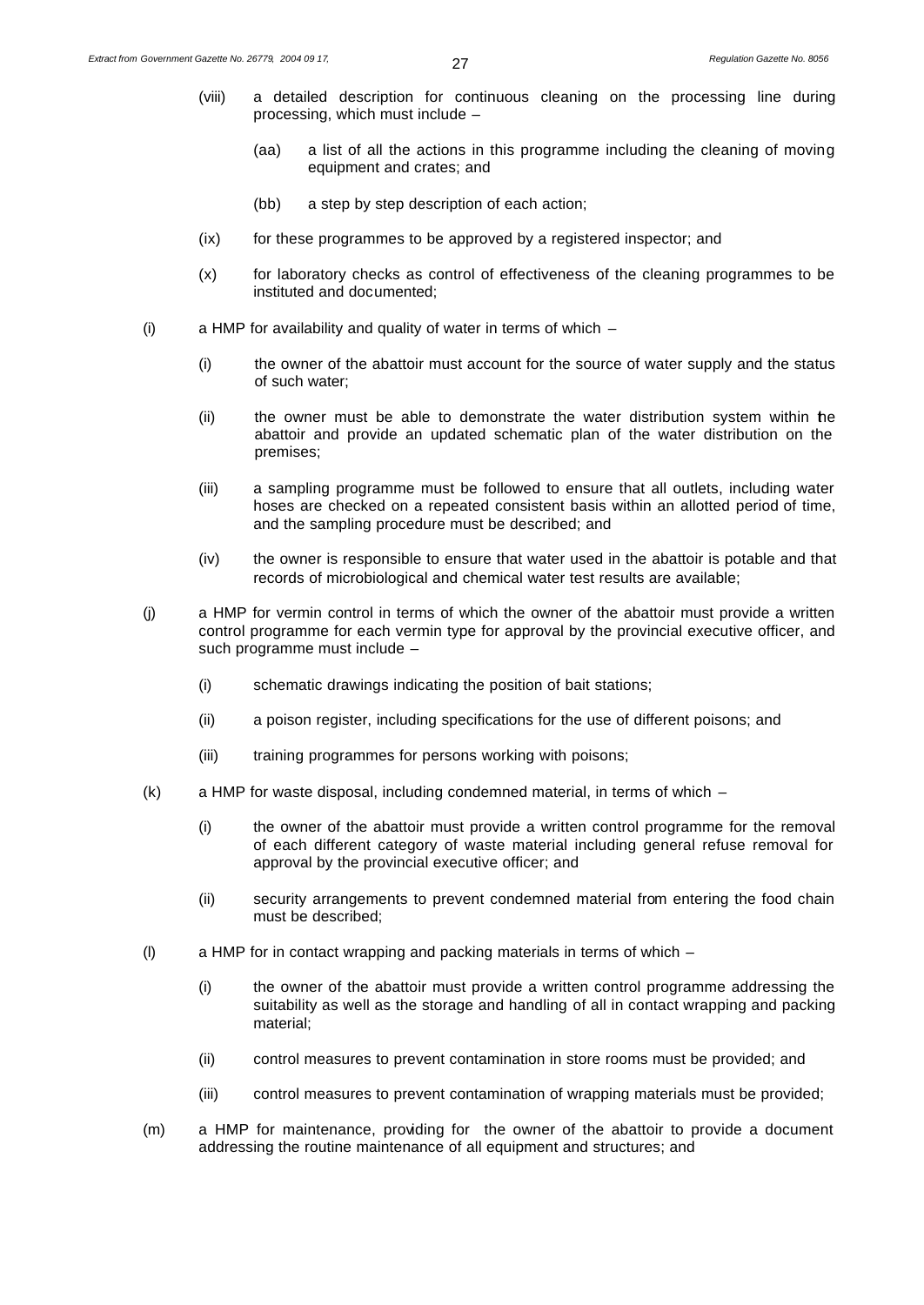- (n) a HMP for thermo control in terms of which
	- (i) a plan must be provided that indicates the layout of all the chillers, freezers and processing rooms where temperature control of the rooms is required including –
		- (aa) each temperature controlled room or area;
		- (bb) the number of the room or area;
		- (cc) the temperature requirement of each room; and
		- (dd) the throughput of each room;
	- (ii) each room must be equipped with a recording thermograph, or equivalent means of monitoring and recording must be used, that indicates the temperature measurements in the room on a continuous basis;
	- (iii) the graphs or data must provide the actual time and temperature as well as the correct date;
	- (iv) annual calibration and certification to this effect must be available;
	- (v) records in respect of regular testing of digital thermographs and meters against a certified fluid in glass thermometer, done by the owner, must be available;
	- (vi) placing of the thermo-sensors within a room must be representative of the temperature in that room;
	- (vii) if a centralized computer system is used for this purpose all the relevant temperatures must be recorded on an ongoing basis at least every 30 minutes;
	- (viii) the temperature status of every room must be checked at least every 12 hours by the owner to ensure maintenance of temperatures and all deviations must be accounted for;
	- (ix) checks by the owner must be recorded on the temperature control records;
	- (x) any deviations from the required temperature must receive immediate corrective attention;
	- (xi) the hygiene manager must be notified immediately in every case where a temperature breakdown has occurred;
	- (xii) records must be available for inspection by the national executive officer or provincial executive officer; and
	- (xiii) the hygiene manager must indicate daily control checks by way of signature on the records.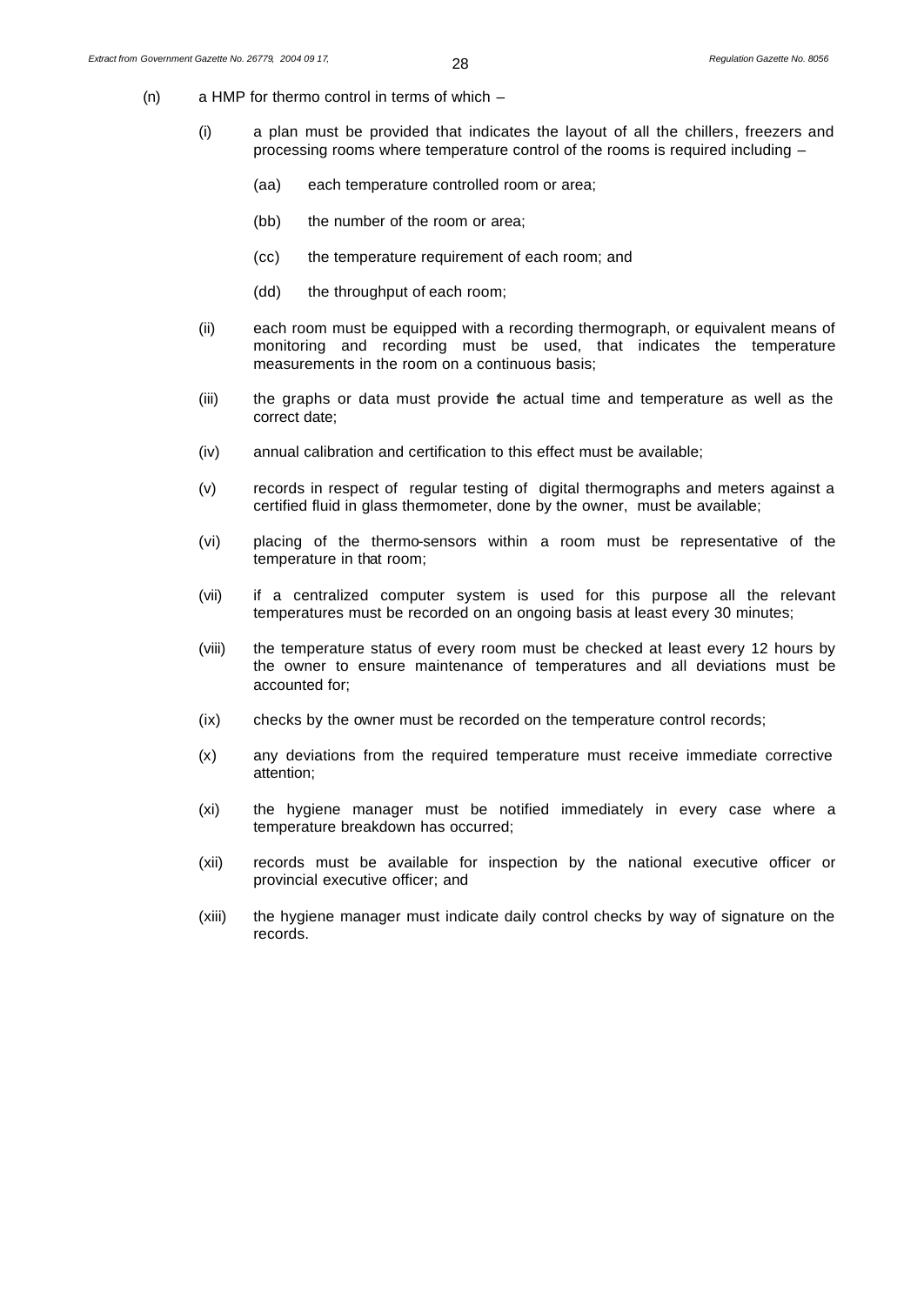#### **PART IV**

#### **HYGIENE REQUIREMENTS FOR PERSONS ENTERING ABATTOIRS**

[Section 11(1)(f)]

#### *Visitors entering an abattoir*

56. All persons entering an abattoir including management, visitors and maintenance personnel must be issued, by the owner, with clean suitable protective clothing complying to sub regulation 59(1).

#### *Medical records of employees*

- 57. (1) Before employment at an abattoir or its cutting plant, medical certification must confirm that a person is –
	- (a) healthy and physically able to work as a meat handler; and
	- (b) not a carrier of, or suffering from, a communicable disease.
	- (2) all medical records pertaining to medical examinations and daily fitness checks must be available to the provincial executive officer or the registered inspector.

#### *Health checks*

- 58. The owner must ensure that all personnel
	- (a) are examined daily, before starting work, for adverse health conditions such as suppurating abscesses, sores, cuts and abrasions which may pose a food safety risk, and persons so affected may not work with edible products unless such conditions are covered with a firmly secured waterproof dressing so that the risk of contamination is excluded; and
	- (b) who were ill for three days or longer, present medical certificates to indicate that they are now fit to handle foodstuffs.

#### *Protective clothing*

- 59. (1) Protective clothing must be light coloured, clean, in good repair and must include safety hats, hair nets, beard nets, head and shoulder capes, white gumboots and safety boots compliant with hygiene requirements and waterproof aprons as required by the work situation.
	- (2) At the start of each working day or shift, the owner must provide personnel with protective clothing.
	- (3) The owner must ensure that such clean protective clothing is stored and handled so that it does not make contact with private clothes.
	- (4) Private clothes must be kept in a locker that is reserved for that purpose only.
	- (5) Protective clothing must be changed or cleaned when it becomes contaminated by obnoxious matter or becomes dirty.
	- (6) The workers in the clean and dirty areas must wear distinctive protective clothing, respectively.
	- (7) Protective clothing must completely cover all personal clothing.
	- (8) Personnel may change into protective clothing only in appropriate change rooms and items of protective clothing left in the abattoir working areas may only be placed or hung in areas designated for these items.
	- (9) Personnel may not sit or lie on the ground in their protective clothing during rest periods and may never wear protective clothing outside the premises.
	- (10) The abattoir owner must provide laundry facilities or make use of a laundry service and personnel must not be allowed to take protective clothing home to be washed.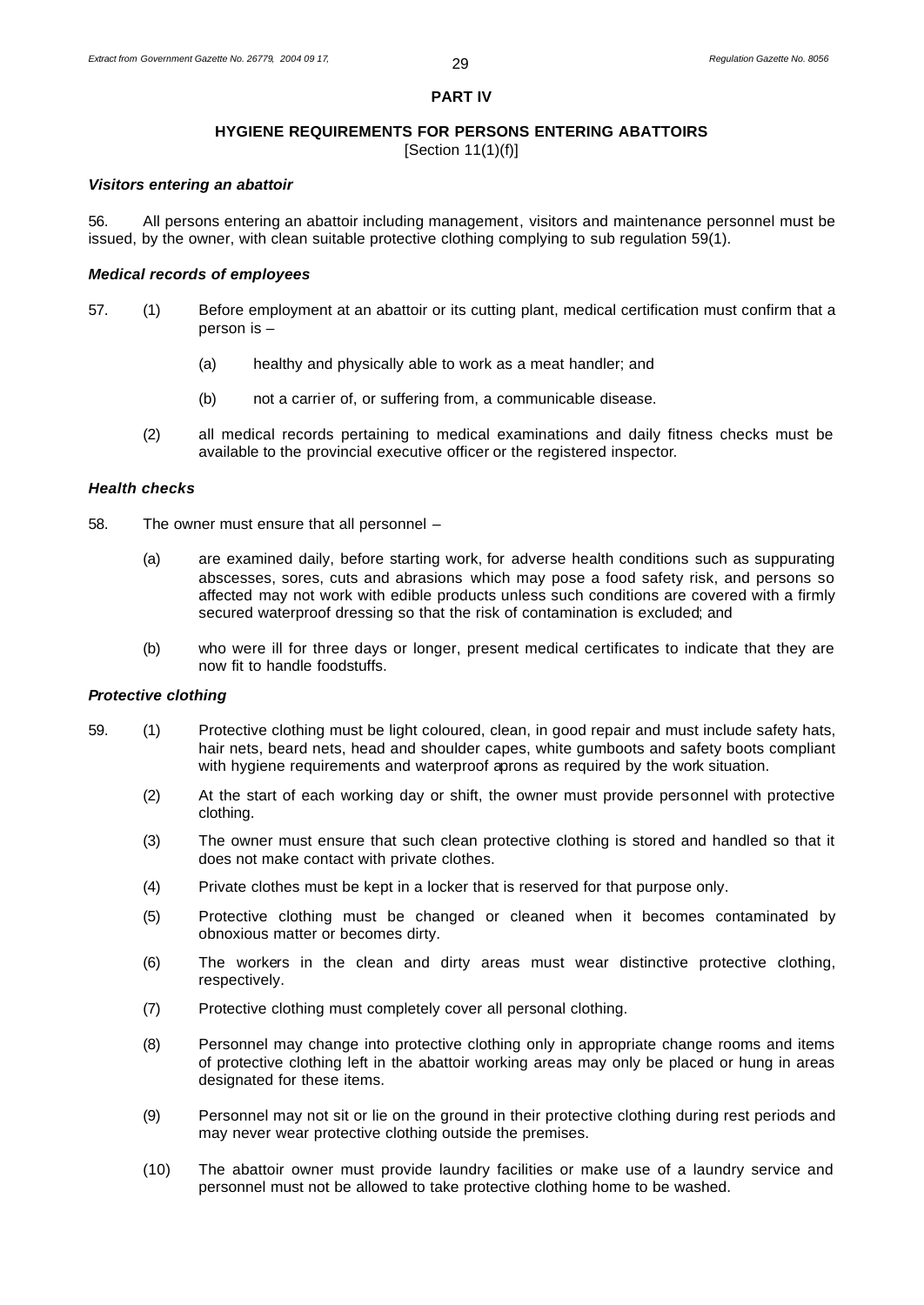# *Injuries*

- 60. (1) All cuts and minor injuries must be covered with a durable waterproof dressing, surgical gloves or rubber finger guards**.**
	- (2) Personnel must immediately report any injury to the owner.

#### *Showering and washing of hands*

- 61. Personnel who handle foodstuffs must
	- (a) shower before assuming duties; and
	- (b) wash hands and forearms with a liquid germicidal soap and running water immediately after they become soiled or after having used a toilet or when entering a working area.

#### *Prohibitions*

- 62. (1) Jewellery, including traditional objects, may not be worn in an area where edible products are handled.
	- (2) Fingernails must be short, clean and free of nail varnish.
	- (3) Eating, drinking or using or handling tobacco are not allowed in any area where meat is handled.
	- (4) Drugs, liquor or any intoxicating substance may not be brought into any part of the premises and a drugged or intoxicated person may not be allowed to enter any part of a meat handling plant.
	- (5) Personnel must refrain from any contaminatory actions.

#### *Training*

63. All personnel must be trained in hygiene procedures and personal hygiene matters by the owner, and training records must be kept.

# **PART V**

#### **HUMANE TREATMENT OF ANIMALS AND SLAUGHTER PROCESS**

[Section 11 (1)(h)]

#### *Requirements for vehicles*

- 64. (1) To transport animals for slaughter at an abattoir
	- (a) the floors of the vehicle  $-$ 
		- (i) must be solid without openings between different decks that could cause contamination of animals on a lower deck; and
		- (ii) must be non absorbent and slip free;
	- (b) sides and partitions
		- (i) may not be lower than 1 800 mm for cattle and 750 mm for smaller animals; and
		- (ii) partitions must be installed at every 3 m of loading space if the vehicle is longer than 4m;
	- (c) shade must be provided for pigs in transit;
	- (d) ventilation in the vehicle must be ensured; and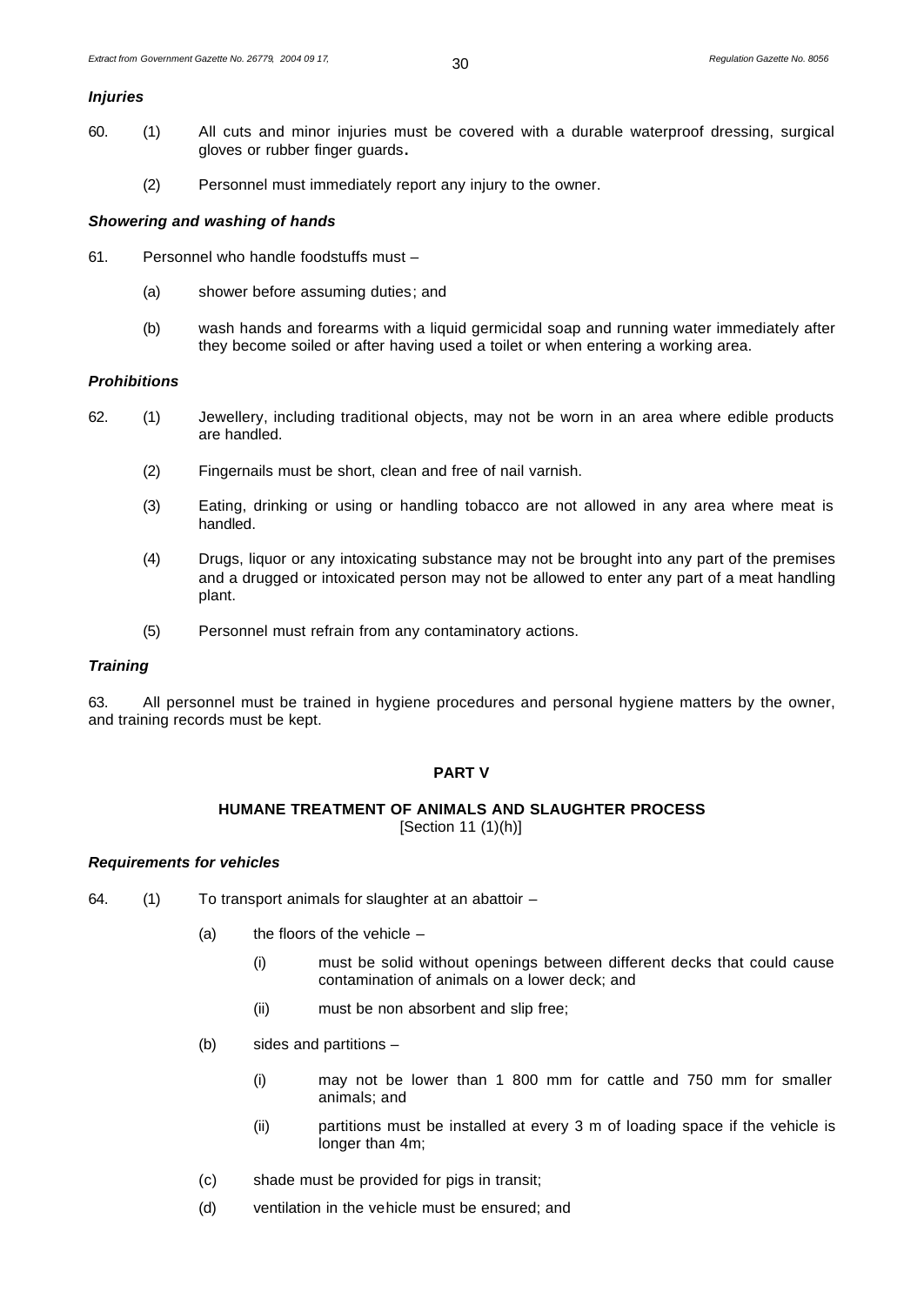- (e) the loading space may not
	- (i) have sharp angles, corners, protrusions or holes that may injure animals; or
	- (ii) have loose objects stored between animals.
- (2) Minimum required floor space per animal on a vehicle is
	- (a) 1.4 sq. m per adult bovine or equine;
	- (b) 0.3 sq. m per small calf;
	- (c) 0.4 sq. m per sheep or goat;
	- (d) 0.3 sq. m per porker;
	- (e) 0.4 sq. m per baconer; and
	- (f) 0.8 sq. m per adult other pig.
- (3) There must be partitions on the vehicle to separate
	- (a) bulls and cows or heifers;
	- (b) adult and young animals;
	- (c) different species;
	- (d) fractious and normal animals; and
	- (e) injured or blind and normal animals.

#### *Vehicle Hygiene*

65. The owner of a vehicle must ensure that the vehicle used to transport animals to an abattoir is kept in a clean and hygienic condition.

**Offloading** [Also see regulation 19]

- 66. (1) Animals arriving at an abattoir must be offloaded immediately by trained personnel.
	- (2) Animals must be offloaded in a calm manner to avoid excitement, fear, stress and injury.
	- (3) No electrical prodding of pigs and calves is allowed.
	- (4) Animals may not be picked up by their heads, fleece, skin, ears, tails, horns or legs neither may animals be forced to jump from different levels or over gaps during offloading.

# *Rest Periods*

67. Animals must rest overnight in lairages before slaughtering, but if a registered inspector is satisfied that they are rested, they may be slaughtered on the day of arrival provided that they have had a rest period of not be less than 1 hour.

*Lairaging* [Also see regulation 20; 21; 22]

- 68. (1) Animals awaiting slaughter must be held in lairages and pens.
	- (2) Lairages must be cleaned after each batch of animals has been removed.
	- (3) Clean drinking water must be available at all times for animals awaiting slaughter.
	- (4) Animals may not be kept in a lairage or pen for longer than 72 hours, but in the case of calves and pigs for not longer than 48 hours.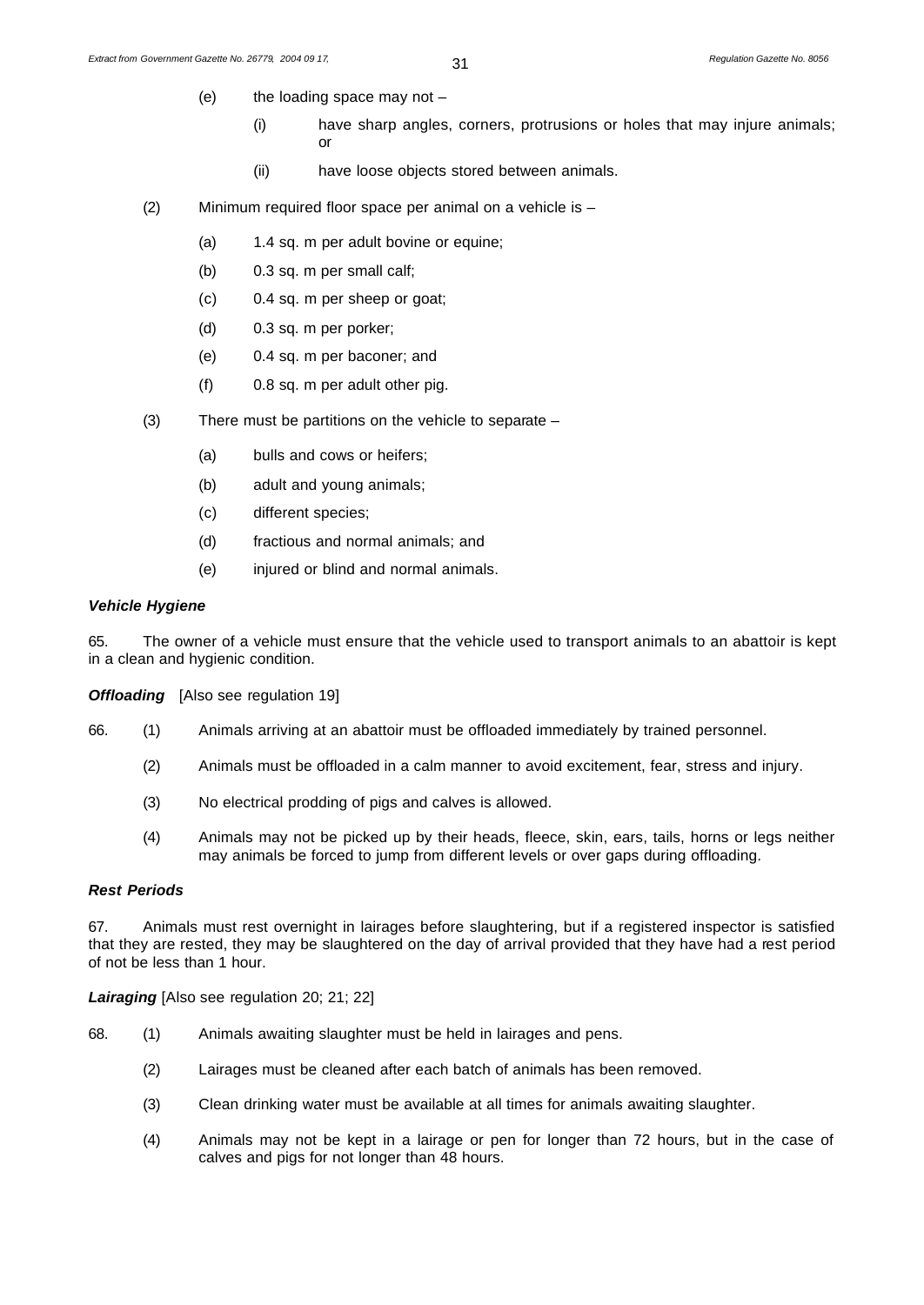- (5) Sub regulation (4) does not apply to Judas goats for which must be provided
	- (a) specific roofed pens with suitable bedding sited away from the slaughter area;
	- (b) sufficient and suitable feed on a daily basis; and
	- (c) veterinary treatment as required.
- (6) Judas goats mentioned above must not be allowed to breed and castrated males must preferably be used.
- (7) Animals kept in lairages and pens for longer than 24 hours for monogastrics or longer than 48 hours for ruminants, must be fed.
- (8) Unweaned pigs and calves under the age of three months and unweaned lambs under two months awaiting slaughter for a period of 12 hours or more, must be fed with grain in the case of pigs, and with milk or milk substitute in the case of calves, lambs and kids with the understanding that such milk must be fed with a bottle or other method appropriate for such animals.
- (9) Where animals are fed in a lairage or pen, feed may only be placed in a hay rack, trough or other suitable container.
- (10) The following animals may not be penned together:
	- (a) bulls and cows or heifers and cows;
	- (b) any young animals and adults;
	- (c) animals of different species;
	- (d) fractious and normal animals; and
	- (e) cattle with long and short horns.
- (11) Animals that gave birth in vehicles or in lairages must be kept in isolation pens together with their young pending a decision of the veterinarian which will include having the young removed from the abattoir or destroyed, subject to quarantine situations, and with the understanding that animals that have given birth may not be slaughtered within three days.

*Herding*[See also regulations 23; 24]

- 69. (1) Animals in lairages, pens, passages and crushes must be handled calmly and humanely, without hitting or shouting.
	- (2) Prodders must be battery operated and may not be used when animals are already moving forward.

# *Emergency slaughter*

- 70. (1) Animals injured during transportation, off-loading or lairaging must be slaughtered without delay to prevent further suffering by the animal.
	- (2) Animals which are injured and cannot walk must be shot and bled where it is situated, on the vehicle or in the lairage and transported to the emergency slaughter area.

# *Isolation* [See also regulation 20(m)]

71. Animals suspected of suffering from a condition that may render the meat unsafe for human and animal consumption must be isolated in a separate area and a crush-pen must be provided for further examination by a registered inspector, who is a veterinarian, for approval prior to slaughter.

# **Stunning** [See also regulation 25]

72. At an abattoir animals must be rendered unconscious by a method of stunning referred to in regulation 73, before doing the bleeding incision.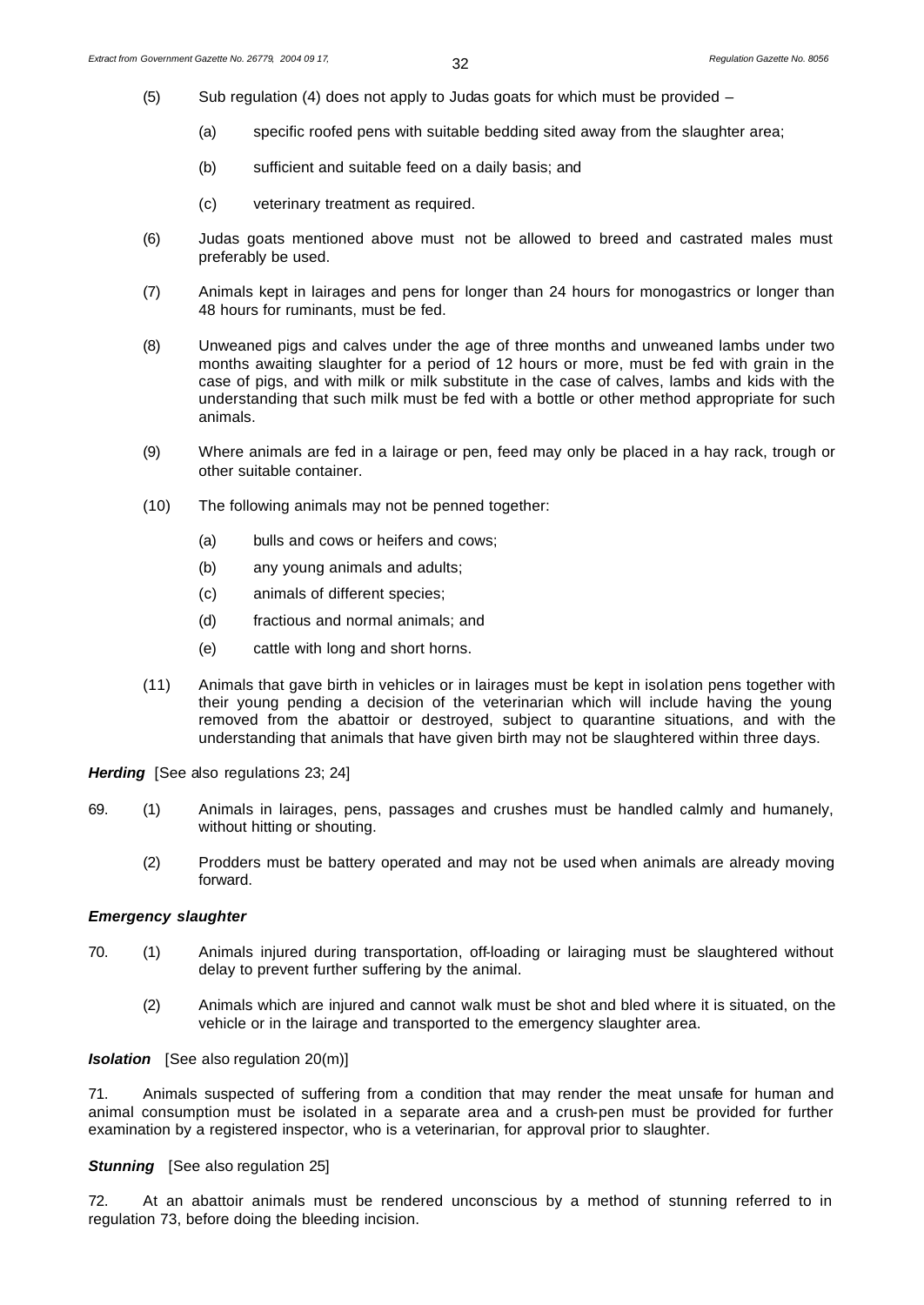# *Methods of stunning*

- 73.  $(1)$  Animals may be stunned at an abattoir by the  $-$ 
	- (a) captive bolt method, subject to the conditions that
		- (i) the abattoir owner must ensure that the captive bolt pistol is silenced, in a good state of repair and that it is used according to the methods approved by the national executive officer; and
		- (ii) the correct grade of cartridge for the type of animal must be used to ensure maximum bolt speed and penetration of the skull;
	- (b) electrical method, subject to the conditions that
		- (i) the abattoir owner must ensure that the electrical stunning apparatus is in a good state of repair and is used according to the methods approved by the national executive officer;
		- (ii) the terminals must be applied to the head of the animal in such a manner that the current passes through the brain; and
		- (iii) provision must be made for meters to monitor time, voltage and amperage used during stunning to assure that the manufacturers recommendations are adhered to; or
	- (c) any other method approved by the provincial executive officer.
	- (2) The rate of stunning must be controlled and be determined by the rate of bleeding and dressing.

#### *Bleeding*

- 74. (1) An animal must be bled within 60 seconds after stunning
	- (a) in a hanging position; or
	- (b) in a horizontal position, provided that the animal is brought into the hanging position immediately after the bleeding incision is made.
	- (2) An animal must be bled by severing the jugular veins and carotid arteries on both sides of the neck using a sharp knife or, in the case of pigs and cattle, by sticking and severing the anterior vena cava or aorta at the base of the heart.
	- (3) A separate clean and sterilised knife must be used to bleed each animal.

#### *Bleeding times*

75. Animals may only be dressed after having bled for eight minutes for cattle and horses and six minutes for calves, pigs and sheep.

#### *Flaying and evisceration*

- 76. (1) Dressing must commence without delay after bleeding by
	- (a) removing the head and feet and presenting them for meat inspection so that these parts correlate with the carcass;
	- (b) removing lactating udders, intact with the skin on, leaving the *Lnn inguinalis superficialis* on either side intact on the carcass and avoiding spillage of milk on any part of the carcass; and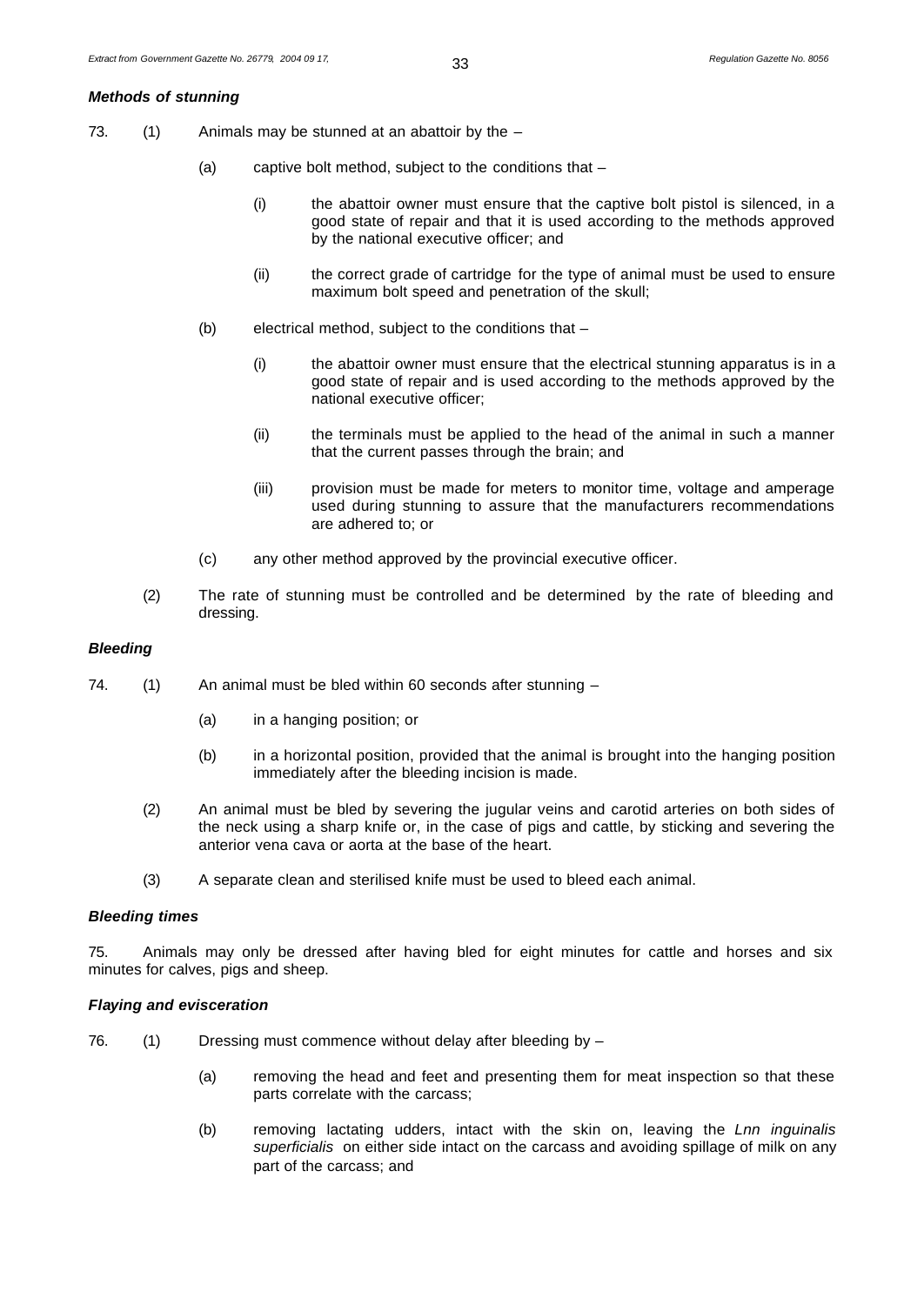- (c) opening incision lines on a hide or skin with a clean sterile hand knife from the inside to the outside only (spear cuts), but a mechanical flaying knife may not be used for this purpose.
- (2) Reproductive organs and any part not utilised commercially must be handled as condemned material and placed in appropriate containers.
- (3) All flaying and evisceration equipment making contact with meat must be sterilized after use on each carcass.
- (4) During flaying and evisceration of a carcass, contact of the exposed meat with platforms, walls, floor, outer surface of the skin or hide and soiled equipment or other material must be avoided at all times.
- (5) Scalding, scraping and pre-evisceration washing of pigs must be completed in the dehairing area before moving to the evisceration area.
- (6) Contamination of the carcass, meat or organs with intestinal or ruminal contents, urine, bile or milk during evisceration must be avoided and where contamination does occur, it must be cut away under the supervision of a registered inspector and not washed off with water.
- (7) All organs and viscera must be made available for meat inspection and must be identifiable with the carcass of origin.
- (8) Carcasses may not be cleaned, wiped or dried with a brush, cloth or any other such implement.
- (9) The intestines may not be separated from the stomach or paunch during evisceration.
- (10) The stomach or paunch, the intestines, uterus, urinary and gall bladders may not be opened in the slaughter area, and gall bladders may be removed intact in the dressing room or area after meat inspection and approval of livers.
- (11) The carcasses of cattle or horses older than three months and pigs heavier than 92 kg must be split lengthways through the spinal column before meat inspection.

# *Final washing*

- 77. (1) A carcass may be washed with running water under moderate pressure to remove bone chips from the split sternum and vertebrae and to wash off blood after completion of meat inspection.
	- (2) No person may apply to any carcass, meat or animal product any insecticide or antibiotic substance, or any substance which is intended to prevent the spoilage of the carcass, meat or animal product by inhibiting the activities of insects, or by preventing the development of bacteria or moulds, or for any purpose whatsoever: Provided that this does not apply to a substance which complies with the requirements of the Foodstuffs, Cosmetics and Disinfectants Act, 1972 (Act No. 54 of 1972) and is approved per protocol by the provincial executive officer.

#### *Quartering*

78. A carcass passed by a registered inspector may be quartered in an abattoir before or after chilling, but any further cutting must be done in a cutting room.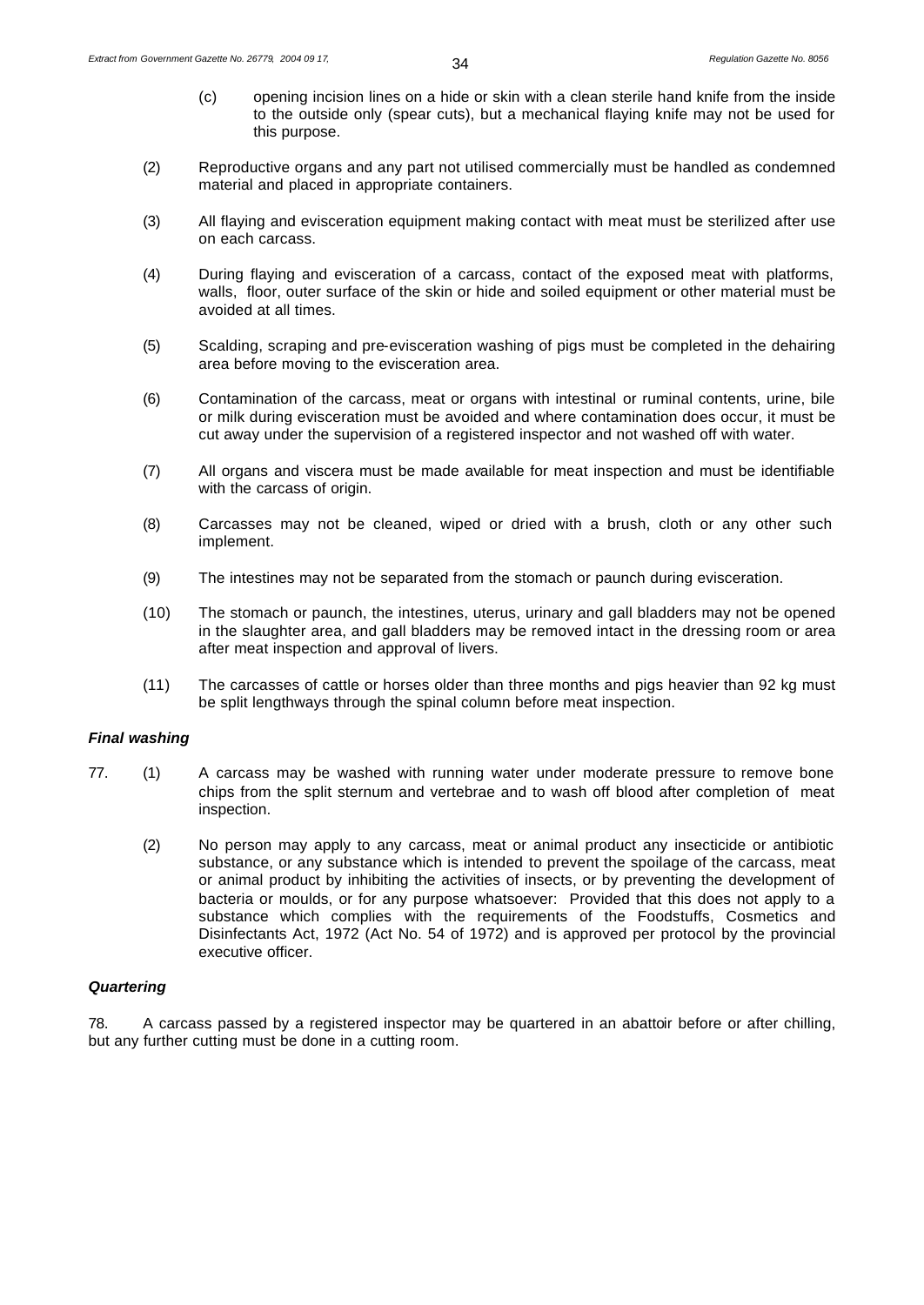#### **PART VI**

# **MEAT INSPECTIONS**

[Section 11(1)(j)]

#### **A. Ante mortem inspection**

#### *Ante mortem inspections*

- 79.  $(1)$  A registered inspector doing ante mortem inspection at a
	- (a) rural abattoir, must be at least a meat inspector or, provided exemption has been granted by the provincial executive officer, a meat examiner;
	- (b) low and high throughput abattoir, must at least be a meat inspector.
	- (2) A declaration of health and origin must be provided for all animals by the owner of the slaughter stock and recorded by the abattoir owner and such health declaration must contain the following information –
		- (a) date of delivery;
		- (b) name and address of owner or farm;
		- (c) number of animals and specie(s);
		- (d) health status of the herd(s) including mortality rate; and
		- (e) medication, if given as well as withdrawal periods and dates.
	- (3) An animal must be inspected on the day of arrival at the abattoir, and the inspection must be repeated on the day of slaughter if the slaughter is not done within 24 hours of arrival.
	- (4) There must be a standard procedure at an abattoir to convey the information acquired in the lairages to the registered inspectors in the meat inspection area, and a method of marking specific animals for the attention of a registered inspector should be in place.

#### *Further inspections and findings*

- 80. (1) (a) All animals that in the opinion of a registered inspector, who is not a veterinarian, doing ante mortem inspection as described in regulation 79, are not fit for slaughter must be examined by a veterinarian who is a registered inspector
	- (b) The veterinarian, must decide whether such animals may be slaughtered, provisionally slaughtered or disposed of;
	- (2) If the veterinarian decides that an animal mentioned in sub regulation (1)(a) may be slaughtered or provisionally slaughtered, the carcass of such animal is subject to secondary meat inspection in terms of regulation 107.
	- (3) An animal may not be slaughtered if it is suspected that a forbidden substance has
		- (a) been administered to it;
		- (b) been implanted in it;
		- (c) contaminated it; or
		- (d) been eaten by it.
	- (4) No person may slaughter an animal which is on the point of giving birth or which has given birth in transit or lairage. (see also 68(11))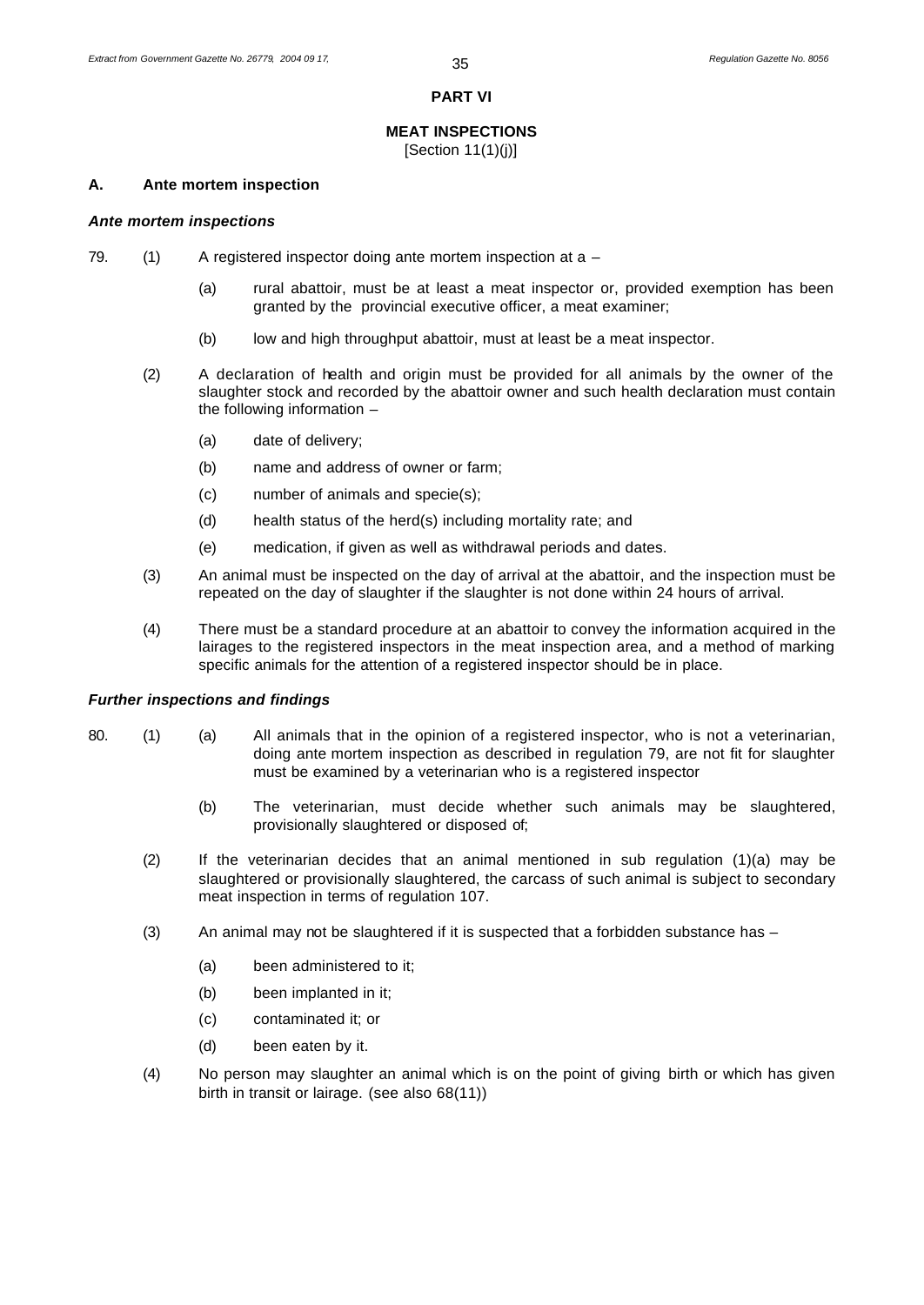#### *Handling of dead animals*

- 81. (1) All "dead on arrival" and "dead in pen" animals must be disposed of as condemned material in terms of Part VIII.
	- (2) Prior to flaying or cutting up for disposal or inspection of such animals, a blood smear to rule out the possibility of Anthrax is required.
	- (3) No dead or dying animal may be brought into the abattoir premises, unless it is part of a consignment of healthy animals, or may be removed from the abattoir premises.
	- (4) No carcass or part thereof that has been condemned may be brought into any part of the abattoir containing edible products.
	- (5) It is the owner's choice to have a post mortem inspection done except where required by a registered inspector or where a controlled disease under the Animal Health Act, 2002 (Act No. 7 of 2002), is suspected in which case a state veterinarian must be notified.
	- (6) The place and method of flaying dead animals for the purpose of regaining skins must be done according to a protocol approved by the provincial executive officer.

#### *Quarantine*

- 82. (1) All animals suffering from a controlled disease contemplated in the Animal Health Act, 2002 (Act No.7 of 2002), must be moved to the abattoir under cover of a "red cross" permit issued by a state veterinarian at the farm and the arrival of the consignment at the abattoir must be confirmed to such state veterinarian.
	- (2) If an animal is suffering from or is suspected of suffering from a controlled disease contemplated in the Animal Health Act, 2002 (Act No.7 of 2002), or if any animal has tested positive on the farm for brucellosis or tuberculosis and bears a C or T brand mark, and is not accompanied by a "red cross" permit, a state veterinarian of the Provincial Directorate: Veterinary Services, in whose area the abattoir is situated, must be notified immediately.
	- (3) In the event of an abattoir being declared a prohibited or restricted area under the Animal Health Act, 2002 (Act No.7 of 2002), the provincial executive officer may instruct the owner to slaughter an animal under conditions laid down by that officer.
	- (4) Vehicles that transported animals suffering from a controlled disease must be washed and disinfected as determined by a state veterinarian before leaving the abattoir premises.

# *Guidelines*

83. A registered inspector must acquaint him/her-self of all further guidelines issued by the national executive officer regarding ante-mortem inspections.

# **B. Primary meat inspections**

#### *Provisions for meat inspection personnel*

84. The provincial executive officer may determine the number of meat inspectors or meat examiners required in an abattoir after having considered the abattoir design, number of inspection stations, line speed, different species, structural and managerial aspects.

# *General*

- 85. (1) No carcass, part thereof, rough or red offal may be sold or dispatched from an abattoir unless inspected and approved by a registered inspector and marked with the "PASSED" mark, as contemplated in Part VII.
	- (2) All relevant information, including ante mortem and health records, must be taken into consideration when doing meat inspection.
	- (3) A person may not remove, cut or debone any carcass or meat prior to inspection.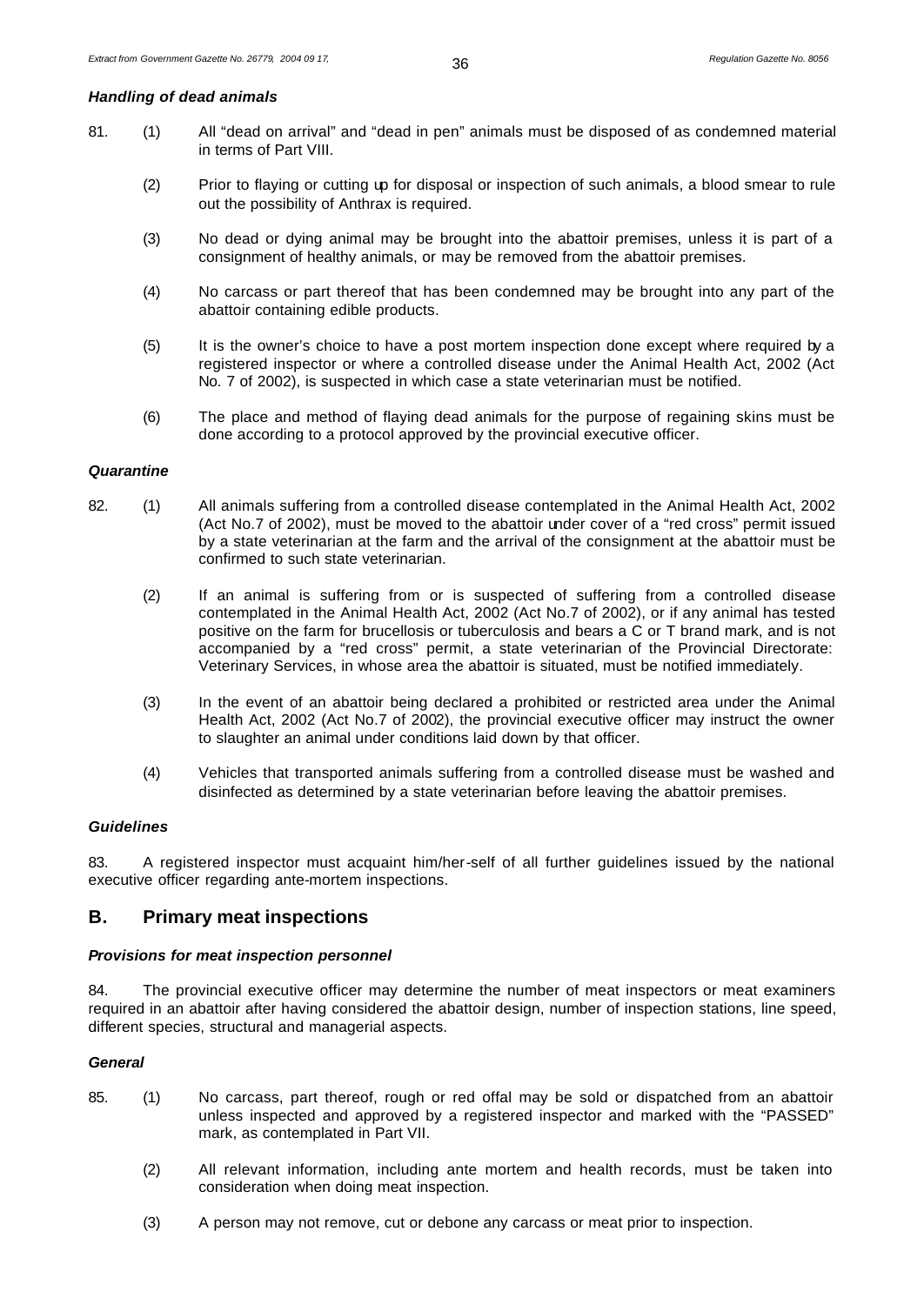- (4) A person may not remove any sign or evidence of any disease, condition, contamination or soiling by washing, trimming or any other manner prior to meat inspection, unless it is done under the supervision of a registered inspector.
- (5) No lymph nodes may be removed prior to meat inspection.
- (6) Heads, feet, rough and red offal must be identifiable with the carcass of origin until inspection is done.
	- (7) Any carcass, meat or viscera which, in the opinion of the registered inspector, is not fit for human or animal consumption must be detained for secondary inspection.
- (8) A registered inspector must acquaint him or her-self of all further guidelines issued by the national executive officer regarding primary meat inspections.

#### **(1) Cattle**

#### *Inspection of cattle carcasses*

- 86. (1) The registered inspector must inspect a carcass by means of observation, palpation, smell and, where necessary, incision and must take into consideration –
	- (a) its state of nutrition;
	- (b) its colour;
	- (c) its odour;
	- (d) its symmetry;
	- (e) the efficiency of its bleeding;
	- (f) any contamination;
	- (g) its pathological conditions;
	- (h) any parasitic infestation;
	- (i) any injection marks;
	- (j) any bruising and injuries;
	- (k) any abnormalities of muscles, bones, tendons, joints or other tissues; and
	- (l) the age and sex of the animal from which it was derived.
	- (2) When inspecting the hindquarter, a registered inspector must inspect bilaterally  $-$ 
		- (a) the parietal peritoneum, by observation;
		- (b) the *Lnn iliaci mediales et laterales* and the *Lnn subiliacus,* by multiple incisions;
		- (c) the *Lnn inguinalis superficialis,* by multiple incisions;
		- (d) the muscular part of the diaphragm, by making two incisions approximately 25 mm apart and removing the peritoneal layer to expose the muscle; and
		- (e) the kidneys, by exposure or incisions if necessary and the *Lnn. renalis* by incisions if necessary.
	- (3) When inspecting the forequarter, the registered inspector must inspect bilaterally
		- (a) the parietal pleura by observation;
		- (b) the *Lnn cervicalis superficialis,* by palpation; and
		- (c) the *M triceps brachii,* by making one deep transverse incision through the distal part of the muscle.
	- (4) The sternum, ribs, vertebrae and spinal cord must be inspected on carcasses which have been split.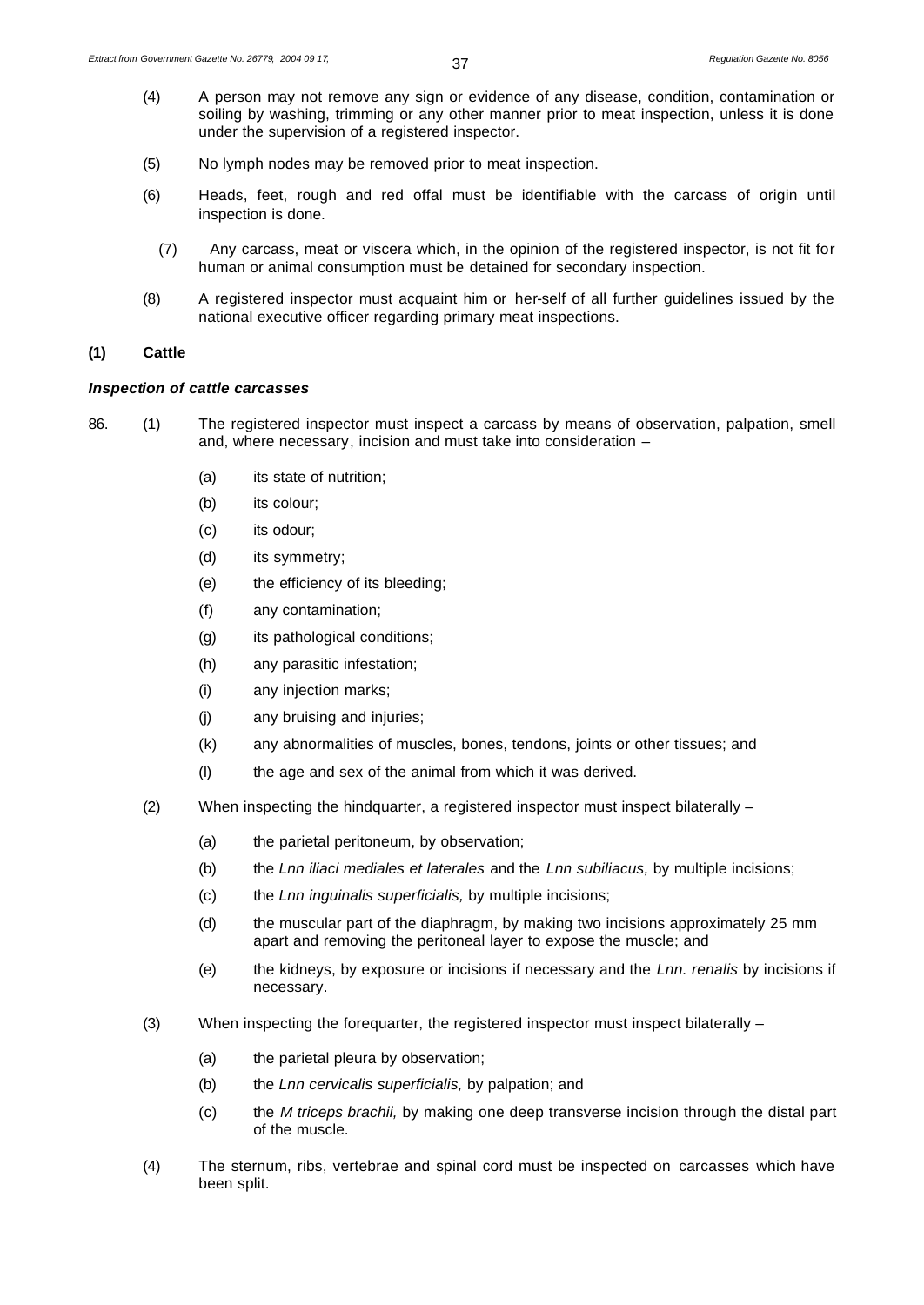#### *Inspection of cattle heads*

87. (1) When inspecting the head the registered inspector must inspect bilaterally –

- (a) the *Lnn mandibulares, Lnn parotidei,* and the *Lnn retropharyngiales,* by multiple incisions; and
- (b) the external masseters *(M. masseter),* by making two deep linear incisions parallel to the mandible, and the internal masseters (*M. pterigoideus medialis),* by making a single deep linear incision.
- (2) The registered inspector must observe and palpate the tongue.
- (3) The registered inspector must observe the skin (or external surface of de-masked heads), lips, gums, hard and soft palates, eyes and nostrils.
- (4) The tonsils must be removed after inspection as part of the slaughtering process and condemned.

#### *Inspection of feet*

88. The feet must be inspected by observation.

#### *Inspection of cattle red offal*

- 89. When inspecting the red offal, the registered inspector must inspect -
	- (a) the surface of the visceral pleura, by observation;
	- (b) the liver by palpation and incisions into the gastric surface and the base of the caudate lobe to open the bile ducts;
	- (c) the hepatic lymph nodes, by multiple incisions into the *Ln. hepaticus*;
	- (d) the trachea, by a lengthwise incision and the oesophagus by observation;
	- (e) the lungs, by palpation and an incision in their posterior thirds perpendicular to their main axes to open the main branches of the bronchi;
	- (f) the *Lnn mediastinales,* by multiple incisions;
	- (g) the *Lnn bronchiales* bilaterally, by multiple incisions;
	- (h) the pericardium and the heart, by an incision made lengthwise to cut through the interventricular septum and open the ventricles and two additional vertical cuts into the split septum;
	- (i) the spleen, by visual inspection and if necessary by incision;
	- (j) the tail, by observation;
	- (k) the thyroid gland, by observation;
	- (l) both sides of the diaphragm, by observation; and
	- (m) the testes, by observation.

#### *Inspection of cattle rough offal*

- 90. When inspecting the rough offal, the registered inspector must inspect
	- (a) the visceral peritoneum as well as the omentum, by observation;
	- (b) if necessary, the inner surfaces of the stomach and intestines, but this inspection may only take place in the rough offal room or detention area with separate equipment;
	- (c) the gastric and mesenteric lymphnodes (*Lnn gastrici, mesenterici, cranialis and caudalis*), by observation and, if necessary by multiple incisions.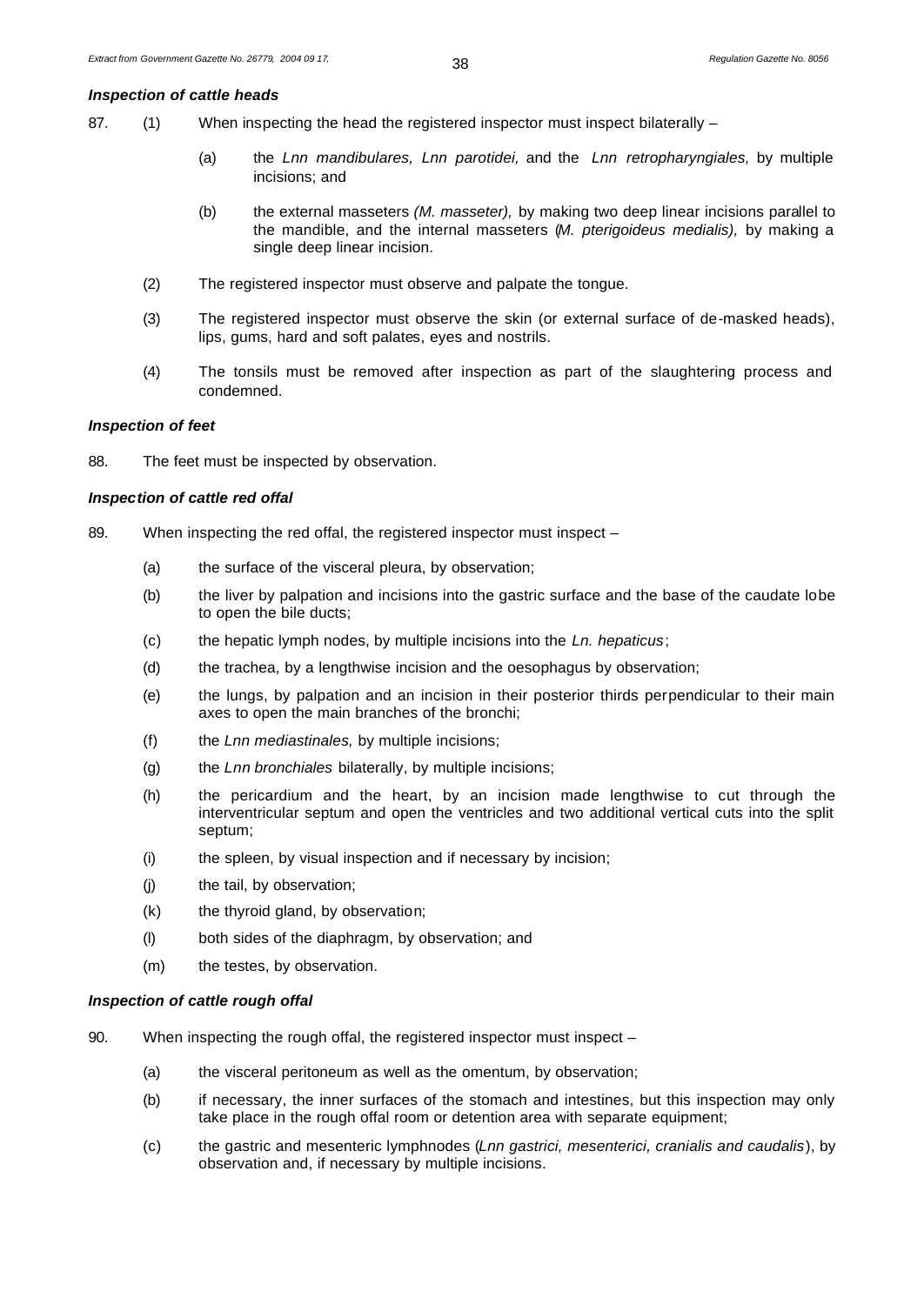#### **(2) Sheep and goats**

#### *Inspection of sheep or goat carcasses*

- 91. (1) The registered inspector must inspect a carcass by means of observation, palpation, smell and, where necessary incision, and must take into consideration –
	- (a) its state of nutrition;
	- (b) its colour;
	- (c) its odour;
	- (d) its symmetry;
	- (e) the efficiency of its bleeding;
	- (f) any contamination;
	- (g) its pathological conditions;
	- (h) any parasitic infestation;
	- (i) any injection marks;
	- (j) any bruising and injuries;
	- (k) any abnormalities of muscles, bones, tendons, joints, or other tissues; and
	- (l) the age and sex of the animal from which it was derived.
	- (2) When inspecting the hindquarter, the registered inspector must inspect bilaterally
		- (a) the parietal peritoneum, by observation;
		- (b) the *Lnn iliaci mediales et laterales,* by observation;
		- (c) the *Lnn inguinalis superficialis, Lnn subiliacus, Lnn popliteus and Lnn analis,* by palpation;
		- (d) the kidneys, by exposure, observation and palpation and the *Lnn. renalis,* by palpation; and
		- (e) the muscular part of the diaphragm by visual inspection.
	- (3) When inspecting the forequarter, the registered inspector must inspect bilaterally
		- (a) the parietal pleura and thoracic cavity, by observation; and
		- (b) the *Lnn cervicalis superficialis,* by palpation;

#### *Inspection of sheep and goat heads*

92. The registered inspector must visually inspect the head and when necessary, inspect the throat, mouth, tongue and *Lnn mandibulares, Lnn parotidei,* and the *Lnn retropharyngiales,* making incisions as required.

#### *Inspection of feet*

93. The feet must be inspected by observation.

#### *Inspection of sheep and goat red offal*

- 94. When inspecting the red offal, the registered inspector must inspect
	- (a) the surface of the visceral pleura, by observation;
	- (b) the liver, by palpation and incisions into the gastric surface and the base of the caudate lobe to open the bile ducts;
	- (c) the hepatic lymph nodes, by multiple incisions into the *Ln. hepaticus*;
	- (d) the lungs, oesophagus and trachea, by observation and palpation;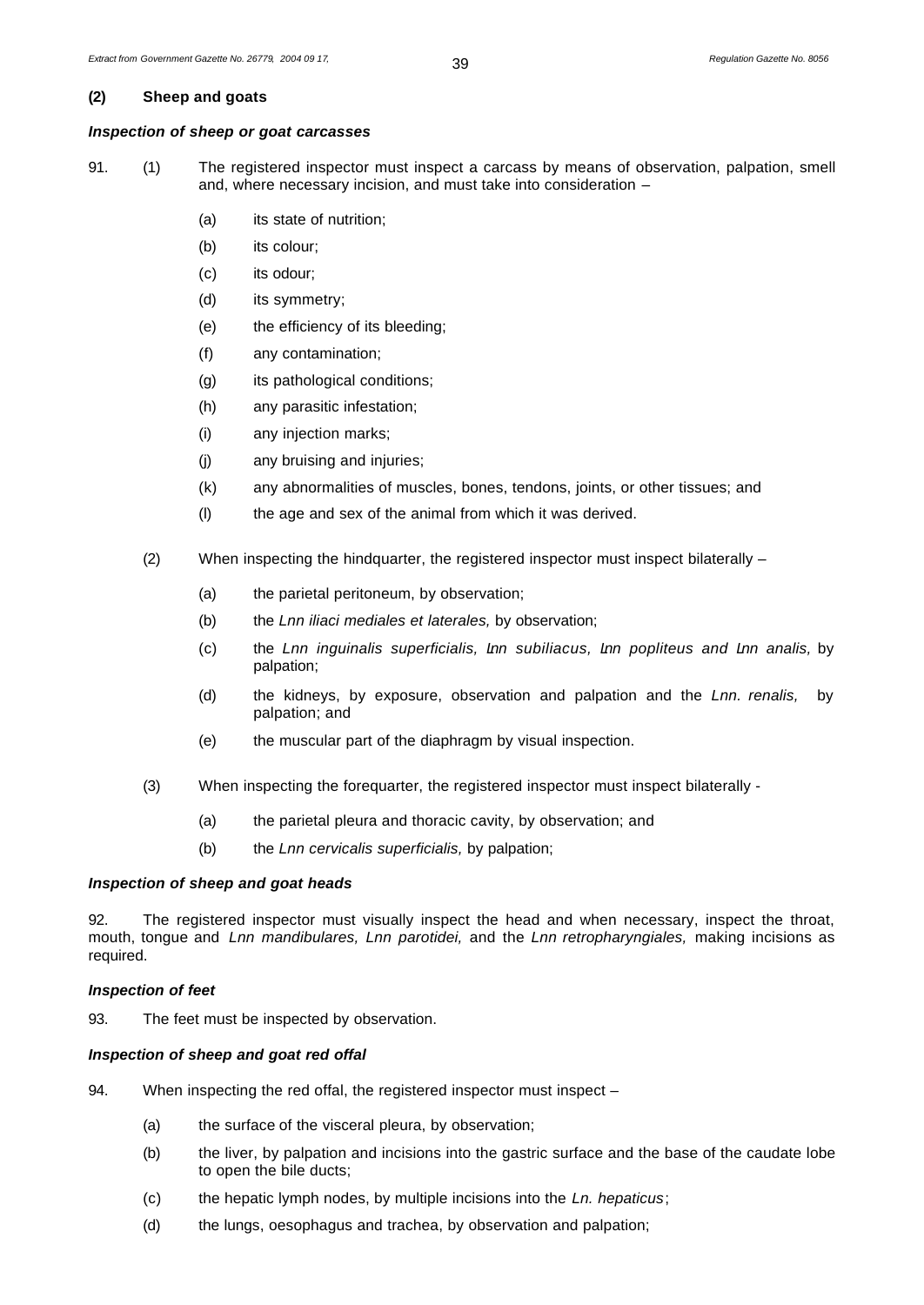- (e) the *Lnn bronchiales* and *Lnn mediastinales,* by observation and palpation;
- (f) the pericardium and the heart, by an incision made lengthwise to open the ventricles;
- (g) the spleen, by observation and if necessary palpation;
- (h) both sides of the diaphragm, by observation; and
- (i) the testes, by observation.

#### *Inspection of sheep and goat rough offal*

- 95. When inspecting the rough offal, the registered inspector must inspect -
	- (a) the visceral peritoneum as well as the omentum, by observation;
	- (b) if necessary, the inner surfaces of the stomach and intestines, but this inspection may only take place in the rough offal room or detention area with separate equipment; and
	- (c) the gastric and mesenteric lymphnodes (*Lnn gastrici, mesenterici, cranialis and caudalis*), by observation.

# **(3) Pigs**

#### *Inspection of pig carcasses*

- 96. (1) The Registered Inspector must inspect a carcass by means of observation, palpation, smell and, where necessary, incision, and must take into consideration –
	- (a) its state of nutrition;
	- (b) its colour:
	- (c) its odour;
	- (d) its symmetry;
	- (e) the efficiency of its bleeding;
	- (f) any contamination;
	- (g) its pathological conditions;
	- (h) any parasitic infestation;
	- (i) any injection marks;
	- (j) any bruising and injuries;
	- (k) any abnormalities of muscles, bones, tendons, joints or other tissues; and
	- (l) the age and sex of the animal from which it was derived.
	- (2) When inspecting the hindquarter, the registered inspector must inspect bilaterally  $-$ 
		- (a) the parietal peritoneum, by observation;
		- (b) the *Lnn iliaci mediales et laterales,* by multiple incisions;
		- (c) the *Lnn inguinalis superficialis,* by multiple incisions;
		- (d) the muscular part of the diaphragm, by making two incisions approximately 25 mm apart and removing the peritoneal layer to expose the muscle; and
		- (e) kidneys, by exposure or incisions if necessary and the *Lnn. renalis* by incisions if necessary.
		- (f) The tail and if any signs of necrosis due to tail biting is observed, the carcass must be split and the spine examined.
	- (3) When inspecting the forequarter, the registered inspector must inspect bilaterally
		- (a) the parietal pleura, by observation; and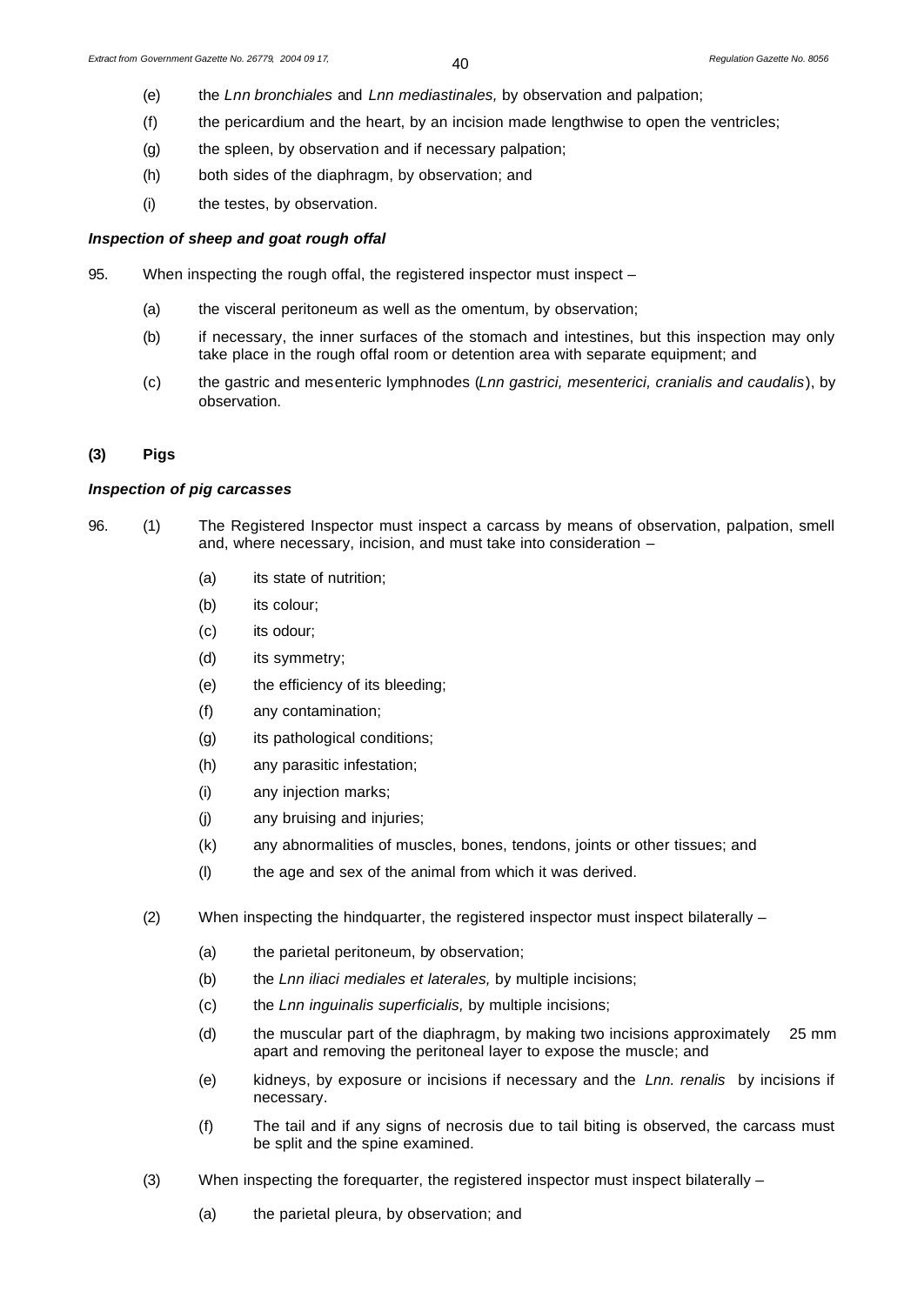- (b) the *M triceps brachii,* by making one deep transverse incision through the distal part of the muscle. In the case of pigs weighing between 54 kg and 92 kg these incisions may be omitted provided that the heart is inspected and no cysticerci are found elsewhere in the carcass.
- (4) Where the carcass has been split, the sternum, ribs, vertebrae and spinal cord must be inspected.

#### *Inspection of pig head*

- 97. (1) When inspecting the head the registered inspector must inspect bilaterally
	- (a) the *Lnn mandibulares and Lnn parotidei,* by multiple incisions; and
	- (b) the external masseters *(M. masseter),* by making two deep linear incisions parallel to the mandible and the internal masseters *(M. pterygoideus medialis)* by making a single deep linear incision.
	- (2) The registered inspector must observe the tongue, skin, lips, gums, hard and soft palate, eyes and nostrils.

#### *Inspection of pig red offal*

- 98. When inspecting the red offal, the registered inspector must inspect
	- (a) the surface of the visceral pleura, by observation;
	- (b) the liver, by palpation and incisions into the gastric surface and the base of the caudate lobe to open the bile ducts;
	- (c) the hepatic lymph nodes, by multiple incisions into *the Ln. hepaticus;*
	- (d) the trachea, by a lengthwise incision and the oesophagus by observation;
	- (e) the lungs, by palpation and an incision in their posterior thirds perpendicular to their main axes to open the main branches of the bronchi;
	- (f) the lungs, for contamination with water from the scalding tank and if contaminated such lungs may not be passed;
	- (g) the *Lnn mediastinales,* by multiple incisions;
	- (h) the *Lnn bronchiales* bilaterally, by multiple incisions;
	- (i) the pericardium and the heart, by an incision made lengthwise to cut through the interventricular septum and open the ventricles and two additional vertical cuts into the split septum;
	- (j) the spleen, by visual inspection and if necessary incision;
	- (k) both sides of the diaphragm, by observation; and
	- (l) the testes, by observation.

#### *Inspection of pig rough offal*

- 99. When inspecting the rough offal, the registered inspector must inspect
	- (a) the visceral peritoneum as well as the omentum, by observation;
	- (b) if necessary, the inner surfaces of the stomach and intestines, but this inspection may only take place in the rough offal room or detention area with separate equipment; and
	- (c) the gastric and mesenteric lymphnodes (*Lnn gastrici, mesenterici, cranialis and caudalis*) by observation and, if necessary by multiple incisions.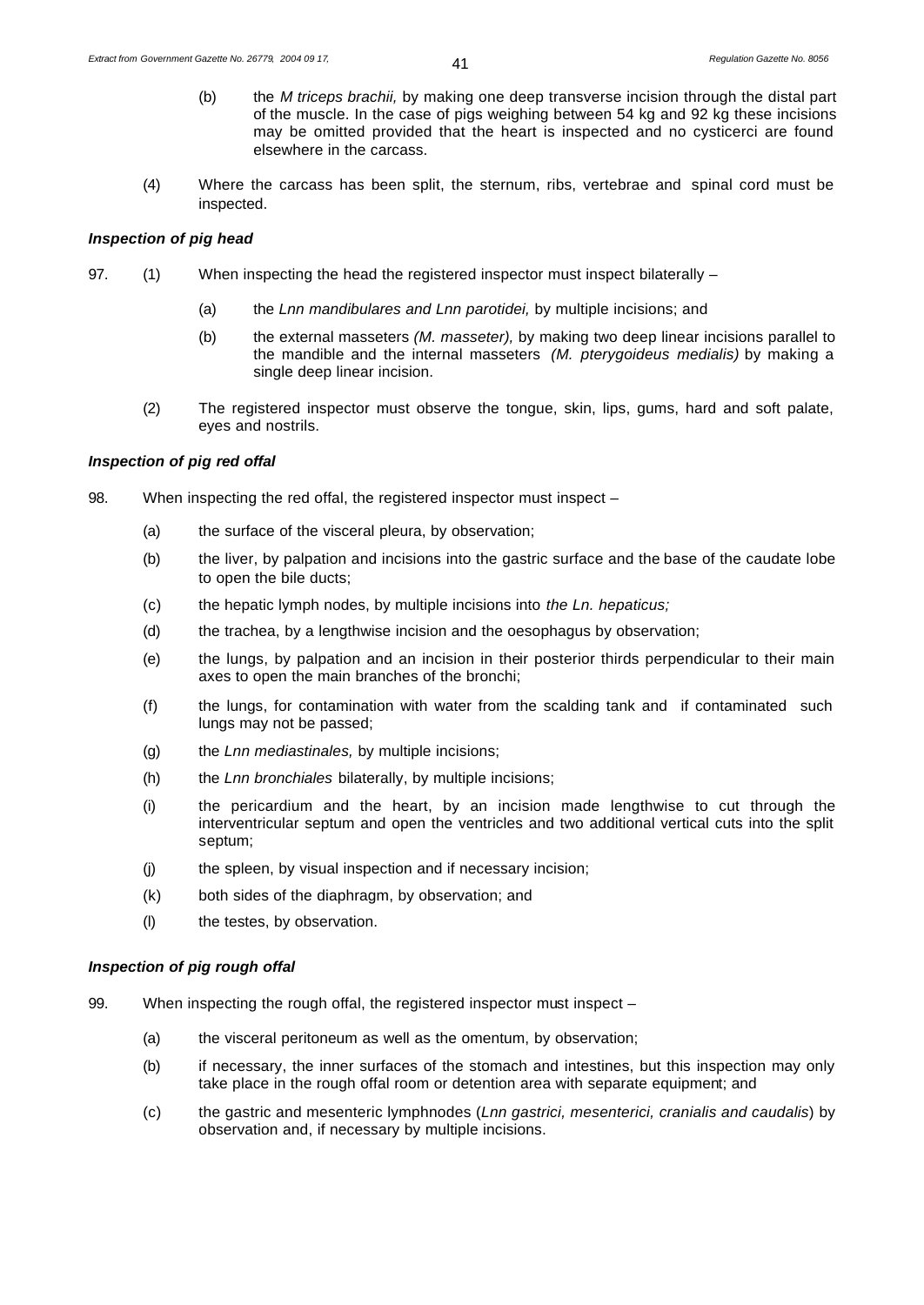#### **(4) Horses**

# *Inspection of horse carcass*

100. (1) The registered inspector must inspect a carcass by means of observation, palpation, smell and, where necessary incision, and must take into consideration –

- (a) its state of nutrition;
- (b) its colour;
- (c) its odour;
- (d) its symmetry;
- (e) the efficiency of its bleeding;
- (f) any contamination;
- (g) its pathological conditions;
- (h) any parasitic infestation;
- (i) any injection marks;
- (j) any bruising and injuries;
- (k) any abnormalities of muscles, bones, tendons, joints or other tissues; and
- (l) the age and sex of the animal from which it was derived;
- (2) When inspecting the hindquarter, the registered inspector must inspect bilaterally
	- (a) the parietal peritoneum, by observation;
	- (b) the *Lnn iliaci mediales et laterales,* and the *Lnn subiliacus* by multiple incisions; and
	- (c) the kidneys, by exposure or incisions if necessary and the *Lnn. renalis* by incisions if necessary.
- (3) When inspecting the forequarter, the registered inspector must inspect bilaterally
	- (a) the parietal pleura, by observation; and
	- (b) the *Lnn cervicalis superficialis,* by palpation.
- (4) Carcasses must be split after which the sternum, ribs, vertebrae and spinal cord must be inspected.

# *Examination of horse head*

- 101. The registered inspector must
	- (a) examine the head by observation;
	- (b) palpate the tongue; and
	- (c) observe the skin, lips, gums, hard and soft palate, eyes and nostrils.

#### *Inspection of feet*

102. The feet must be inspected by observation.

#### *Inspection of horse red offal*

- 103. When inspecting the red offal, the registered inspector must inspect
	- (a) the surface of the visceral pleura, by observation;
	- (b) the liver, by palpation and incisions to open the bile ducts;
	- (c) the hepatic lymph nodes, by multiple incisions into the *Ln. hepaticus*;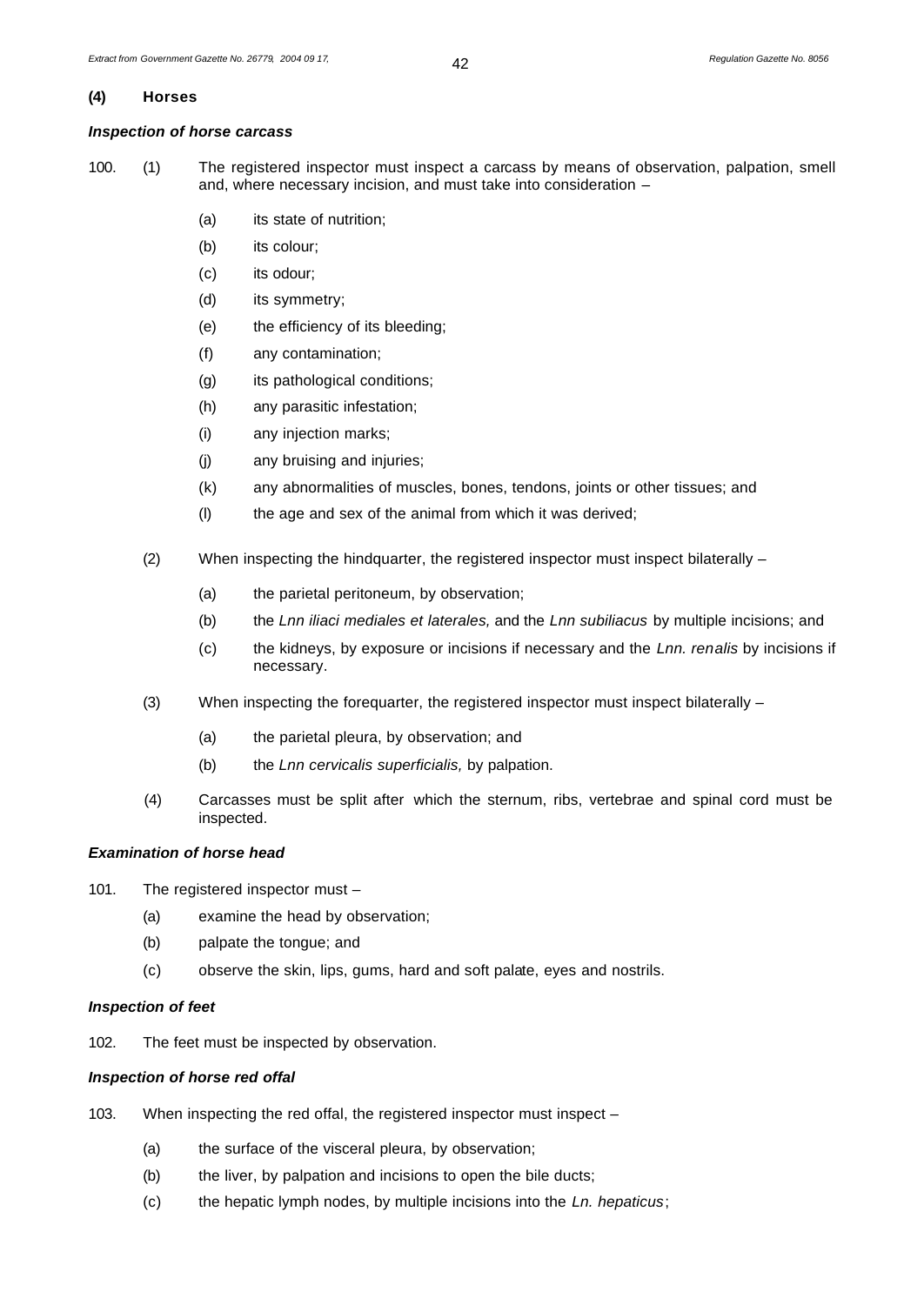- (d) the lungs, oesophagus and trachea by observation and palpation and an incision into the trachea;
- (e) the pericardium and the heart, by an incision made lengthwise to cut through the interventricular septum;
- (f) the spleen, by visual inspection and if necessary by palpation;
- (g) the tail, by observation;
- (h) both sides of the diaphragm, by observation; and
- (i) the testes, by observation.

# *Inspection of horse rough offal*

104. When inspecting the rough offal, the registered inspector must inspect –

- (a) the visceral peritoneum, by observation; and
- (b) the outer surface of the stomach and intestines as well as the omentum, by observation.

# **(5) Parasitic intermediate stages – additional incisions and treatment**

# *Parasitic intermediate stages and treatment*

- 105. (1) A carcass, head and red offal found to be infested with one or more parasitic intermediate stages, which may be alive or calcified, must be detained and in bovine and pigs, two additional incisions must be made into each *M. triceps brachii,* parallel and proximal to the original incisions.
	- (2) If one or more parasitic intermediate stages are found on the majority of incision surfaces the carcass must be condemned.
	- (3) Where the infestation is not excessive the carcass and organs may be passed on condition that it undergoes treatment as described below.
	- (4) A conditionally passed carcass must be identified by roller marking in red ink along its entire side with the letter "M", being a minimum of 2 cm in height.
	- (5) All parts belonging to the carcass to be treated, must be identified by "M" tags.
	- (6) Carcasses and organs must be treated by freezing
		- (a) as sides in a freezer with air temperature at minus 18  $^{\circ}$ C for 72 hours;
		- (b) as sides in a freezer with air temperature at minus 10  $\degree$ C for 10 days;
		- (c) to reach a deep bone or core temperature of less than minus 6  $\degree$ C, confirmed by the registered inspector and in accordance with the protocol approved for the specific abattoir by the provincial executive officer;
		- (d) after deboning, in accordance with a protocol approved by the provincial executive officer and –
			- (i) the container or carton in which deboned meat is packed must be marked with the letter "M" and the date of introduction into the freezer must be indicated;
			- (ii) the core temperature of the meat inside the container must be below minus 6 °C before it can be released by the registered inspector.
		- (e) in portions in a chest type freezer according to a protocol approved the provincial executive officer.
	- (7) Visible parasitic intermediate stages must be removed from the meat of a carcass that is conditionally passed and treated as described above.
	- (8) Records of core temperatures, freezer temperatures and batches of containers, carcasses and organs introduced for freezing must be kept by the abattoir owner for at least six months, and must be available for inspection purposes.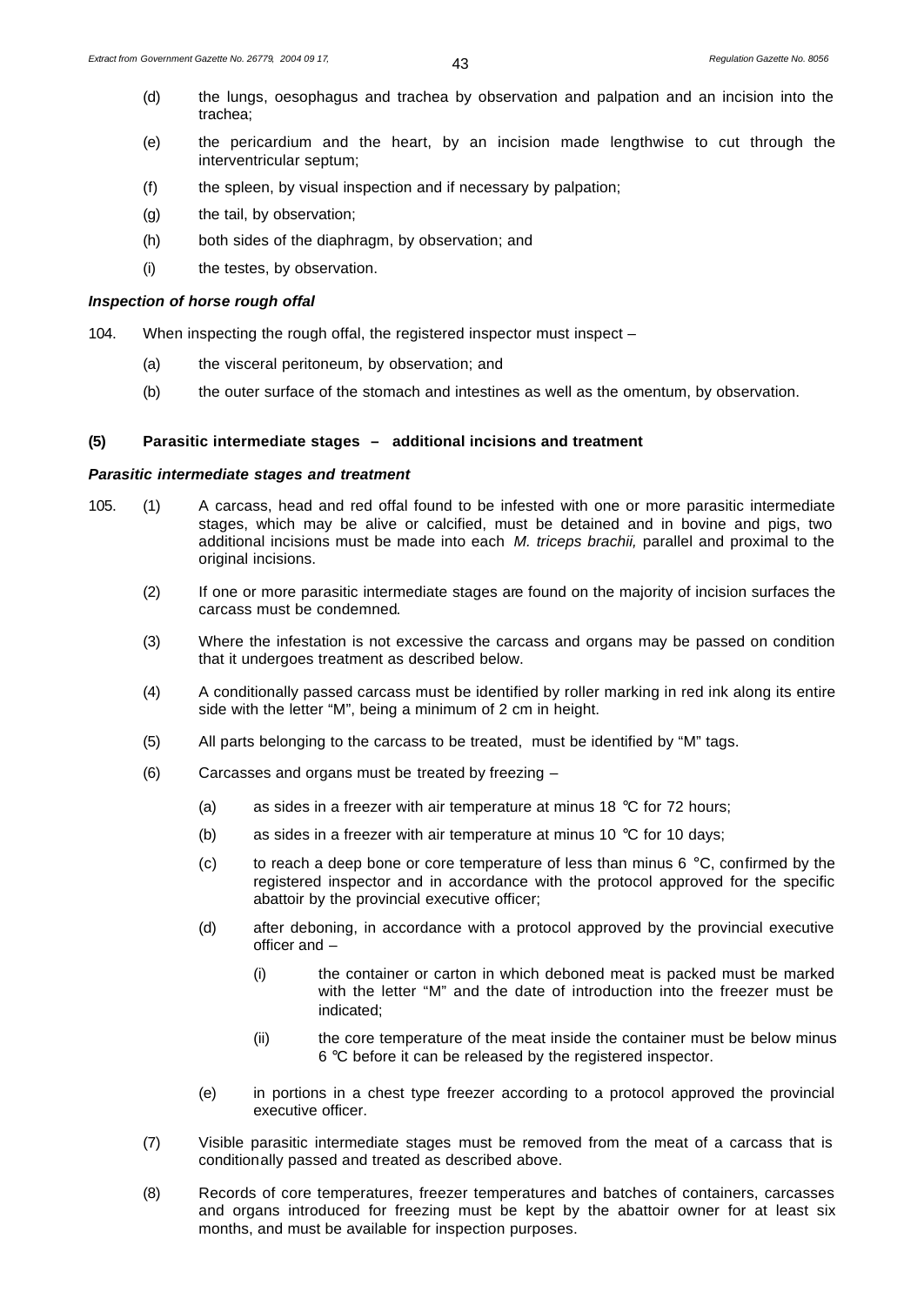# **C. SECONDARY MEAT INSPECTIONS**

# *General*

- 106. (1) Suspect carcasses found during primary meat inspections in terms of sub part B, must be marked "detained" and must be subjected to secondary meat inspection by a registered inspector who is a veterinarian.
	- (2) A secondary inspection, on a carcass must reveal the
		- (a) species, age and sex;
		- (b) clotting and staining characteristics of the blood;
		- (c) organ or part of the carcass affected;
		- (d) condition or disease and the probable cause thereof;
		- (e) judgement and the motivation therefore where applicable.
	- (3) Depending on the said finding, the carcass, organ or meat may be
		- (a) passed;
		- (b) conditionally passed, subject to treatment;
		- (c) partially passed by removing the condemned part; or
		- (d) totally condemned.
	- (4) Where a carcass is not passed, the owner may request a written certificate.

#### *Emergency slaughtered animals*

- 107. (1) The meat of animals which were referred to a veterinarian, who is a registered inspector, during ante mortem inspection, as contemplated in regulation 80, must be examined by such veterinarian who must pay particular attention to –
	- (a) blood content of intercostal veins, the small vessels beneath the serosa of the abdominal wall and in the retroperitoneal fat in the walls of the pelvis;
	- (b) all visible lymph nodes after the carcass has been split and examine and loosen a shoulder and open an acetabulum from the medial aspect to observe the exposed connective tissue, fat, lymph nodes and articular surface; and
	- (c) the condition of the musculature and abnormal odours and colour of the carcass.
	- (2) If regarded as necessary by the veterinarian, the carcass or meat must be subjected to laboratory examination in order to make a final decision.

#### *Records*

108. The results of the ante mortem examination, primary meat inspection and secondary meat inspection must be recorded, and where zoonotic and controlled diseases, contemplated in the Animal Diseases Act, 1984 (Act No. 35 of 1984), are diagnosed, the local state veterinarian must be notified on the day of slaughter.

# *Guidelines*

109. A registered inspector who is a veterinarian, must acquaint him/her-self of all further guidelines issued by the national executive officer regarding secondary meat inspections.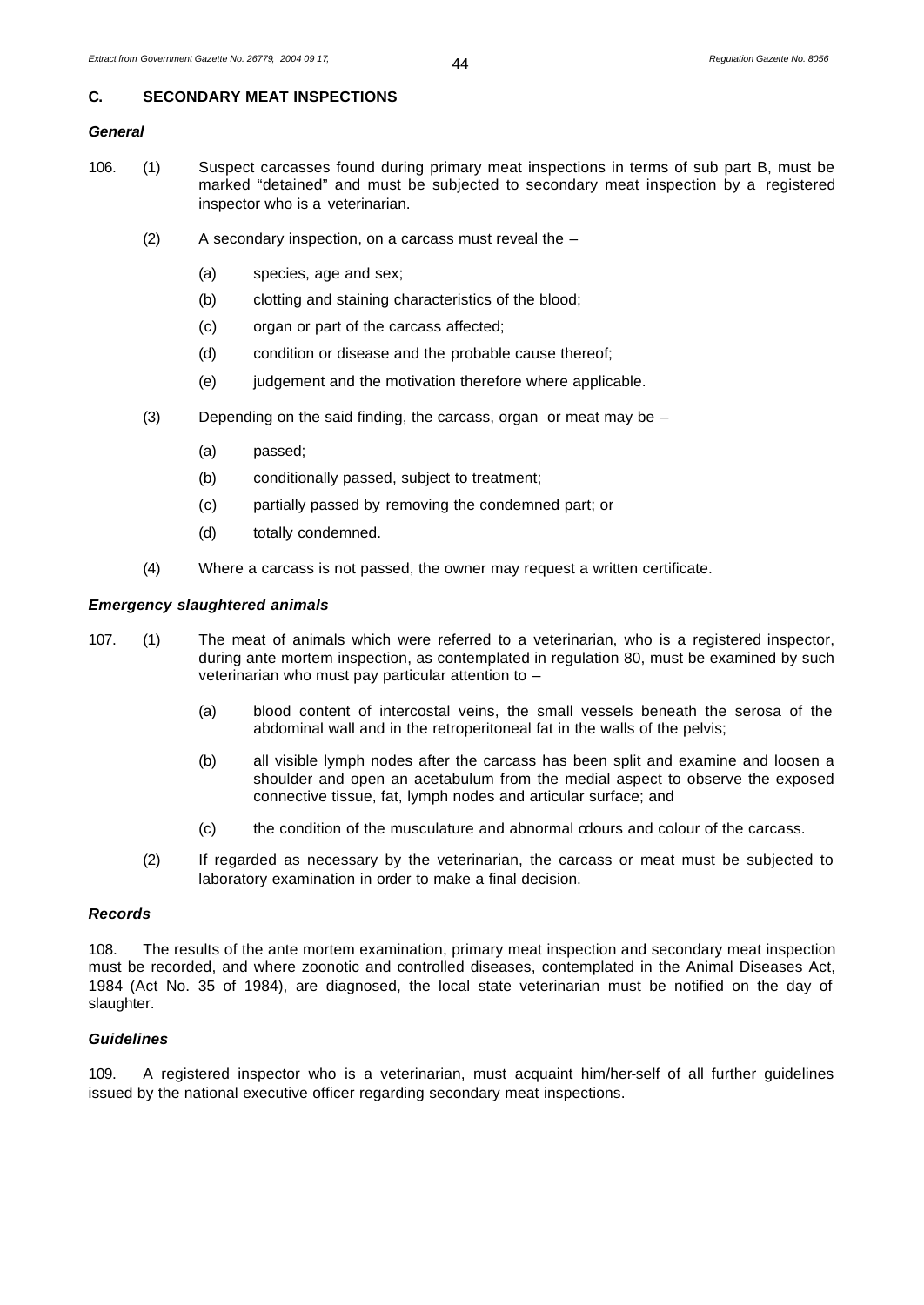# **D. GENERAL REQUIREMENTS FOR PERSONS DOING MEAT INSPECTIONS**

# *Required qualifications for other persons doing meat inspection at red meat abattoirs*

110. The other duly qualified persons to perform meat inspection services as contemplated in section 11(l)(d) of the Act are  $-$ 

- (a) persons having an appropriate bio-scientific qualification as approved by the national executive officer; and
- (b) if required by the national executive officer, a certificate for Red Meat Examiners which is approved by the national executive officer and accredited by South African Qualifications Authority (SAQA).

#### *Registration as registered inspector with provincial executive officer*

111. Persons contemplated in section 11(l)(c) of the Act wishing to provide meat inspection services must register with the provincial executive officer in order to perform these services at a specified abattoir.

# **PART VII**

# **MARKS AND MARKING**

[Section 11(1) (m)]

#### *Specifications for stamps, marks and ink used*

- 112. (1) All stamps or roller marks used to mark any carcass or meat must be constructed of a nontoxic, non corrosive material and must be so constructed as to be readily cleanable.
	- (2) The following stamps are required:



- (3) The stamps must contain
	- (a) the abattoir registration number; and
	- (b) the wording shown in sub regulation (2) which must be in at least two official languages, one of which must be English.
- (4) The minimum sizes of stamps are 60 mm in diameter for the round mark shown in sub regulation (2).
- (5) The letters on the stamps must be readable and may not be less than 8 mm high.
- (6) Marks printed on wrapping material may be smaller than the sizes stated in sub regulations (4) and (5) to suit particular circumstances provided they are approved by the provincial executive officer.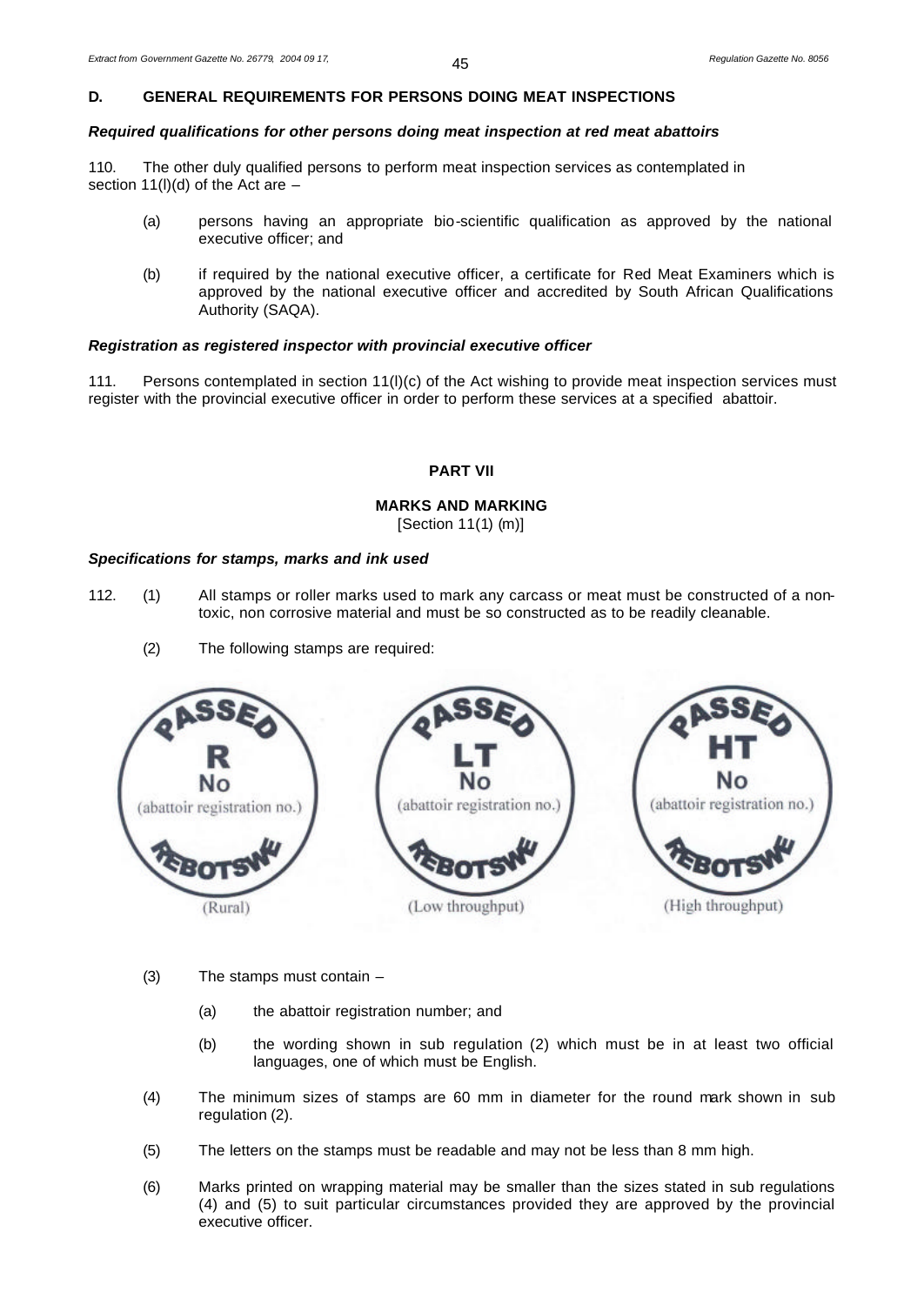- (7) A purple coloured ink is required where stamps are applied to carcasses or meat and must be manufactured of harmless, edible ingredients approved for use on foodstuffs as described in the Foodstuffs, Cosmetics and Disinfectants Act, 1972 (Act No. 54 of 1972).
- (8) The marks must be placed, in case of
	- (a) cattle, sheep, pig and horse carcasses, on each quarter of the carcass and for pigs, an additional stamp on the head; and
	- (b) cattle, calves and horses, on the heads, if skins are removed.

#### *Roller-marking*

113. In addition to regulation 112, the owner may use a method of roller marking on red meat carcasses, where such marking contains the words and number stated in regulation 112(3), provided that such roller mark may only be used at abattoirs where meat classification is done.

#### *Wrapping, packing and labelling at export approved cutting plants*

- 114. (1) All labels used on meat must
	- (a) be printed on food grade paper or plastic printing material and treated in the same hygienic way as in contact wrapping material; and
	- (b) include the information required by regulation 112(3) as well as any other information required by the provincial executive officer.
	- (2) Where products are individually wrapped, food grade wrapping material on which the mark of approval is printed or a label, printed with such mark, must be used and wrapping bearing the mark of approval may not be re-used after opening.
	- (3) In the case of bulk packing, containers or cartons must be clearly marked with a facsimile of the mark of approval clearly visible and of readable size.
	- (4) A container must be clearly marked on both ends with information required by the Agricultural Products Standards Act, 1990 (Act No.119 of 1990), as well as –
		- (a) the name, address and registration number of the establishments in which the meat was packed;
		- (b) the net weight of the contents;
		- (c) an accurate description of the contents;
		- (d) the date packaged or a code which enables the date of packaging to be determined; and
		- (e) directions regarding the temperature at which the product must be stored.

# *Security of stamps*

- 115. (1) The stamp of approval must be kept and used under control of a registered inspector;
	- (2) when not in use the stamp must be kept in safe custody to the approval of the registered inspector; and
	- (3) a stamp of approval must never be used at an abattoir where the abattoir number differs from the number on the stamp.

#### *Use of marking equipment*

- 116. (1) Stamps and roller marking equipment must be cleaned and sterilized regularly during use.
	- (2) All marking equipment must be kept hygienically, away from the floor and other dirty surfaces.
	- (3) Marks must be applied in such a manner that it is clearly legible on the carcass or meat.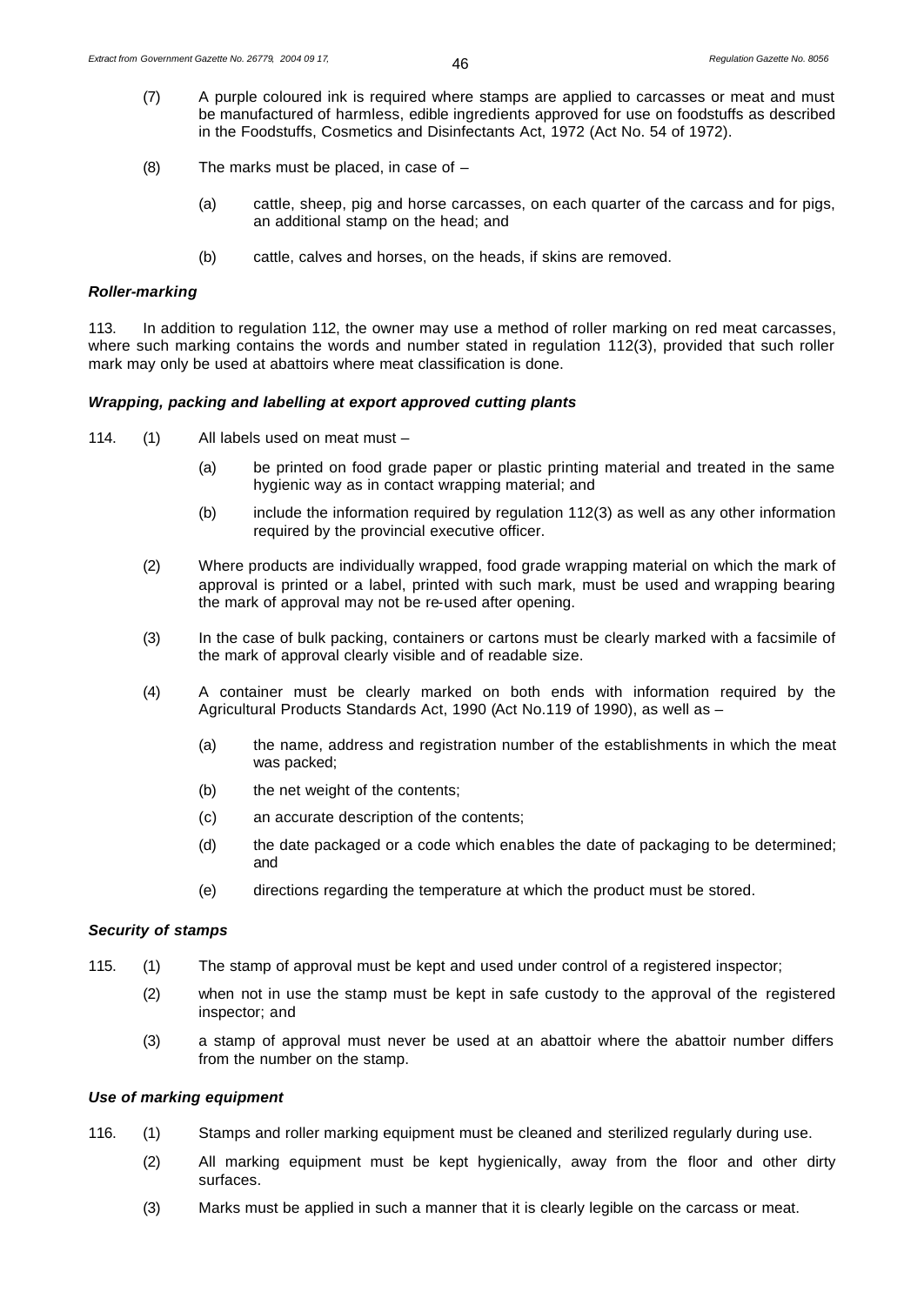#### *General*

- 117. (1) No person may place a stamp of approval on, or remove such mark from any carcass, part thereof, meat or a wrapping, packing or container, except under the supervision of a registered inspector.
	- (2) The registered inspector may at any time re-inspect a carcass or meat in an abattoir, notwithstanding that it may already have been passed for consumption and, if upon reinspection he or she is of the opinion that it is no longer fit for human or animal consumption, he or she must remove the stamp of approval by trimming, and such meat must be condemned.

#### **PART VIII**

# **TREATMENT OF CONDEMNED MATERIAL**

[Section 11(1)(r)]

#### *Handling of condemned material*

- 118. (1) Carcasses, portions thereof or any edible products in an abattoir, which cannot be passed for human or animal consumption, must be –
	- (a) portioned and placed in a theft proof container which has been clearly marked "CONDEMNED", in letters not less than 10 cm high, or conspicuously marked with a stamp bearing the word "CONDEMNED", using green ink;
	- (b) kept in a holding area or a room or dedicated chiller provided for the purpose, except if removed on a continuous basis; and
	- (c) removed from the abattoir at the end of the working day or be secured in a dedicated chiller or freezer at an air temperature of not more than minus 2 °C.
	- (2) No person may remove a carcass, part thereof or any edible product which has been detained or condemned from an abattoir, except with the permission of a registered inspector who is a veterinarian and subject to such conditions as he or she may impose.
	- (3) The abattoir owner is responsible for complying with the legal requirements or conditions relating to the safeguarding and disposal of any carcass, part thereof or any edible product which cannot be passed for human or animal consumption.

#### *Disposal of condemned material*

- 119. Any condemned material must be disposed of by
	- (a) total incineration;
	- (b) denaturing and burial of condemned material at a secure site, approved by the provincial executive officer and local government, by –
		- (i) slashing and then spraying with, or immersion in, an obnoxious colorant approved for the purpose; and
		- (ii) burial and immediate covering to a depth of at least 60 cm and not less than 100 m from the abattoir, providing such material may not deleteriously affect the hygiene of the abattoir; or
	- (c) processing at a registered sterilizing plant.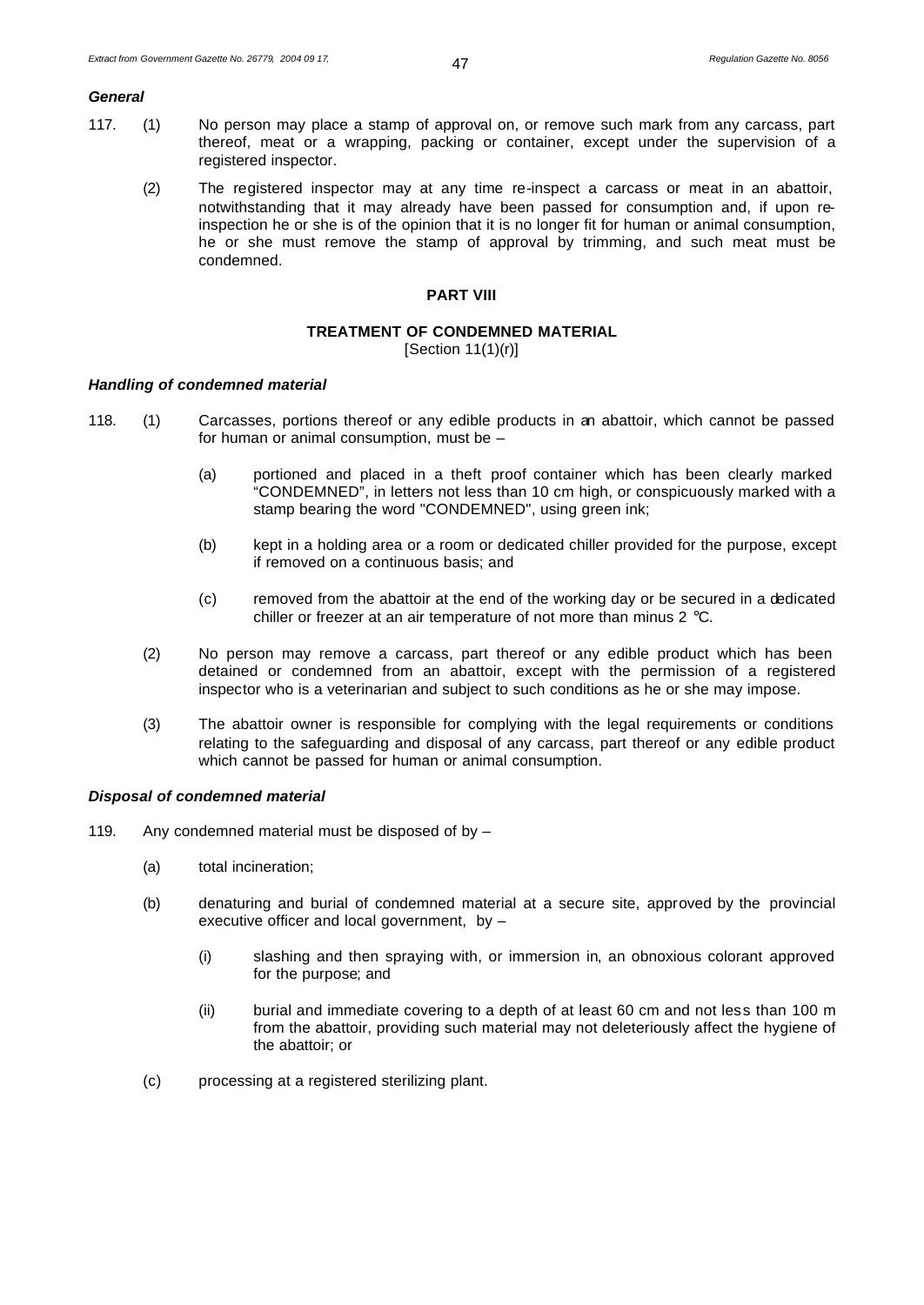# *Requirements for sterilizing plants*

- 120. (1) A sterilizing plant must comply with the general requirements for premises, structures and equipment set out in regulations 8 to 18, which apply with the necessary changes.
	- (2) The premises of a sterilizing plant must be fenced and secured so as to prevent the entry of unauthorized persons, vehicles and animals, and must include-
		- (a) unclean areas, comprising the rooms in which material is received, stored or prepared for sterilizing as well as the entrance to the sterilizing apparatus; and
		- (b) clean areas, comprising the rooms in which the sterilized material is dried, milled or otherwise prepared, packed, stored or dispatched.
	- (3) A solid wall must separate the unclean and clean areas, and there may be no direct contact between these areas.

#### *Unclean area*

- 121. (1) Material of animal origin may only be received in the unclean area of a sterilizing plant and no such material may be removed from this area otherwise than through the operations of the sterilizing equipment.
	- (2) Foot-baths with disinfectants must be provided at all exits, as well as a wheel bath for vehicles at the unclean receiving area.
	- (3) The floors, walls and equipment of the unclean area of a sterilizing plant must be sanitized daily after the cessation of operations.
	- (4) Workers employed in the unclean area must
		- (a) wear distinctively marked overalls and rubber boots;
		- (b) wash their hands and disinfect their boots before leaving the unclean area; and
		- (c) change from their soiled protective clothing and footwear and clean themselves with soap and water before leaving the premises.
	- (5) A person who has entered the unclean area may not enter the clean area or any area where any edible products are handled in the abattoir unless he or she has cleaned and changed as contemplated in sub regulation (4)(c).

# *Product*

- 122. (1) A person may not sell the products of a sterilizing plant unless they conform with the specifications set by the Registrar in terms of the Fertilisers, Farm Feeds, Agricultural Remedies and Stock Remedies Act, 1947 (Act No. 36 of 1947).
	- (2) Any material produced by processing or treatment under the provisions of this Part and intended for animal consumption or as a fertilizer must be subjected to such examination and tests as the said Registrar may specify.

#### *Vehicles for condemned material*

- 123. (1) A vehicle used for the transport of condemned material may not be used for any other purpose, but after cleaning and disinfection the vehicle may be used for the transport of inedible material.
	- (2) A vehicle may only be used for the transport of condemned material if the  $-$ 
		- (a) load space is lockable, theft proof and sealable;
		- (b) internal surface is leak proof and constructed of durable material; and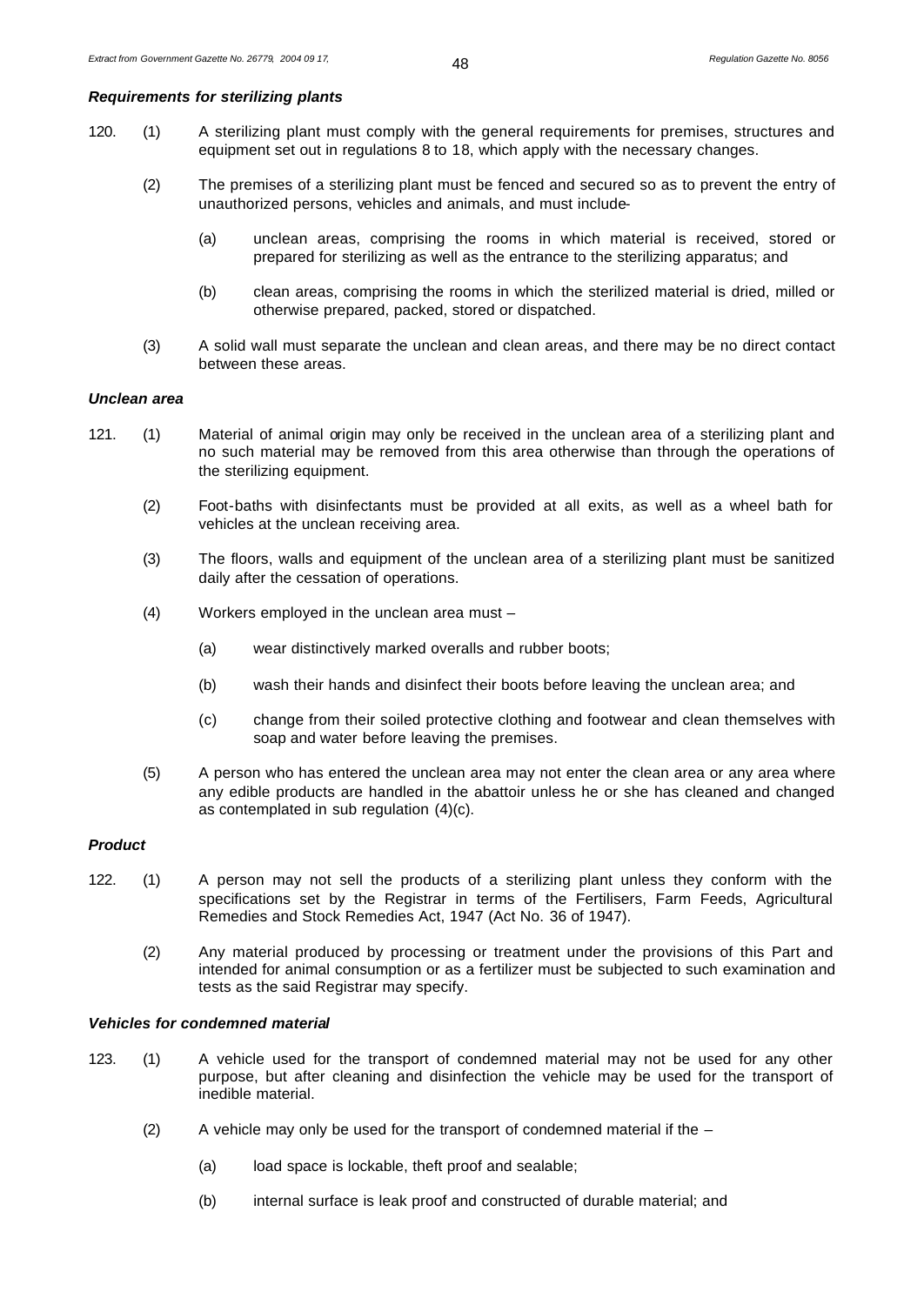- (c) floor is provided at its lowest point with a drain pipe capable of being securely closed by a screw valve.
- (3) The load space of a vehicle used for transporting material to a sterilizing plant must be cleaned and disinfected to the satisfaction of a registered inspector at the end of each delivery, at a place specially constructed for the purpose.

#### *Specimens*

- 124. (1) The registered inspector may authorise, in writing, the removal of specimens of condemned material and animal parasites from an abattoir for research and teaching purposes, and must state in the authorisation –
	- (a) the name of the organisation or individual conducting the research, or making the collection;
	- (b) the name of the abattoir of origin;
	- (c) the kind and amount of material removed;
	- (d) the purpose of collection; and
	- (e) how the material must be disposed of after the intended use, where applicable.
	- (2) The approval of the owner of the plant is required for the arrangements for the collection of specimens.

#### **PART IX**

#### **EXPORT REGULATIONS**

[Section 14(1)(d)][Section 22(1)(h)]

# *Exportation of meat*

- 125. (1) Meat may only be exported from abattoirs or plants that are graded as high throughput and are registered as export establishments.
	- (2) The owner who wants to export meat must apply for the registration of his or her abattoir or plant as an export establishment with the national executive officer.
	- (3) Meat intended for export must be marked according to the requirements of the importing country.
	- (4) The reefer in which meat is to be exported must be sealed at the time of its loading with a seal bearing a unique seal number.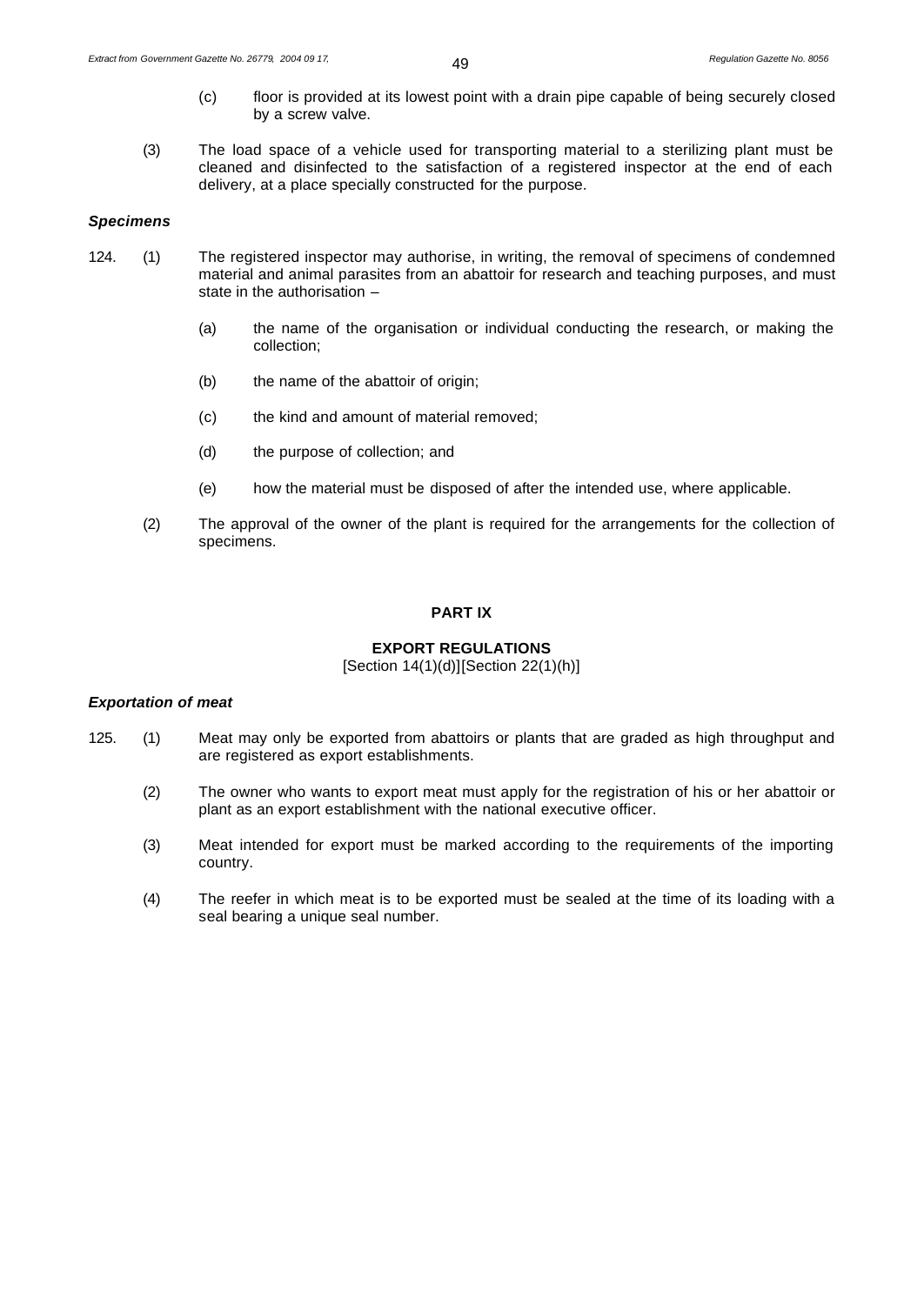#### **PART X**

# **IMPORT REGULATIONS**

[Section 22(1)(h)]

#### *Importation of meat*

- 
- 126. (1) (a) The manner in which an application for an import permit must be made by an importer is to complete the official application form obtainable from the national executive officer and to submit it to him or her.
	- (b) Any person who knowingly provides false information on an application form for an import permit is guilty of an offence and liable on conviction to the penalties referred to in section 22(3) of the Act.
	- (2) The manner in which imported meat that has been offloaded in the Republic must be stored as contemplated in section  $13(6)(d)$  of the Act is -
		- (a) that the imported meat must be stored in such a way as to ensure  $-$ 
			- (i) that no contamination, soiling or deterioration thereof in any way may take place; and
			- (ii) such imported meat cannot possibly contaminate other products in the cold store;
		- (b) that security measures must be in place to prevent any part of the consignment being removed before final release thereof; and
		- (c) that all documentation relevant to a consignment must be held by the owner of the cold store for inspection by the national executive officer.
	- (3) The veterinary procedures to be performed while the meat is stored as contemplated in sub regulation (2) are to  $-$ 
		- (a) confirm a positive link between the meat and the import permit as well as all other documentation pertaining to the inspection;
		- (b) examine the maintenance of the temperature of the meat during transportation;
		- (c) confirm that no soiling, contamination or deterioration of the meat in any way took place during transportation prior to storage;
		- (d) remove samples for examination;
		- (e) examine test results pertaining to samples taken from the consignment;
		- (f) confirm that all other conditions stated on the import permit have been complied with; and
		- (g) conduct any other action necessary to ensure that the meat is safe and suitable for human consumption and poses no threat of transmitting a contagious animal disease.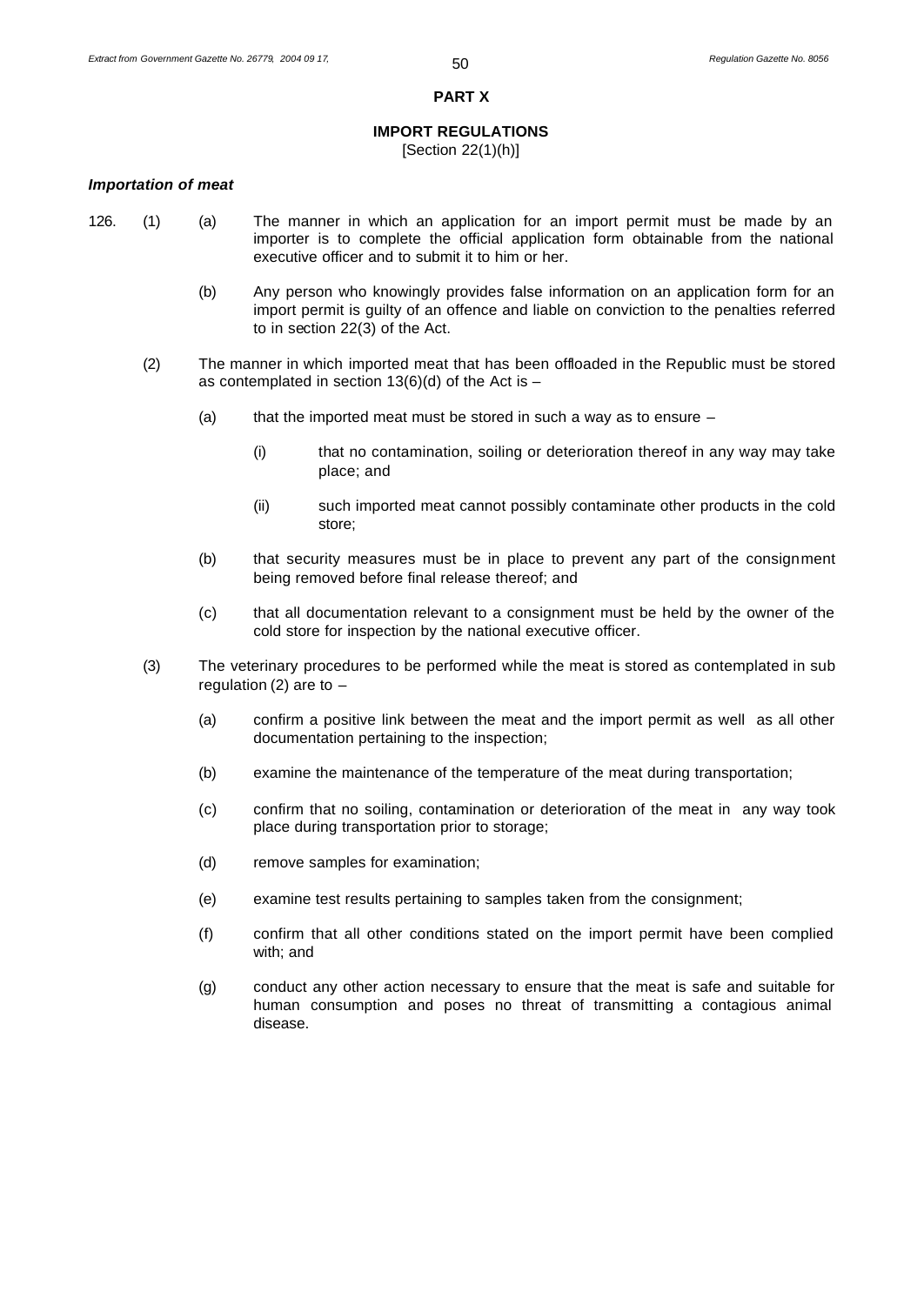#### **PART XI**

#### **SLAUGHTER OF ANIMALS FOR OWN CONSUMPTION AND FOR RELIGIOUS AND CULTURAL PURPOSES** [Section 22(1)(c)][Section 7(a),(b)]

#### *Slaughter of animals, not in an abattoir, for own consumption*

- 127. (1) A person may not in a 14 day period for own consumption slaughter more than
	- (a) one cow, bull or ox;
	- (b) one equine animal;
	- (c) two pigs;
	- (d) two calves;
	- (e) four sheep/goats;
	- (f) four category B game animals;
	- (g) fifteen category C game animals;
	- (h) twenty five rabbits;
	- (i) twenty five head of poultry;
	- (j) one ostrich; or
	- (k) five crocodiles
	- (2) A person may only slaughter animals contemplated in sub regulation (1), on land of which he or she –
		- (a) is the legally registered owner;
		- (b) is the lawful tenant or occupier; or
		- (c) otherwise has the right of control, management or use.
	- (3) Any other legal provisions regulating the keeping and slaughtering of animals on land referred to under sub regulation (2), must be complied with in addition to the provisions of the Act and these Regulations.
	- (4) Only healthy animals may be slaughtered.
	- (5) The parts of animals slaughtered that are not utilised, must be regarded as condemned material and disposed of in accordance with applicable prescripts of Part VIII of these regulations or according to health requirements of the relevant local authority.

#### *Slaughter of animals, not in an abattoir, for religious purposes of the Muslim faith*

- 128. (1) The slaughter of animals for purposes of the Muslim faith may only be performed by a person –
	- (a) authorized thereto, in writing, by Islamic religious authorities; and
	- (b) who has the necessary knowledge, physical ability and equipment to execute the bleeding incision in a humane manner.
	- (2) A person contemplated in sub regulation (1) must
		- (a) obtain prior written permission thereto from the local authority of the area where such a slaughtering will take place;
		- (b) obtain written permission thereto from the owner of the land where such slaughtering will take place; and
		- (c) ensure that only healthy animals are slaughtered.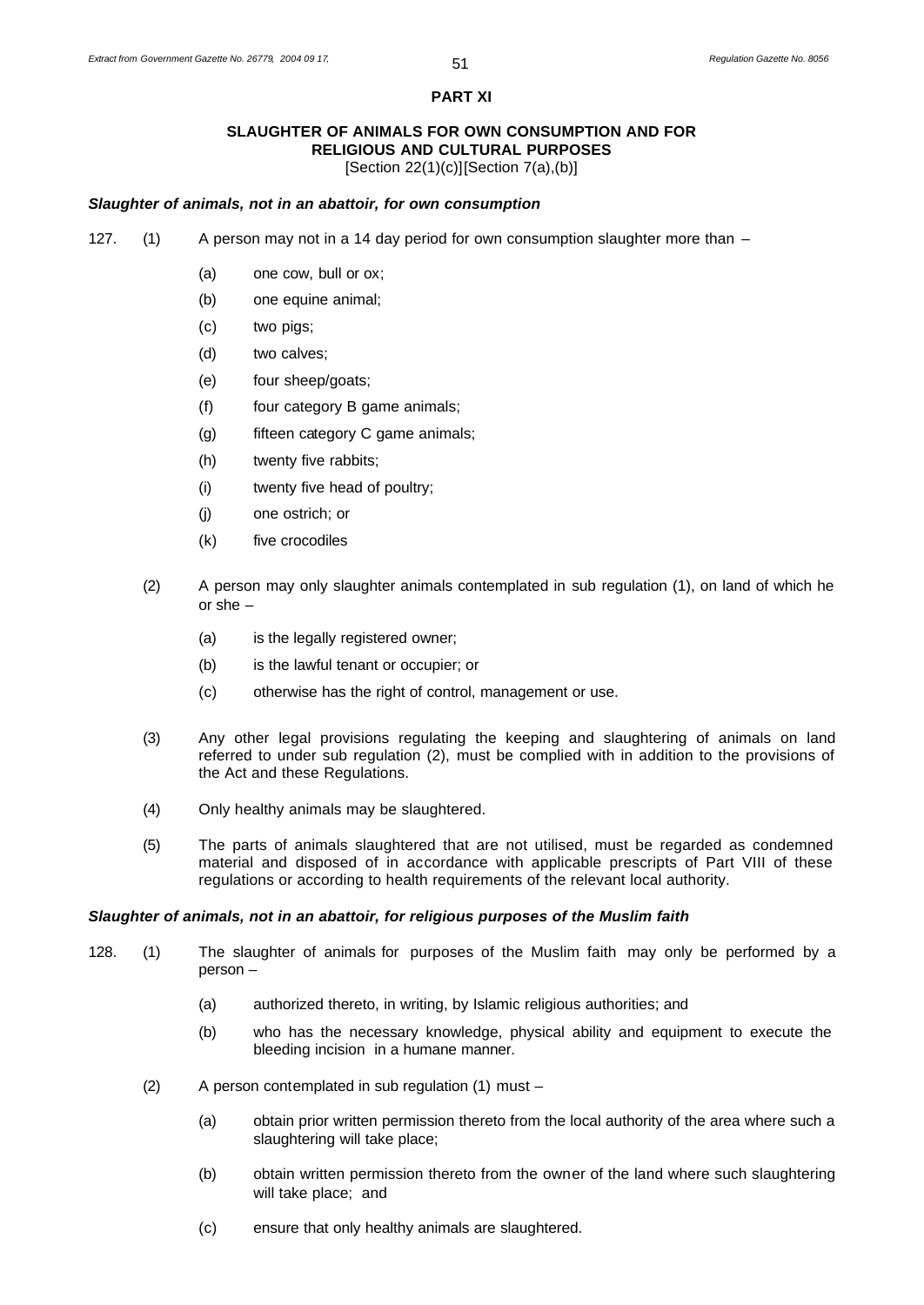- (3) The parts of animals slaughtered that are not utilised, must be regarded as condemned material and disposed of in accordance with applicable prescripts of Part VIII of these regulations or according to health requirements of the relevant local authority.
- (4) Meat obtained from an animal slaughtered under this regulation may only be distributed as prescribed by Islamic Law.
- (5) Any other legal provisions regulating the keeping and slaughtering of animals on land mentioned in sub regulation (2)(b) must be complied with in addition to the provisions of the Act and these Regulations.

#### *Slaughter of animals, not in an abattoir, for indigenous religious or cultural purposes*

- 129. (1) A person who slaughters animals for indigenous religious or cultural purpose must -
	- (a) obtain prior written permission thereto from the local authority of the area where such a slaughtering occurs;
	- (b) obtain written permission thereto from the owner of the land where such slaughtering will take place; and
	- (c) ensure that only healthy animals are slaughtered.
	- (2) The parts of animals slaughtered that are not utilised, must be regarded as condemned material and disposed of in accordance with applicable prescripts of Part VIII of these regulations or according to health requirements of the relevant local authority.
	- (3) Any other legal provisions regulating the keeping and slaughtering of animals on land referred to in sub-regulation (1)(b) must be complied with in addition to the provisions of the Act and these Regulations.

# *Ritual slaughter of animals in abattoirs*

- 130. Ritual slaughter of animals in abattoirs may be undertaken if the person performing the slaughter
	- (a) has been authorised in writing by the abattoir owner, after his or her nomination by the religious community; and
	- (b) has the knowledge and physical ability to use the required and approved facilities to execute the bleeding incision in a humane manner.

#### **PART XII**

# **FINAL PROVISIONS**

[Section 18(2)]

#### *Appeals*

- 131. Any person who wants to appeal under section 18(1) of the Act, must
	- (a) clearly state the decision that is appealed against and the grounds of the appeal;
	- (b) lodge the appeal with the Minister or the MEC, as the case may be, within 30 days of being informed of the decision.
	- (c) Include the fee as stated in Table 1 with the application.

#### *Short title*

132. These regulations are called the Red Meat Regulations, 2004.